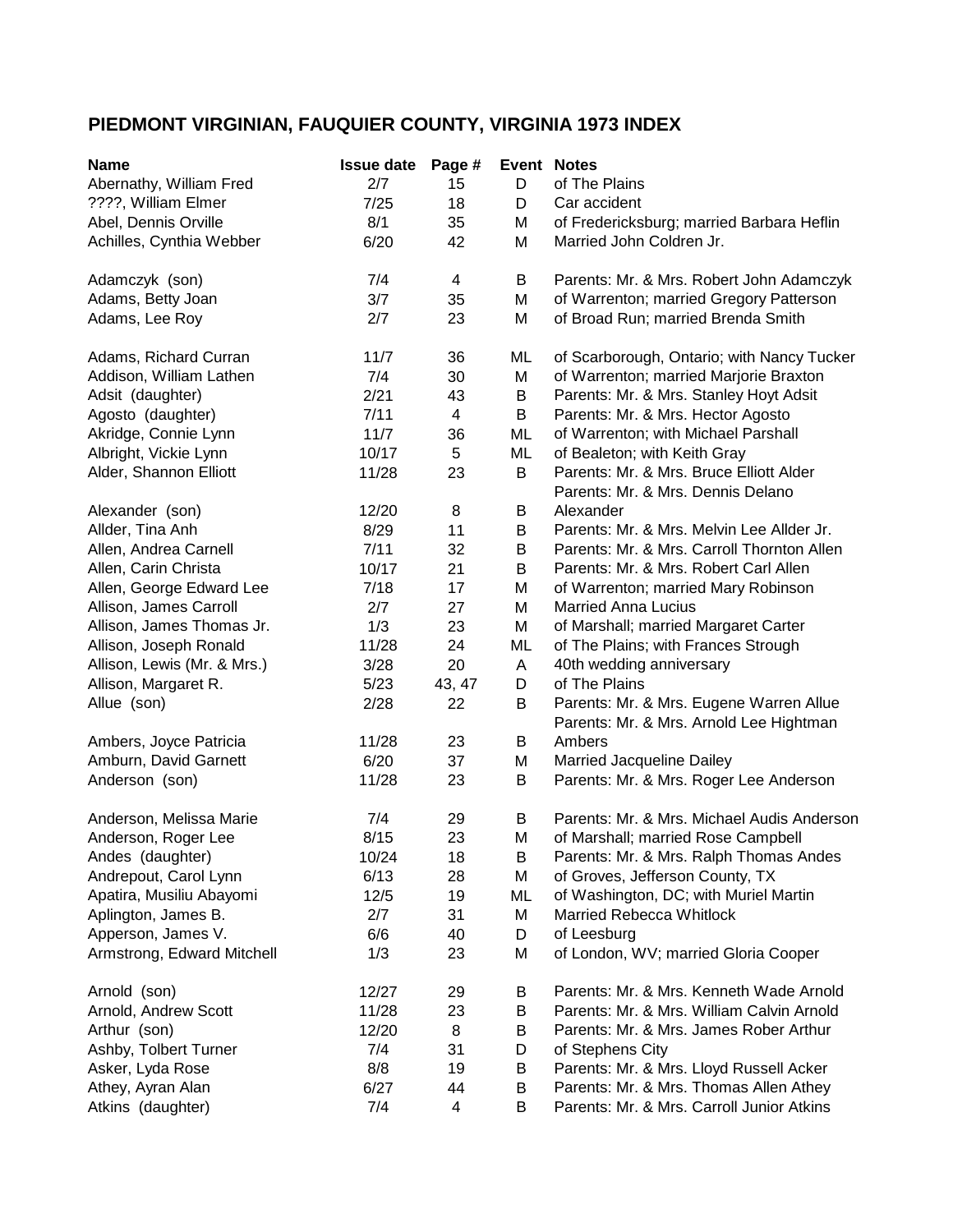| Atkins, Steven Eugene<br>Ault, Josephine Ryon<br>Avent, Richard Vernon<br>Bailey, George Michale<br>Bailey, Harry | 12/27<br>4/11<br>7/25<br>1/24<br>7/18 | 37<br>51<br>36<br>32<br>13 | B<br>D<br>Μ<br>M<br>D | Parents: Mr. & Mrs. Cecil Eugene Atkins<br>Buried in Union Cemetery, Leesburg<br>of Richmond; married Lucy Ruffner<br>of Fairfax; married Margaret McFarlane<br>of Arlington |
|-------------------------------------------------------------------------------------------------------------------|---------------------------------------|----------------------------|-----------------------|------------------------------------------------------------------------------------------------------------------------------------------------------------------------------|
| Bain, Bryan Andrew                                                                                                | 9/19                                  | 20                         | B                     | Parents: Mr. & Mrs. Walter Frederick Bain                                                                                                                                    |
| Baker (son)                                                                                                       | 11/7                                  | 42                         | Β                     | Parents: Mr. & Mrs. Raymond Chester Baker                                                                                                                                    |
| Baker (son)                                                                                                       | 12/20                                 | 8                          | B                     | Parents: Mr. & Mrs. Benton Irwin Baker                                                                                                                                       |
| Baker, Jennifer Leeann                                                                                            | 8/29                                  | 36                         | В                     | Parents: Mr. & Mrs. Johnny McLean Baker                                                                                                                                      |
| Baker, Lynwood Ray                                                                                                | 10/17                                 | 5                          | ML                    | of Warrenton; with Lorie Jo Childress                                                                                                                                        |
| Baker, William Herbert                                                                                            | 6/13                                  | 28                         | M                     | of Warrenton; married Sharon Bryant                                                                                                                                          |
| Baldridge (daughter)                                                                                              | 2/28                                  | 22                         | B                     | Parents: Mr. & Mrs. David Carroll Baldridge                                                                                                                                  |
| Ballard, Eva May                                                                                                  | 9/5                                   | 24, 32                     | D                     | of Hagerstown, MD                                                                                                                                                            |
| Ballenger, Maxine                                                                                                 | 1/3                                   | 21                         | D                     | of Unison                                                                                                                                                                    |
| Baltimore, Rose Etta                                                                                              | 11/7                                  | 5                          | D                     | of Marshall                                                                                                                                                                  |
| Bane (son)                                                                                                        | 2/21                                  | 43                         | B                     | Parents: Mr. & Mrs. Gerald Bane                                                                                                                                              |
| Barclay, Madge Venable                                                                                            | 12/27                                 | 16                         | D                     | Associate riding instructor at Madeira School                                                                                                                                |
| Barfield, Charles Arthur                                                                                          | 11/28                                 | 23                         | B                     | Parents: Mr. & Mrs. Charles Richard Barfield                                                                                                                                 |
| Bargar, David William                                                                                             | 7/11                                  | 40                         | M                     | of Norfolk; married Mary Elizabeth Hess                                                                                                                                      |
| Barkely, Judy Diane                                                                                               | 7/11                                  | 40                         | M                     | of Marshall; married Robert Garcia                                                                                                                                           |
| Barker, Catherine Marie                                                                                           | 10/3                                  | 42                         | B                     | Parents: Mr. & Mrs. Dale Eugene Barker                                                                                                                                       |
| Barnes (son)                                                                                                      | 10/17                                 | 21                         | B                     | Parents: Mr. & Mrs. Julius Barnes                                                                                                                                            |
| Barnese (son)                                                                                                     | 11/7                                  | 42                         | B                     | Parents: Mr. & Mrs. Thomas Jay Barnese                                                                                                                                       |
| Barnett (daughter)                                                                                                | 5/9                                   | 50                         | B                     | Parents: Mr. & Mrs. Douglas Gay Barnett                                                                                                                                      |
| Barnett, Desiree                                                                                                  | 9/19                                  | 30                         | M                     | of Midland; married Roy Hitt                                                                                                                                                 |
| Barnette, Andrew Wayne                                                                                            | 4/4                                   | 42                         | D                     | Age 8; bicycle/car accident                                                                                                                                                  |
| Barnhouse, Claude J.                                                                                              | 3/28                                  | 38                         | D                     | Buried in Faith Chapel Cemetery, Lucketts                                                                                                                                    |
| Barron, Terry James                                                                                               | 10/24                                 | 8                          | B                     | Parents: Mr. & Mrs. Arthur William Barron                                                                                                                                    |
| Battle, Susan Eloise                                                                                              | 9/5                                   | 27                         | M                     | of Marshall; married Winson Sharp<br>Parents: Mr. & Mrs. Melbourne M.                                                                                                        |
| Baughman, Trina Elizabeth                                                                                         | 2/21                                  | 43                         | B                     | Baughman<br>Parents: Mr. & Mrs. Floyd Richard                                                                                                                                |
| Bauserman (daughter)                                                                                              | 2/28                                  | 22                         | B                     | <b>Bauserman</b>                                                                                                                                                             |
| Beach, Randolph Franklin                                                                                          | 1/31                                  | 38                         | M                     | of Warrenton; married Jane Cheatwood                                                                                                                                         |
| Beales, Mary Ann                                                                                                  | 4/4                                   | 31                         | Μ                     | of Warrenton; married Charles Ramey                                                                                                                                          |
| Beans, Mary A.                                                                                                    | 6/6                                   | 14                         | D                     | of Leesburg                                                                                                                                                                  |
| Beard (son)                                                                                                       | 12/20                                 | 8                          | B                     | Parents: Mr. & Mrs. Boyd Lee Beard Jr.                                                                                                                                       |
| Beardin (son)                                                                                                     | 5/23                                  | 27                         | B                     | Parents: Mr. & Mrs. Frank Lee Beardin                                                                                                                                        |
| Beaver (son)                                                                                                      | 6/27                                  | 44                         | B                     | Parents: Mr. & Mrs. Donald Mark Beaver                                                                                                                                       |
|                                                                                                                   |                                       |                            |                       |                                                                                                                                                                              |
| Beavers (daughter)                                                                                                | 8/29                                  | 11                         | B                     | Parents: Mr. & Mrs. Joseph Milton Beavers                                                                                                                                    |
| Bechtold, Brian Robert                                                                                            | 11/28                                 | 23                         | B                     | Parents: Mr. & Mrs. Robert Michael Bechtold                                                                                                                                  |
| Bee, Timothy James                                                                                                | 10/17                                 | 21                         | В                     | Parents: Mr. & Mrs. Robert Wesley Bee                                                                                                                                        |
| Beeton (daughter)                                                                                                 | 5/9                                   | 50                         | B                     | Parents: Mr. & Mrs. John Joseph Beeton                                                                                                                                       |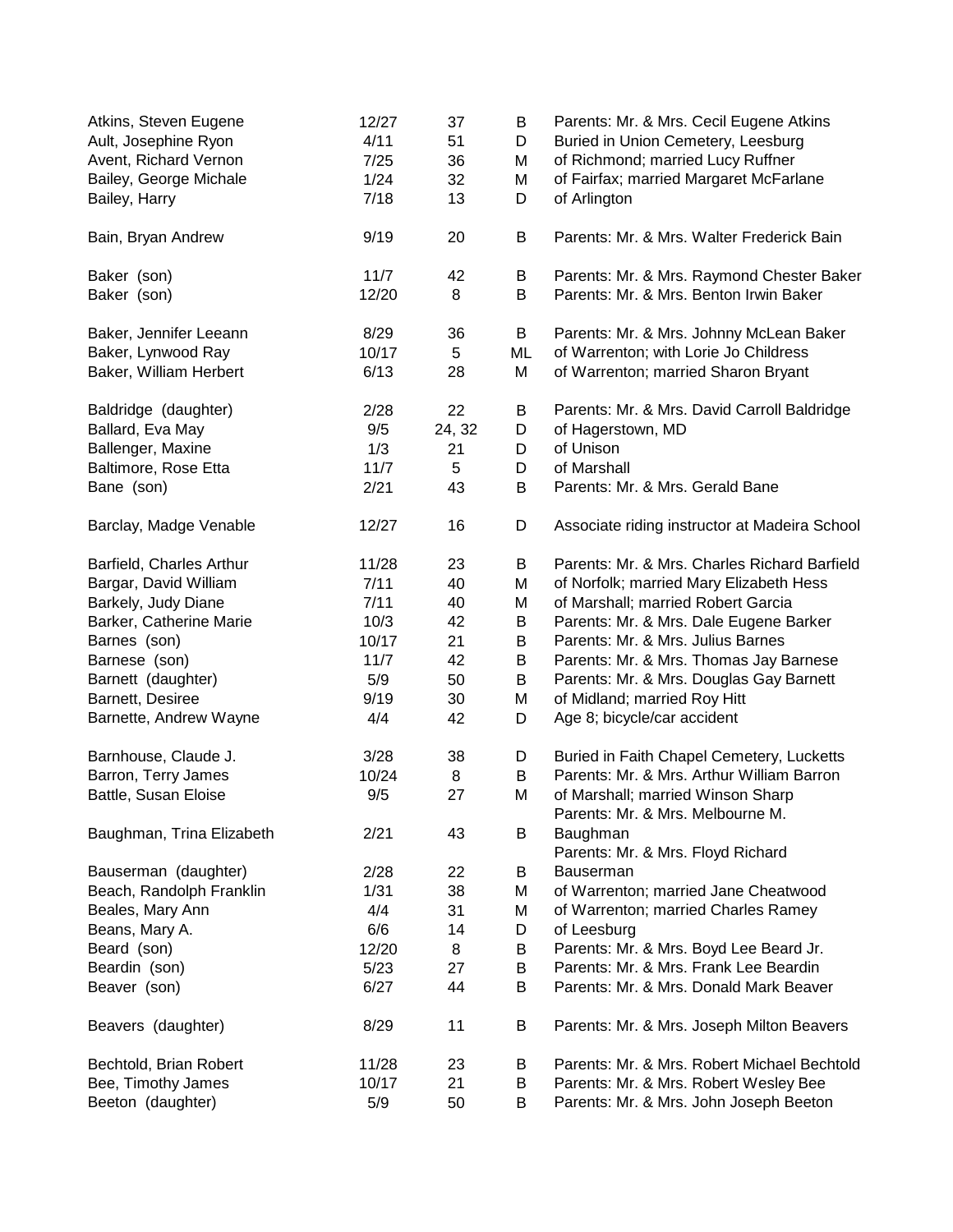| Bell, Adam Elliott<br>Bell, Susan | 9/19<br>8/1 | 20<br>39 | В<br>D | Parents: Mr. & Mrs. Michael Eugene Bell<br>Died in TN                          |
|-----------------------------------|-------------|----------|--------|--------------------------------------------------------------------------------|
| Bennett (daughter)                | 12/20       | 8        | В      | Parents: Mr. & Mrs. Lloyd Jarrel Bennett                                       |
| Bennett (son)                     | 9/5         | 26       | B      | Parents: Mr. & Mrs. Robert Earl Bennett                                        |
| Bennett (son)                     | 11/7        | 42       | B      | Parents: Mr. & Mrs. Edward Lee Bennett<br>Parents: Mr. & Mrs. Frederic Stephan |
| Bennett, Gloria Evelyn            | 8/1         | 45       | B      | <b>Bennett</b>                                                                 |
| Berry (daughter)                  | 5/9         | 50       | В      | Parents: Mr. & Mrs. Russell Wallace Berry                                      |
| Bethel (daughter)                 | 12/20       | 8        | B      | Parents: Mr. & Mrs. Roy Edward Bethel                                          |
| Betson, Jennifer Lee              | 6/27        | 44       | B      | Parents: Mr. & Mrs. Robert Lee Betson                                          |
| Bickers, Felix Antonin            | 1/3         | 23       | M      | of Nokesville; married Phillipa Edmondson                                      |
| Bishop, Michelle Christina        | 6/27        | 44       | B      | Parents: Mr. & Mrs. Michael O'Neil Bishop                                      |
| Blackburn, Wilma Jean             | 7/25        | 36       | M      | of Bealeton; married Mark Hanna                                                |
| Blackwell (son)                   | 7/18        | 44       | B      | Parents: Mr. & Mrs. Pasker Blackwell                                           |
| Blair (daughter)                  | 11/7        | 42       | B      | Parents: Mr. & Mrs. Richard Siegel Blair                                       |
| <b>Bland, Raymond Ernest</b>      | 8/8         | 39       | M      | of Manassas; married Renita Harris                                             |
| Blaylock, Joshua Quinn            | 5/23        | 27       | B      | Parents: Mr. & Mrs. Jerry Clarence Blaylock                                    |
| Bloomer, William Jesse III        | 8/15        | 23       | M      | of Warrenton; married Lucille Danto                                            |
| <b>Blosser, Crystal Renee</b>     | 8/1         | 45       | B      | Parents: Mr. & Mrs. Edward Lewis Blosser                                       |
| Blosser, Shanda Colby             | 11/28       | 23       | B      | Parents: Mr. & Mrs. James Franklin Blosser                                     |
| Bly, Denise Leigh                 | 1/10        | 17       | B      | Parents: Mr. & Mrs. Dennis L. Bly                                              |
| Bolen, Russell Lee                | 11/28       | 23       | B      | Parents: Mr. & Mrs. Phillip Bolen                                              |
| Boley (son)                       | 6/27        | 44       | B      | Parents: Mr. & Mrs. Ray B. Boley                                               |
| Boley, John Edward Jr.            | 8/29        | 44       | Μ      | of The Plains; married Patricia Hughes                                         |
| Boll, Monnie P.                   | 5/23        | 43       | D      | of Leesburg                                                                    |
| Bolt (son)                        | 6/13        | 22       | B      | Parents: Mr. & Mrs. Jefferson Crockett Bolt                                    |
| Bolt (son)                        | 5/23        | 27       | B      | Parents: Mr. & Mrs. Lloyd Randolph Bolt                                        |
| Booth (daughter)                  | 12/20       | 8        | B      | Parents: Mr. & Mrs. Robert Jay Booth                                           |
| Bourgue (daughter)                | 10/17       | 21       | B      | Parents: Mr. & Mrs. James Philip Bourgue                                       |
| Bowen, Harry Allen                | 11/28       | 24       | ML     | of Washington DC; with Adele Goesser                                           |
| Bowersett, Lee Frost              | 1/24        | 36       | D      | <b>Buried in Marshall Cemetery</b>                                             |
| Bowles, Laura Lee                 | 7/11        | 45       | D      | of Leesburg                                                                    |
| Bowman, J. Hunter                 | 5/9         | 44       | D      | of Warrenton                                                                   |
| Boyce (son)                       | 9/12        | 21       | B      | Parents: Mr. & Mrs. Noah Wesley Boyce                                          |
| Bracey, Glenn Robert              | 10/3        | 42       | ML     | of Remington; with Mary Ann Leach                                              |
| Bradford (twin son and daughter)  | 9/5         | 26       | B      | Parents: Mr. & Mrs. Edward Bradford                                            |
| Brady (daughter)                  | 8/1         | 45       | В      | Parents: Mr. & Mrs. James Hamilton Brady                                       |
| Bragg, Mary Martha                | 10/17       | 40       | Μ      | Married Alton Lee Embrey                                                       |
| Brann, Catherine Josephine        | 1/31        | 16       | B      | Parents: Mr. & Mrs. Robert G. Brann                                            |
| Brattain (daughter)               | 12/27       | 29       | В      | Parents: Mr. & Mrs. Robert Eugene Brattain                                     |
| Braxton, Marjorie Hall            | 7/4         | 30       | Μ      | of Marshall; married William Addison                                           |
| Bray (son)                        | 1/10        | 17       | B      | Parents: Mr. & Mrs. Richard Lee Bray                                           |
| Bray, Robert Henley               | 6/20        | 9        | D      | of Gaithersburg, MD; car accident                                              |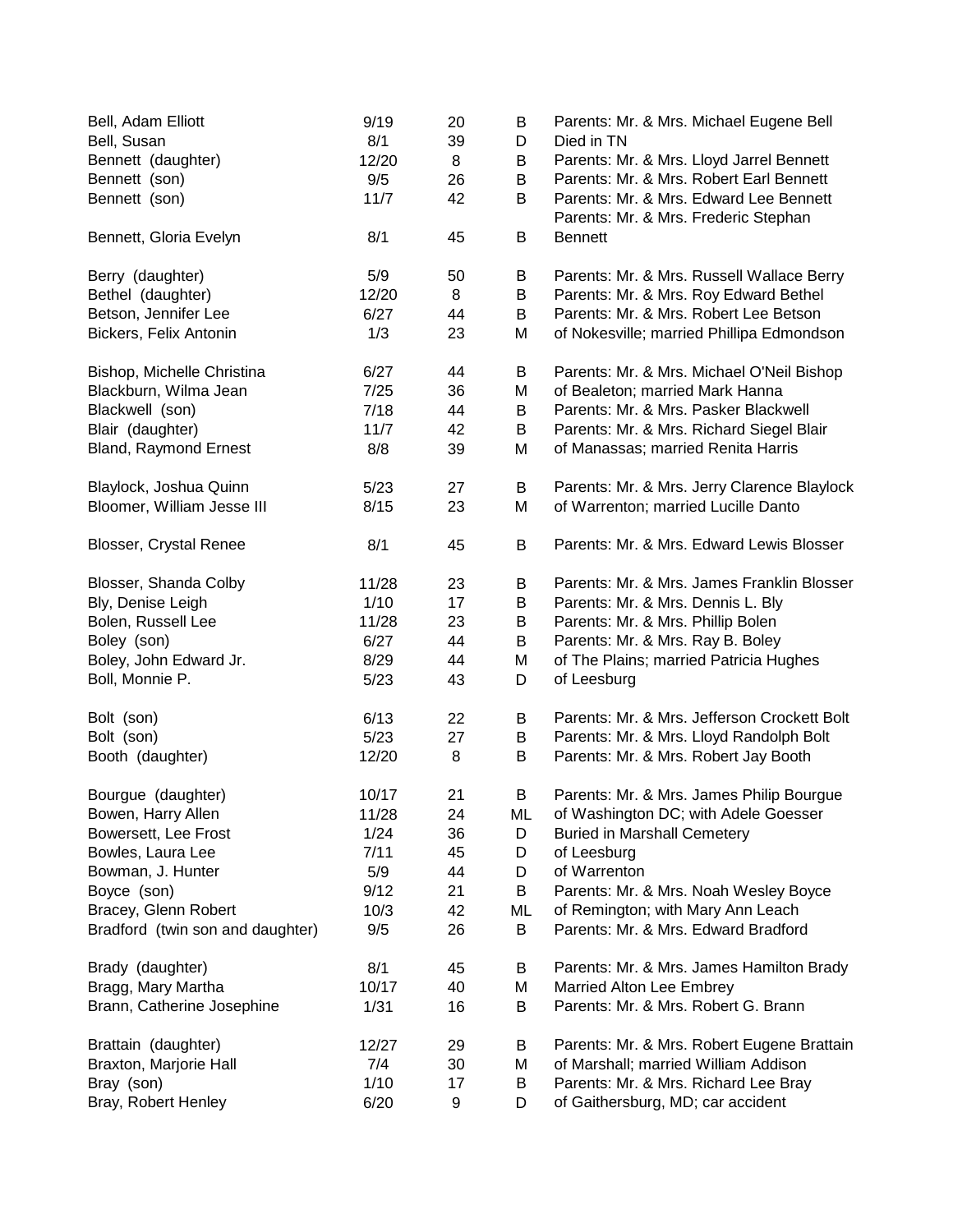| Breeden, Luther Garfield III<br>Brennan, John | 10/24<br>5/30 | 19<br>44 | ML<br>D | of Morrisville; with Janet Horn<br>of Casanova                       |
|-----------------------------------------------|---------------|----------|---------|----------------------------------------------------------------------|
| Brewster, Virginia Lynn                       | 8/29          | 36       | В       | Parents: Mr. & Mrs. William Luther Brewster                          |
| Bridgett, Golder                              | 5/23          | 38       | D       | of Marshall                                                          |
| Brock, Christopher Thomas                     | 6/27          | 44       | B       | Parents: Mr. & Mrs. Frank Lee Brock                                  |
| Brooks (daughter)                             | 1/10          | 17       | B       | Parents: Mr. & Mrs. Lester Brooks                                    |
| Brooks (son)                                  | 12/27         | 29       | B       | Parents: Mr. & Mrs. Daniel Clay Brooks                               |
| Brooks, Edward C.                             | 8/8           | 20       | D       | of Rectortown                                                        |
|                                               |               |          |         | Infant; died in house fire; mother: Mrs. Birdie                      |
| Brooks, Robert Lee                            | 5/23          | 9        | D       | <b>Brooks</b>                                                        |
| Brooks, Walter Otis                           | 11/28         | 36       | M       | Married Phyllis Jackson                                              |
| Broun, James Robert                           | 4/11          | 23       | Eng     | To Betty Melton                                                      |
| Brower, Daniel Lee                            | 9/26          | 19       | ML      | of Warrenton; with Margaret Farkas                                   |
| Brower, Martha Ann                            | 10/24         | 19       | ML      | of Hume; with William Gibbons Sr.                                    |
| Brown (daughter)                              | 1/10          | 35       | D       | Infant; parents: Leroy & Judy Wright Brown                           |
| Brown (daughter)                              | 10/3          | 42       | B       | Parents: Mr. & Mrs. Gary Wayne Brown                                 |
| Brown (daughter)                              | 12/20         | 8        | B       | Parents: Mr. & Mrs. Charles William Brown                            |
| Brown (son)                                   | 12/20         | 8        | B       | Parents: Mr. & Mrs. Joseph Richard Brown                             |
| Brown, Beulah Delia                           | 1/10          | 35       | D       | of Hamilton                                                          |
| Brown, Charlott (Lottie) P.                   | 6/20          | 37       | D       | Buried in Cedar Grove Cemetery, Bealeton                             |
| Brown, Curtis H.                              | 5/16          | 44       | D       | of Midland                                                           |
| Brown, John Turner Jr.                        | 9/26          | 19       | ML      | of Warrenton; with Virginia Minder                                   |
| Brown, T. Benson                              | 2/21          | 46       | D       |                                                                      |
| Brown, Walter Glenn                           | 2/28          | 31       | D       | of Leesburg                                                          |
| Broyles (daughter)                            | 7/18          | 30       | B       | Parents: Mr. & Mrs. Charles Louis Broyles                            |
| Brumfield, James Gilbert                      | 6/13          | 28       | M       | of Marshall; married Reita Rogers                                    |
| Bruno (son)                                   | 12/20         | 8        | Β       | Parents: Mr. & Mrs. Harry Eugene Bruno                               |
| Bryant, James Cousins (Jimmie)                | $12/5$        | 27, 33   | D       | Died in Australia                                                    |
| Bryant, Sharon Van Berg                       | 6/13          | 28       | M       | of Warrenton; married William Baker                                  |
| Bryant, Stuart (Mr. & Mrs.)                   | 6/13          | 32       | A       | 29th wedding anniversary                                             |
| Buckingham (son)                              | 12/20         | 8        | B       | Parents: Mr. & Mrs. Donald Lee Buckingham                            |
| Bullen, Thelma Amelia                         | 6/27          | 37       | M       | of Catlett; married George Moore                                     |
| Bumgarner, Pamela Michelle                    | 7/4           | 29       | B       | Parents: Mr. & Mrs. Phillip Reid Bumgarner                           |
| Buratti (son)                                 | 12/20         | 8        | B       | Parents: Mr. & Mrs. Richard Joseph Buratti                           |
| Burdick, Donna Dee                            | 1/24          | 24       | M       | <b>Married Whitney Goit II</b>                                       |
| Burgess, David Eugene Jr.                     | 2/21          | 43       | B       | Parents: Mr. & Mrs. David E. Burgess                                 |
| Burgess, Ted                                  | 1/10          | 27       | M       | <b>Married Karen Knight</b><br>Parents: Mr. & Mrs. Theodore Franklin |
| Burke (son)                                   | 7/4           | 32       | B       | Burke Jr.                                                            |
| Burke, Deborah Godfrey                        | 9/19          | 30       | Μ       | of Warrenton; married Gary Montgomery                                |
| Burke, Sheila Olcott                          | 7/4           | 30       | Μ       | of The Plains; married Marvin Clarke                                 |
| Burkett, John Gustin                          | 6/6           | 32       | B       | Parents: Dr. & Mrs. Glenn Burkett                                    |
| Bush, Gilbert W.                              | 5/9           | 25       | D       | of St. Petersburg, FL                                                |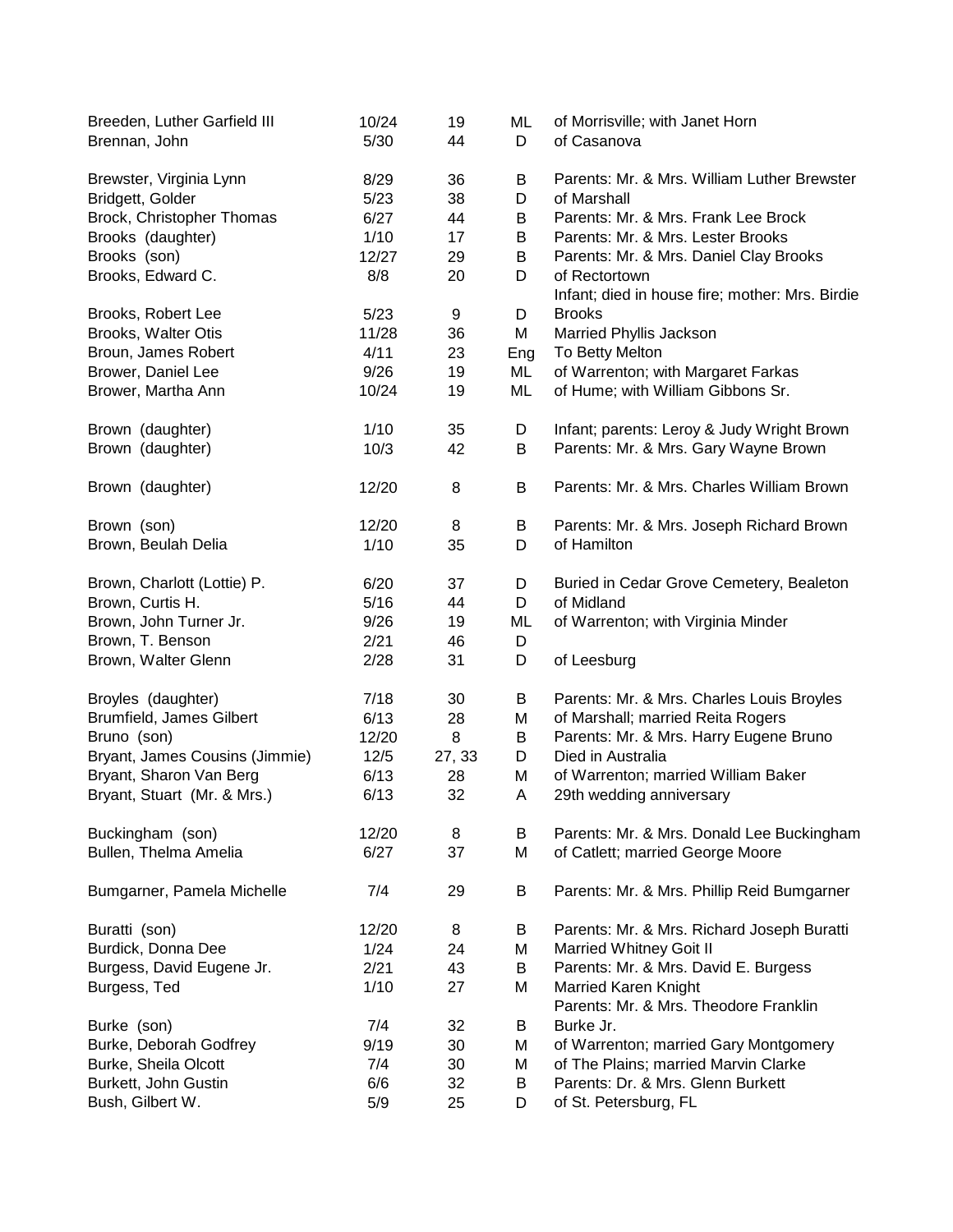| Bush, Michael Frances           | 8/1   | 34     | D  | of Sterling; car accident                                                              |
|---------------------------------|-------|--------|----|----------------------------------------------------------------------------------------|
| Bushrod (son)                   | 11/7  | 36     | B  | Parents: Mr. & Mrs. Micah Rollings Bushrod                                             |
| Bushrod, Stacy Brian            | 6/27  | 44     | В  | Parents: Mr. & Mrs. Joseph Roger Bushrod                                               |
| Butler (son)                    | 1/10  | 17     | B  | Parents: Mr. & Mrs. George Butler Jr.                                                  |
| Butler, Janet Eileen            | 7/25  | 36     | M  | of Marshall; married Robert Santucci                                                   |
| Butler, Michael Wade            | 7/4   | 30     | M  | of Bealeton; married Joyce Carter                                                      |
| Byington, Ronny Lee             | 3/14  | 45     | D  | of Manassas                                                                            |
| Bynum, Laura Riley              | 7/11  | 32     | Β  | Parents: Mr. & Mrs. Patrick Ross Bynum                                                 |
| Caffi (daughter)                | 7/4   | 40     | B  | Parents: Mr. & Mrs. Robert Foster Caffi                                                |
| Caldwell, Eleanor Naill         | 9/12  | 15     | D  | of Leesburg                                                                            |
| Cales, James McCoy III          | 1/10  | 17     | B  | Parents: Mr. & Mrs. James M. Cales II                                                  |
| Cameron, Daniel Shane           | 2/21  | 43     | B  | Parents: Mr. & Mrs. William D. Cameron                                                 |
| Campbell (son)                  | 8/15  | 44     | B  | Parents: Mr. & Mrs. Wade Campbell                                                      |
| Campbell (son)                  | 9/12  | 28     | B  | Parents: Mr. & Mrs. Ollie Robert Campbell                                              |
| Campbell, Bryan Darryl          | 12/27 | 29     | B  | Parents: Mr. & Mrs. Darryl Lynn Campbell                                               |
| Campbell, Gladys Virginia       | 9/12  | 23     | M  | of The Plains; married Thomas Moffett Jr.                                              |
| Campbell, Henry Franklin        | 1/3   | 23     | M  | of Huntley, VA; married June Whitmer                                                   |
| Campbell, Norman Howard         | 11/7  | 36     | ML | of Broad Run; with Gloria Parker                                                       |
| Campbell, Rose Mary             | 8/15  | 23     | M  | of Marshall; married Roger Anderson                                                    |
| Canard, Jerry Reid              | 4/4   | 31     | M  | of Warrenton; married Barbara Kirby                                                    |
| Carlson, Rebecca Lee            | 12/5  | 19     | ML | of Hume; with Conrad Royston                                                           |
|                                 |       |        |    | Parents: Mr. & Mrs. Ernest Leroy Carpenter                                             |
| Carpenter, Amy Elizabeth (twin) | 10/24 | 8      | B  | Jr.                                                                                    |
| Carpenter, Donald Lee           | 3/7   | 35     | M  | of Dillonville, OH; married April Corona<br>Parents: Mr. & Mrs. Ernest Leroy Carpenter |
| Carpenter, Laurie Ann (twin)    | 10/24 | 8      | B  | Jr.                                                                                    |
| Carrico, C.C.                   | 5/23  | 29     | D  |                                                                                        |
| Carrier, Kevin Donald           | 4/11  | 52     | M  | of Warrenton; married Jody McClanahan                                                  |
| Carson, Claire Porterfield      | 1/3   | 14, 23 | M  | Married John Wilson                                                                    |
| Carter (daughter)               | 1/31  | 16     | B  | Parents: Mr. & Mrs. Willis Carter                                                      |
| Carter (daughter)               | 2/21  | 43     | B  | Parents: Mr. & Mrs. Ernest Carter                                                      |
| Carter (daughter)               | 10/17 | 21     | B  | Parents: Mr. & Mrs. James Welby Carter                                                 |
| Carter (son)                    | 5/9   | 50     | B  | Parents: Mr. & Mrs. Weldon Alphonso Carter                                             |
| Carter, Carolyn Elizabeth       | 7/11  | 40     | М  | of Warrenton; married Larry Kenny Jr.                                                  |
| Carter, Cricket Anne            | 2/21  | 43     | В  | Parents: Mr. & Mrs. Wayne W. Carter                                                    |
| Carter, Janice Marie            | 2/21  | 42     | М  | of Warrenton; married Vincent Parker<br>Age 11; shot; parents: Caldwell & Isabelle     |
| Carter, John Henry              | 6/27  | 18     | D  | Corum Carter                                                                           |
| Carter, Joyce Jean              | 7/4   | 30     | М  | of Bealeton; married Michael Butler                                                    |
| Carter, Margaret Anne           | 1/3   | 23     | M  | of Marshall; married James Allison Jr.                                                 |
| Carter, Norfleet Lee            | 6/27  | 37     | M  | of Vienna; married Gladys Morton                                                       |
| Carter, Peggy Ann               | 10/17 | 5      | ML | of Warrenton; with Archie Porter                                                       |
| Carter, Ralph S.                | 10/31 | 41     | D  | of The Plains                                                                          |
| Carter, Roy Henderson           | 8/22  | 16     | D  | Car accident                                                                           |
| Carter, Shelby Marie            | 12/20 | 8      | В  | Parents: Mr. & Mrs. Benjamin Lee Carter                                                |
| Carter, Steve Ward              | 9/5   | 27     | M  | of Warrenton; married Mary Franklin                                                    |
| Carter, William Sterling        | 10/24 | 19     | ML | of Bealeton; with Roberta Hitt                                                         |
| Carter, Peggy                   | 10/31 | 19     | ML | of The Plains; with John Shorts                                                        |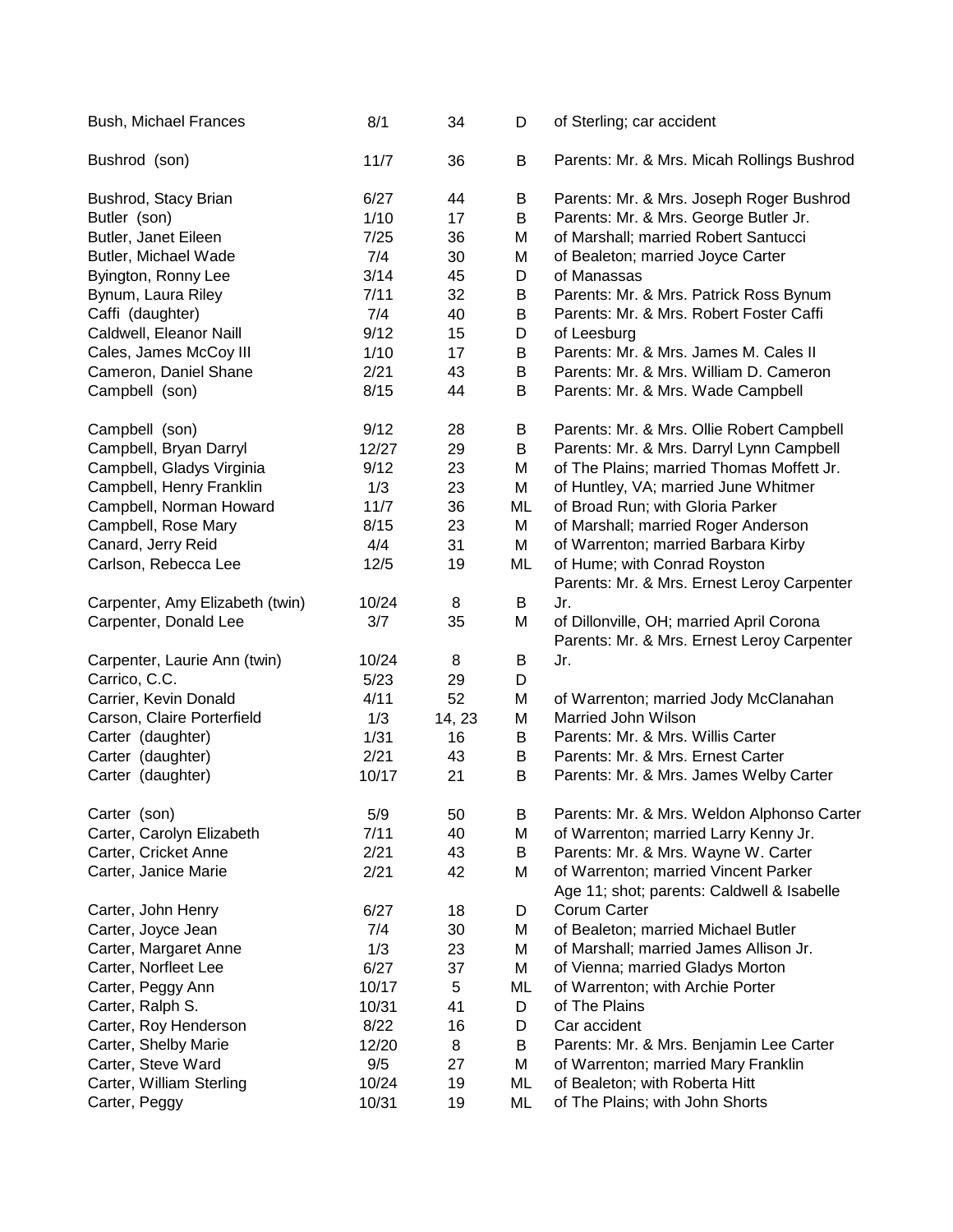| Casey, Karen Thea             | 12/5  | 29     | M  | Married David Seals; see also 12/27, p. 23   |
|-------------------------------|-------|--------|----|----------------------------------------------|
| Cassell, Joseph Keith         | 8/29  | 44     | M  | of Marshall; married Linda Williams          |
| Cecil, Sandra                 | 1/3   | 23     | M  | <b>Married Robert Heins</b>                  |
| Chadoff, Rachel Shayna        | 10/3  | 42     | B  | Parents: Mr. & Mrs. Howard Elliot Chadoff    |
| Champ, William Kenneth        | 11/28 | 24     | ML | of Marshall; with Juanita Gibbs              |
|                               |       |        |    | Married Vincent Tompkins III; see also 9/12, |
| Charbonnet, Mary Michelle     | 5/23  | 29     | M  | p. 27                                        |
| Cheatwood, Jane Louise        | 1/31  | 38     | M  | of Warrenton; married Randolph Beach         |
| Cheek, Frederick Leroy        | 11/28 | 12     | M  | of Pekin, IL; married Verna Moore            |
| Chenery, Christopher T.       | 1/10  | 35     | D  | Founder of The Meadow Stud at Doswell        |
| Chichester, Monique Jeannette | 12/5  | 19     | ML | of Warrenton; with Butler Grant              |
| Childress, Lorie Jo           | 10/17 | 5      | ML | of Warrenton; with Lynwood Baker             |
| Christensen, Robert           | 7/25  | 18     | D  | <b>Funeral in Culpeper</b>                   |
|                               |       |        |    | Parents: Mr. & Mrs. Amilcare Michael         |
| Ciaburri, Jeffrey David       | 10/17 | 21     | B  | Ciaburri                                     |
| Cisler, Arthur W.             | 1/17  | 17     | D  | of Marshall                                  |
| Clark (son)                   | 6/6   | 47     | B  | Parents: Mr. & Mrs. Jimmey Rodger Clark      |
| Clark (daughter)              | 2/21  | 43     | B  | Parents: Mr. & Mrs. Irvin Clark              |
| Clark, Edward Emory           | 7/18  | 17     | M  | of Warrenton; married Ida Gould              |
| Clark, Zavely R.              | 1/10  | 37     | D  | Buried at St. Paul's Church                  |
| Clarke, Marvin Maxwell        | 7/4   | 30     | M  | of Leesburg; married Sheila Burke            |
| Clatterbuck, Barbara Conroy   | 8/15  | 23     | M  | of Warrenton; married Howard Peyton          |
|                               |       |        |    |                                              |
| Clayborn (son)                | 11/7  | 42     | B  | Parents: Mr. & Mrs. James Robert Clayborn    |
| Clemens, Emma S.              | 6/6   | 26, 32 | D  | of Leesburg                                  |
|                               |       |        |    | Parents: Mr. & Mrs. John Samuel              |
| Clendening, Kelly Autum       | 7/11  | 32     | B  | Clendening Jr.                               |
| Clift (Mrs.)                  | 10/3  | 32     | D  | <b>Funeral in Baltimore</b>                  |
| Clontz (son)                  | 7/18  | 30     | B  | Parents: Mr. & Mrs. Harold Douglas Clontz    |
|                               |       |        |    |                                              |
| Clore (daughter)              | 12/20 | 8      | B  | Parents: Mr. & Mrs. Eugene Harrison Clore    |
| Coates, April Renee           | 8/8   | 19     | В  | Parents: Mr. & Mrs. James Randolph Coates    |
| Coates, David L.              | 7/18  | 35     | D  | of Hamilton                                  |
| Cochand, Louis Emile          | 1/31  | 32     | M  | Married Cynthia Darlington                   |
| Cockrell, Jesse Dean          | 6/27  | 44     | B  | Parents: Mr. & Mrs. Robert Dean Cockrell     |
| Coe (son)                     | 6/27  | 44     | B  | Parents: Mr. & Mrs. Ronald Gene Coe          |
| Coldren, John Sawyer Jr.      | 6/20  | 42     | Μ  | <b>Married Cynthia Achilles</b>              |
| Cole, Mary Suzanne            | 10/17 | 21     | Β  | Parents: Mr. & Mrs. Roy Lester Cole Sr.      |
| Cole, Terri Michelle          | 12/27 | 37     | B  | Parents: Mr. & Mrs. Terry Gene Cole          |
| Coleman (daughter)            | 9/5   | 26     | B  | Parents: Mr. & Mrs. Dan Larry Coleman        |
| Colvert, James Nelson         | 10/3  | 42     | ML | of Catlett; with Mary Frye                   |
|                               |       |        |    | Parents: Mr. & Mrs. Claude Thomasson         |
| Compton (son)                 | 6/13  | 22     | Β  | Compton                                      |
| Cook (daughter)               | 2/21  | 43     | B  | Parents: Mr. & Mrs. Howard Junior Cook       |
|                               |       |        |    |                                              |
| Cook (son)                    | 6/27  | 44     | В  | Parents: Mr. & Mrs. Eugene Edward Cook       |
| Cooley, Lucy Mae              | 10/3  | 22     | D  | of Warrenton                                 |
| Cooley, Matthew John          | 7/11  | 32     | B  | Parents: Mr. & Mrs. John Charles Cooley      |
| Cooling, Robera Sue           | 12/5  | 19     | ML | of Jacksonville, IL; with Howard Hall        |
|                               |       |        |    |                                              |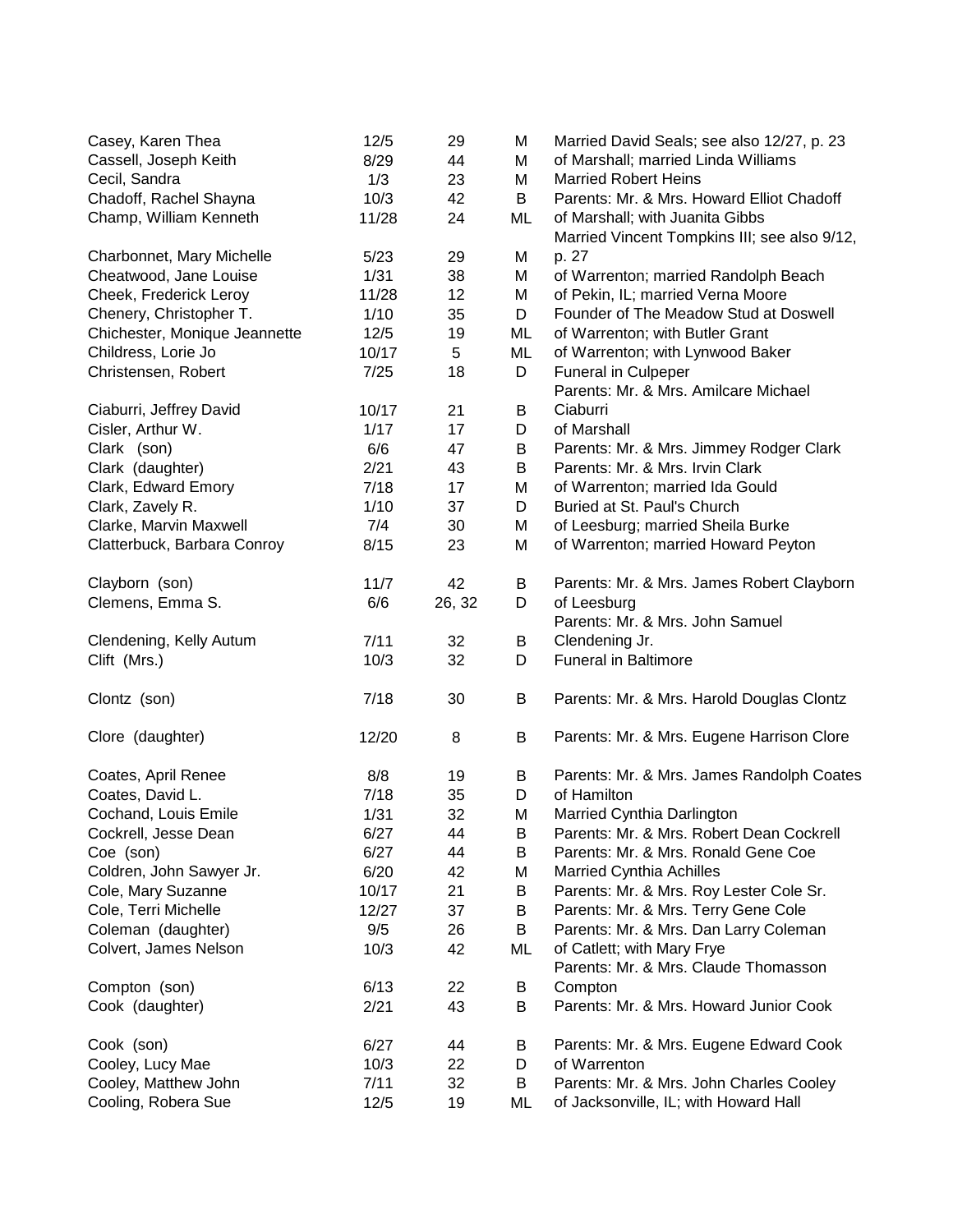| Cooper, Deborah Ann                             | 1/31        | 38                      | M      | of Sumerduck; married Roger Gray                                                                               |
|-------------------------------------------------|-------------|-------------------------|--------|----------------------------------------------------------------------------------------------------------------|
| Cooper, Gloria Sue<br>Copeland, Virginia Dianne | 1/3<br>1/31 | 23<br>38                | M<br>M | of Smithers, WV; married Edward Armstrong<br>of Catlett; married James Wood<br>Parents: Mr. & Mrs. Daniel Dean |
| Copenhaver (son)                                | 11/7        | 36                      | B      | Copenhaver                                                                                                     |
| Coppage, Joyce Ann                              | 1/3         | 23                      | M      | of Bealeton; married Harold Sullivan                                                                           |
| Copperthite, John Thomas                        | 6/6         | 44                      | M      | of Midland; married Rhonda Wease                                                                               |
| Corbin (daughter)                               | 11/28       | 23                      | B      | Parents: Mr. & Mrs. Everett Corbin Jr.                                                                         |
| Corbin, Everett Este Jr.                        | 8/29        | 44                      | M      | of Rixeyville; married Donna Hardy                                                                             |
| Cornell, Sally LeeAnn                           | 12/27       | 29                      | B      | Parents: Mr. & Mrs. Guy Henry Cornell Jr.                                                                      |
|                                                 | 5/9         | 50                      | B      | Parents: Mr. & Mrs. Ronnie Lee Cornwell                                                                        |
| Cornwell (daughter)                             |             |                         |        |                                                                                                                |
| Corona, April Lynn                              | 3/7         | 35                      | M      | of Hopedale, OH; married Donald Carpenter                                                                      |
| Corsaro (daughter)                              | 11/28       | 23                      | B      | Parents: Mr. & Mrs. Tommy Vincent Corsaro                                                                      |
| Corum (son)                                     | 8/29        | 11                      | B      | Parents: Mr. & Mrs. John Samuel Corum<br>Age 18 months; parents: Mr. & Mrs. James                              |
| Corum, Shawn Arlene                             | 9/12        | 39                      | D      | E. Corum III                                                                                                   |
| Costello, Elizabeth B.                          | 4/4         | 33                      | D      | of Arlington                                                                                                   |
| Costello, Kerri Lynn                            | 6/27        | 44                      | B      | Parents: Mr. & Mrs. Robert Lee Costello                                                                        |
| Cote (daughter)                                 | 7/4         | $\overline{\mathbf{4}}$ | B      | Parents: Mr. & Mrs. Eugene George Cote                                                                         |
| Courtney, Silver Swan                           | 8/29        | 11                      | B      | Parents: Mr. & Mrs. Charles Cane Courtney                                                                      |
| Cowan (son)                                     | 6/27        | 44                      | B      | Parents: Mr. & Mrs. Frederick James Cowan                                                                      |
| Cowart, Cochran (Miss)                          | 4/11        | 40                      | M      |                                                                                                                |
| Cowart, William Lawson                          | 9/5         | 15                      | D      | Former Mayor of Hamilton                                                                                       |
| Cowhig, W.T. (Mr. & Mrs.)                       | 1/31        | 42                      | A      | 52nd wedding anniversary                                                                                       |
| Cowles, Diane Lynn                              | 6/13        | 28                      | M      | of Remington; married Howard Rivenburg                                                                         |
| Cowles, Donna Lee                               | 6/6         | 44                      | M      | of Remington; married Wayne Shetley                                                                            |
| Cox, Alicia Ann                                 | 7/11        | 32                      | B      | Parents: Mr. & Mrs. Gregory Robert Cox                                                                         |
| Cox, Betty Jean                                 | 10/24       | 19                      | ML     | of Upperville; with Daniel Palmer                                                                              |
| Cox, Ericka Naticha                             | 5/23        | 27                      | B      | Parents: Mr. & Mrs. Walter Cornelous Cox<br>Parents: Mr. & Mrs. Rush Crockett Cragger                          |
| Cragger (daughter)                              | 9/5         | 8                       | B      | Sr.                                                                                                            |
| Craig, Margaret Rae                             | 12/27       | 28                      | ML     | of Vint Hill Farm Stations; with Donald Moore                                                                  |
| Creagar (son)                                   | 7/11        | 4                       | B      | Parents: Mr. & Mrs. Glenn Lee Cregar                                                                           |
| Crittendon, Gwendolyn Gay                       | 10/24       | 19, 28                  | M      | of Calverton; married Steven Trent                                                                             |
| Cronk, Arthor B.                                | 10/24       | 44                      | D      | Died in Waverly, NY                                                                                            |
| Cropp (son)                                     | 8/29        | 11                      | B      | Parents: Mr. & Mrs. Ronald Willar Cropp                                                                        |
| Crouch (daughter)                               | 5/9         | 50                      | B      | Parents: Mr. & Mrs. Roy Wayne Crouch                                                                           |
| Cullen, Joseph Thomas                           | 3/21        | 44                      | D      | Age 91                                                                                                         |
| Culver, Sidney                                  | 6/6         | 29                      | D      | of Runnymede Farm, White Post                                                                                  |
| Cummings, Angelia Marie                         | 11/28       | 23                      | B      | Parents: Mr. & Mrs. Robert Allen Cummings                                                                      |
| Cunningham, Marjorie E.                         | 3/7         | 22                      | D      | of Ashburn                                                                                                     |
| Curry, Jeremy                                   | 11/28       | 23                      | B      | Parents: Mr. & Mrs. Michael Curry                                                                              |
| Curtis (son)                                    | 8/15        | 44                      | B      | Parents: Mr. & Mrs. Lester Earl Curtis Jr.                                                                     |
| Curtis, Carroll P. (Mrs.)                       | 2/21        | 30                      | D      | Died in Richmond                                                                                               |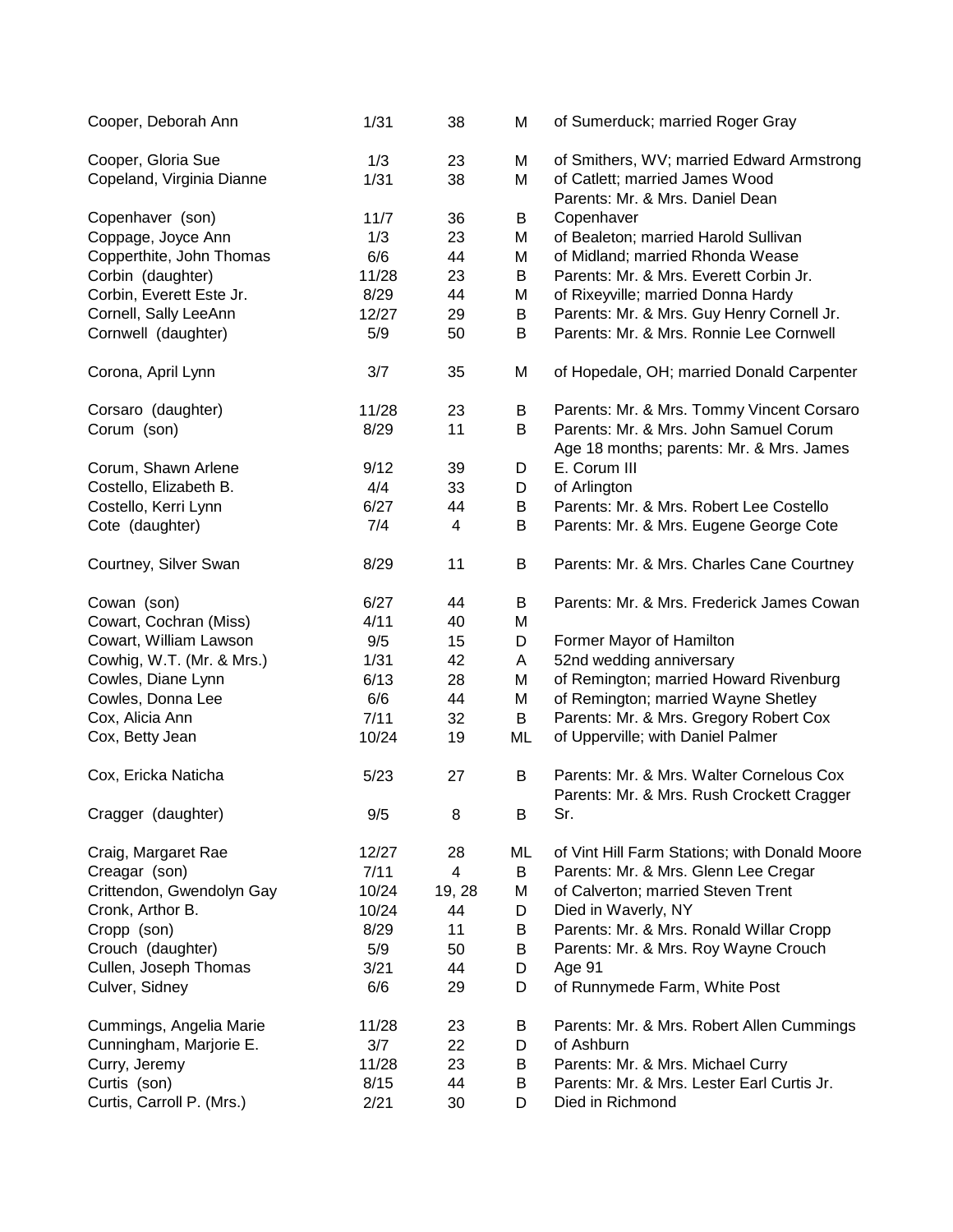| Cutts, Richard Malcolm (Brig. |       |                         |    |                                            |
|-------------------------------|-------|-------------------------|----|--------------------------------------------|
| Gen.)                         | 6/20  | 20                      | D  | U.S. Marine Corps, retired                 |
| Dailey, Jacqueline Ann        | 6/20  | 37                      | М  | <b>Marreid David Amburn</b>                |
| Daniel, John Orr III          | 8/29  | 11                      | B  | Parents: Mr. & Mrs. John Orr Daniel Jr.    |
|                               |       |                         |    | Parents: Mr. & Mrs. Harry Thomas Danner    |
| Danner, Bonnie Sue            | 6/27  | 44                      | B  | Jr.                                        |
| Danner, Jason Clifton         | 10/3  | 42                      | B  | Parents: Mr. & Mrs. James Clifton Danner   |
| Danto, Lucille Elizabeth      | 8/15  | 23                      | М  | of Warrenton; married William Bloomer III  |
| Darlington, Cynthia Shields   | 1/31  | 32                      | M  | <b>Married Louis Cochand</b>               |
| Darnell, Maggie M.            | 2/21  | 38                      | D  | of Gainesville                             |
|                               |       |                         |    |                                            |
| Davis (daughter)              | 10/3  | 42                      | B  | Parents: Mr. & Mrs. Costello William Davis |
| David, April Marie            | 12/27 | 29                      | B  | Parents: Mr. & Mrs. James Gerald Davis     |
| Davis (daughter)              | 1/10  | 17                      | B  | Parents: Mr. & Mrs. Robert Wayne Davis     |
| Davis, Frances Virginia       | 7/11  | 40                      | M  | of Catlett; married Robert Settles Jr.     |
| Davis, Leonard                | 9/12  | 23                      | D  | Buried in Ivy Hill Cemetery                |
| Davis, Margot Eloise          | 9/5   | 32                      | B  | Parents: Mr. & Mrs. Russell Edwin Davis    |
| Davis, Shirley Ann            | 8/29  | 44                      | М  | of Remington; married Horace Jackson Jr.   |
|                               |       |                         |    |                                            |
| Dawson (son)                  | 7/4   | 32                      | B  | Parents: Mr. & Mrs. Thomas Mason Dawson    |
| Day (son)                     | 6/27  | 44                      | B  | Parents: Mr. & Mrs. Robert Howard Day      |
| De Jarnett, Spencer           | 8/15  | 23                      | M  | <b>Married Mary Harris</b>                 |
|                               |       |                         |    |                                            |
| DeAngelis (daughter)          | 6/27  | 44                      | Β  | Parents: Mr. & Mrs. Frank Albert DeAngelis |
| deBordenave, Ernest A. (Rev.) | 1/10  | 5                       | D  | Died in Williamsburg                       |
| Decker, Levi                  | 3/28  | 27                      | D  | of North Blenheim, NY; hit by car          |
| DeFord, Sandra Jean           | 11/28 | 24                      | ML | of Delaplane; with James Hatcher           |
| DeGroff (son)                 | 7/18  | 30                      | B  | Parents: Mr. & Mrs. Eric David DeGroff     |
| DeGroff, Deborah Ann          | 7/18  | 17                      | Μ  | of Warrenton; married Bruce Richards       |
| Deitrick, Dennis Barry        | 4/18  | 52                      | M  | of Manassas; married Carol Matteo          |
| DeLong, Robert Clay           | 12/27 | 24                      | M  | of Detroit, MI; married Nina Reaves        |
|                               |       |                         |    |                                            |
| Demory, Marie Joyce           | 12/27 | 29                      | В  | Parents: Mr. & Mrs. Donald Westley Demory  |
| Denning, Glenda Jeanette      | 9/5   | 27                      | М  | of Lexington, KY; married Paul Dougherty   |
|                               |       |                         |    | Parents: Mr. & Mrs. Carrol Eugene Dennis   |
| Dennis (son)                  | 10/3  | 42                      | B  | Jr.                                        |
| Dennis (Mr.)                  | 4/25  | 14                      | M  | <b>Married Nancy Groves</b>                |
| Dennis, Herbert F. Sr.        | 8/1   | 16                      | D  | of The Plains                              |
| Dennis, Jason Reed            | 3/14  | 45                      | D  | Infant; Mr. & Mrs. Morgan Dennis           |
| Desantis, Mildred             | 4/11  | 52                      | М  | of Warrenton; married Anthony Ralph        |
| Devers, George Dennis         | 4/4   | 31                      | Μ  | of Alexandria; married Michelle Fragans    |
| Devis, Melvin Leroy           | 4/11  | 52                      | Μ  | of Midland; married Brenda Stewart         |
| DeWitt, Daniel Shawn          | 10/24 | 8                       | В  | Parents: Mr. & Mrs. Kenneth Willard DeWitt |
|                               |       |                         |    |                                            |
| Dillow (son)                  | 2/28  | 22                      | B  | Parents: Mr. & Mrs. Paul Roger Dillow      |
| Dion, Harry Edward            | 11/28 | 27                      | D  | of Marshall                                |
| Dishman, Edward C.            | 7/25  | $\overline{\mathbf{4}}$ | D  | of Warrenton                               |
| Dixon, Michael                | 8/15  | 23                      | М  | <b>Married Allison Smith</b>               |
| Dodd, Joseph F.               | 6/20  | 45                      | D  | of Leesburg                                |
| Dodson, Herbert S.            | 6/13  | 28                      | D  | of Middleburg                              |
| Dodson, Humphrey Oscar        | 7/11  | 3, 4                    | D  | Former Middleburg Mayor                    |
| Dodson, Mary Louise           | 11/28 | 23                      | B  | Parents: Mr. & Mrs. Robert Lee Dodson      |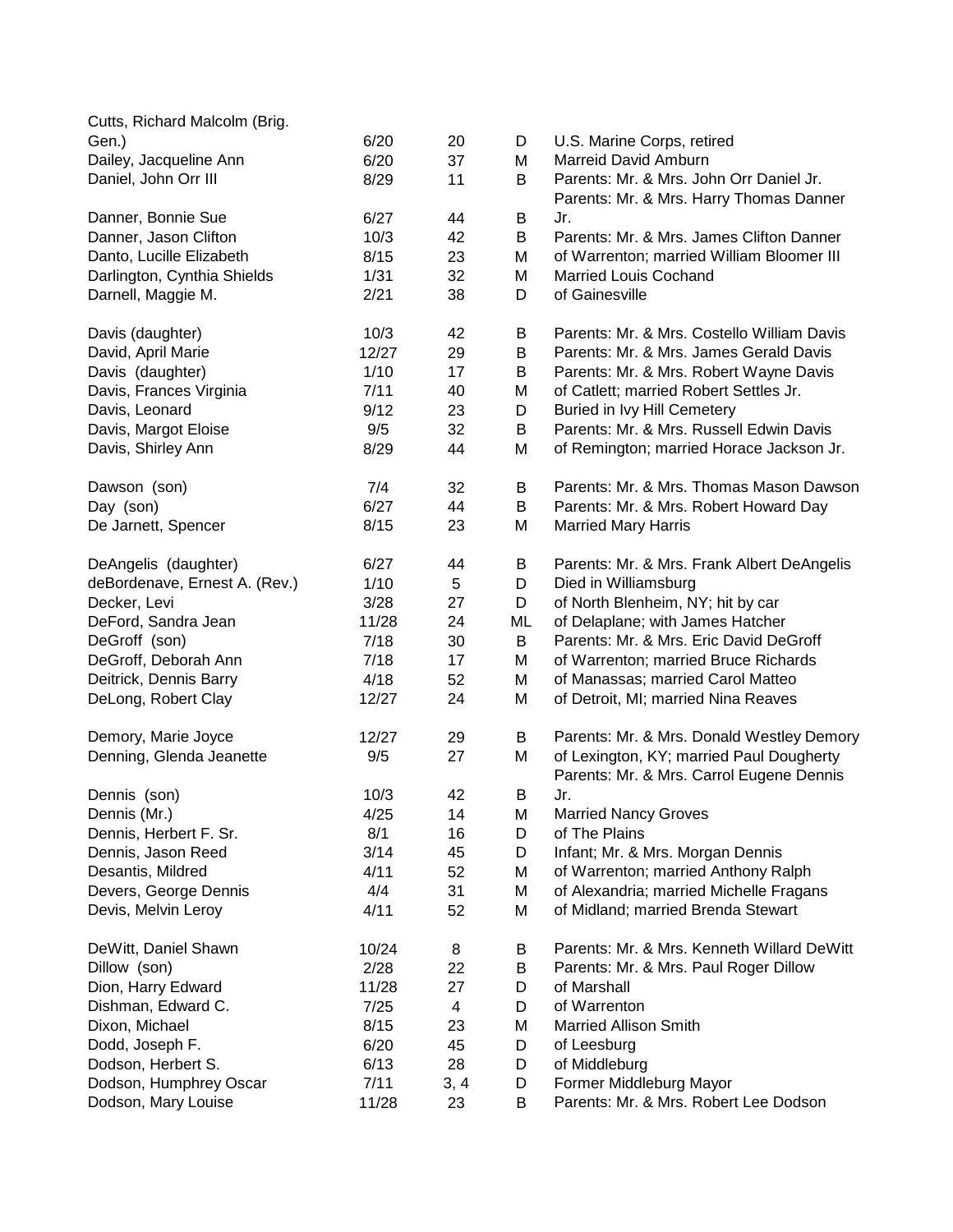| Dolan, James                  | 2/21  | 13 | D  | of Staten Island, NY; car accident                                              |
|-------------------------------|-------|----|----|---------------------------------------------------------------------------------|
| Dopson, James Russell         | 8/1   | 45 | B  | Parents: Mr. & Mrs. James William Dopson                                        |
| Dorcsis (daughter)            | 7/11  | 32 | B  | Parents: Mr. & Mrs. Lawrence Paul Dorcsis                                       |
| Doswell, Bessie Fowler        | 2/21  | 13 | D  | of Arrington; car accident                                                      |
| Doswell, Walter Henry         | 2/21  | 13 | D  | of Arrington; car accident<br>Parents: Mr. & Mrs. Edward Earl Doucette          |
| Doucette (son)                | 11/7  | 42 | B  | Jr.                                                                             |
| Dougherty, Paul Brian         | 9/5   | 27 | M  | of Lexington, KY; married Glenda Denning<br>of Hempstead, NY; married Geraldine |
| Dougherty, Thomas James       | 9/12  | 23 | M  | Tuoney                                                                          |
| Dowdy (son)                   | 6/6   | 47 | B  | Parents: Mr. & Mrs. Hugh Dillard Dowdy Jr.                                      |
| Dowdy, Ronnie Lee             | 3/7   | 35 | M  | of Warrenton; married Theresa Lambert                                           |
| Doyle, Jessie William         | 6/13  | 28 | M  | of Clifton; married Minnie King                                                 |
| Drew, Suzanne Sheila Louise   | 2/28  | 32 | M  | of Warrenton; married Gerald Hayes                                              |
| Drunagel, James Thomas        | 10/17 | 5  | ML | of Warrenton; with Patricia Ross                                                |
| Dudley (daughter)             | 9/12  | 21 | B  | Parents: Mr. & Mrs. Frankie Eugene Dudley                                       |
| Dudley, William               | 6/27  | 14 | D  | of Middleburg; struck by lightning                                              |
| Dunbar (daughter)             | 12/27 | 29 | B  | Parents: Mr. & Mrs. Carl Alan Dunbar                                            |
| Duncan (son)                  | 11/28 | 23 | B  | Parents: Mr. & Mrs. Michael Wayne Duncan                                        |
| Duncan, Michael Wayne         | 6/27  | 37 | M  | of Bealeton; married Donna Merritt                                              |
| Dutton, John James II         | 10/3  | 42 | B  | Parents: Mr. & Mrs. Henry Jonas Dutton                                          |
| Dwyer, Dorothy Elizabeth      | 12/5  | 23 | D  | Age 5; hit by car                                                               |
| Dyer, Anna Snowden Wildman    | 9/5   | 11 | D  | <b>Buried in Leesburg Union Cemetery</b>                                        |
| Dyer, Tina Marie              | 12/27 | 29 | B  | Parents: Mr. & Mrs. Kenneth Dale Dyer<br>Parents: Mr. & Mrs. Charles Edward     |
| Ebelhare, Brian Willard       | 5/23  | 27 | B  | Ebelhare                                                                        |
| Eckert, Cheryl Janet          | 9/19  | 20 | B  | Parents: Mr. & Mrs. Charles George Eckert                                       |
| Edmonds (daughter)            | 8/29  | 11 | B  | Parents: Mr. & Mrs. George Lee Edmonds                                          |
| Edmonds, Isaiah               | 1/17  | 12 | D  | World War I veteran                                                             |
| Edmondson, Philippa Eileene   | 1/3   | 23 | M  | of Nokesville; married Felix Bickers                                            |
| Edwards, David Lee            | 11/28 | 24 | ML | of Catlett; with Virgie Jenkins                                                 |
| Edwards, Grace O.             | 3/14  | 42 | D  | of Aldie                                                                        |
| Edwards, Ronald Lamar         | 6/27  | 37 | M  | of Sumerduck; married Jane Homan                                                |
| Eggleston, William Joseph Jr. | 7/18  | 17 | M  | of Warrenton; married Victoria Rowe                                             |
| Eicher, Audrey Frances        | 12/5  | 27 | M  | <b>Married Thomas James</b>                                                     |
| Eickel (twin daughters)       | 12/20 | 8  | B  | Parents: Mr. & Mrs. John Henry Eickel                                           |
| Eldren, Scott Brian           | 5/30  | 36 | M  | of Ithaca, NY; married Donna Newton                                             |
| Embrey (daughter)             | 8/29  | 11 | B  | Parents: Mr. & Mrs. William Keith Embrey                                        |
| Embrey, Alton Lee             | 10/17 | 40 | M  | <b>Married Mary Bragg</b>                                                       |
| Embrey, Frances Anne          | 12/27 | 28 | ML | of The Plains; with Fred Schaffer Jr.                                           |
| Embrey, Julia Anne            | 3/28  | 27 | M  | of Rectortown; married Richard Hamrick                                          |
| Embrey, Larry Egbert          | 4/18  | 52 | M  | of Morrisville; married Sandra Ramey                                            |
| Enault (daughter)             | 12/20 | 8  | B  | Parents: Mr. & Mrs. James Edward Enault                                         |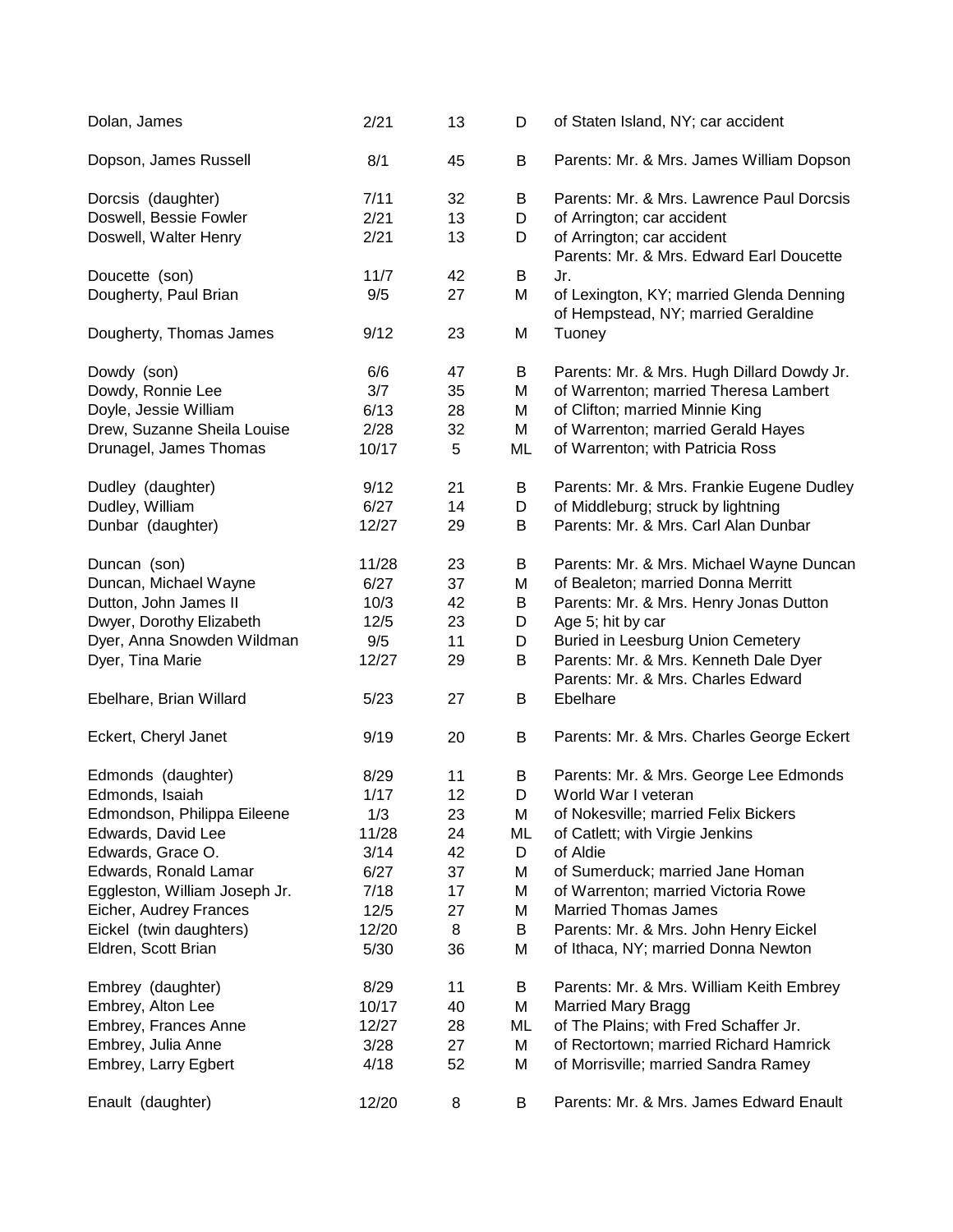| Engle, Millard Lee Jr.<br>Ennis (daughter) | 10/17<br>12/20 | 21<br>8 | B<br>B | Parents: Mr. & Mrs. Millard Lee Engle Sr.<br>Parents: Mr. & Mrs. Lottie David Ennis |
|--------------------------------------------|----------------|---------|--------|-------------------------------------------------------------------------------------|
| Enskat (daughter)                          | 8/8            | 51      | B      | Parents: Mr. & Mrs. Albert Allen Enskat                                             |
| Ensogna, Sharon Leigh                      | 10/17          | 40      | M      | Married Robert Young Jr.                                                            |
| Epling (daughter)                          | 12/27          | 29      | B      | Parents: Mr. & Mrs. Larry Edward Epling                                             |
| Esparolini, Maria Louisa                   | 10/3           | 42      | ML     | of Warrenton; with Louie Warren Jr.                                                 |
| Evanchak, Rosemary Audrey                  | 10/10          | 28      | ML     | of Warrenton; with John Niblett Jr.                                                 |
| Evans, Georgene Alice                      | 7/4            | 30      | M      | of Warrenton; married Robert Gilruth                                                |
| Fadely (daughter)                          | 6/27           | 44      | B      | Parents: Mr. & Mrs. Stephen Wayne Fadely                                            |
| Falgout, John Nelson                       | 6/13           | 28      | M      | of Warrenton; married Carol Andrepout                                               |
| Farkas, Margaret Anne                      | 9/26           | 19      | ML     | of Warrenton; with Daniel Brower                                                    |
| Fauth, Frederick Edward                    | 3/14           | 42      | M      | of Cockeysville, MD; married Ethyl Maguire                                          |
| Fearnley (son)                             | 12/20          | 8       | B      | Parents: Mr. & Mrs. Terry Preston Fearnley                                          |
| Fellers, Michael Ray                       | 6/13           | 28      | M      | of Warrenton; married Lee Ann Ingebritson                                           |
| Fendall, Lily Rust                         | 1/31           | 43      | D      | of Leesburg                                                                         |
| Fenwick, Charles Ghequiere (Dr.)           | 5/2            | 52      | D      | Age 92                                                                              |
| Ferebee, Janie Louise                      | 8/1            | 45      | B      | Parents: Mr. & Mrs. John Floyd Ferebee Sr.                                          |
| Ferguson, Janet Mimi                       | 8/29           | 36      | B      | Parents: Mr. & Mrs. Brian Harold Ferguson                                           |
| Fernstaedt (daughter)                      | 9/5            | 8       | B      | Parents: Mr. & Mrs. Daryl James Fernstaedt                                          |
| Fewell, Lilly                              | 10/31          | 24      | D      | of Skyline, MD                                                                      |
| Fields (son)                               | 8/1            | 45      | B      | Parents: Mr. & Mrs. Steve Eugene Fields                                             |
|                                            |                |         |        | Parents: Mr. & Mrs. Raymond Harding                                                 |
| Figgins (daughter)                         | 8/1            | 45      | B      | Figgins Jr.                                                                         |
| Fillebrown, Tracy Jo                       | 12/27          | 29      | B      | Parents: Mr. & Mrs. Joel Ashton Fillebrown                                          |
| Finch (daughter)                           | 12/20          | 8       | B      | Parents: Mr. & Mrs. Johnny Charles Finch                                            |
| Finch (son)                                | 2/21           | 43      | B      | Parents: Mr. & Mrs. Steven Brentley Finch                                           |
| Fincham (son)                              | 7/25           | 18      | B      | Parents: Mr. & Mrs. Roger Lee Fincham                                               |
| Finnin, Harry William                      | 12/27          | 28      | ML     | of Culpeper; with Sally Payne                                                       |
| Fisher (daughter)                          | 2/28           | 22      | B      | Parents: Mr. & Mrs. Robert Fisher                                                   |
| Fisher (son)                               | 8/29           | 30      | B      | Parents: Mr. & Mrs. Robert David Fisher                                             |
| Fiske, Margaret Jean                       | 10/24          | 4       | D      | Age 14; stabbed                                                                     |
|                                            |                |         |        | Parents: Mr. & Mrs. Everett Jackson                                                 |
| Fletcher, Angela Dawn                      | 10/24          | 8       | Β      | Fletcher Jr.                                                                        |
| Fletcher, Ann Lewis                        | 8/29           | 44      | M      | of Warrenton; married Thomas Sentz                                                  |
| Fletcher, Frederick O. Jr. (Skip)          | 10/24          | 23      | M      | of The Plains; married Beverly Langner                                              |
| Fletcher, Lorraine Annette                 | 8/8            | 34      | D      | <b>Buried in Arlington National Cemetery</b>                                        |
| Fletcher, Louis Folk Jr.                   | 1/3            | 23      | M      | of Warrenton; married Rebecca Key                                                   |
| Flippo, Jennifer Marie                     | 7/11           | 32      | Β      | Parents: Mr. & Mrs. Roy Monroe Flippo                                               |
| Flynn, Hugh Francis                        | 4/18           | 52      | Μ      | of Warrenton; married Mary Jane Gentry                                              |
| Fogle, Alice Lynn                          | 8/29           | 44      | M      | of Warrenton; married James Rogerson Jr.                                            |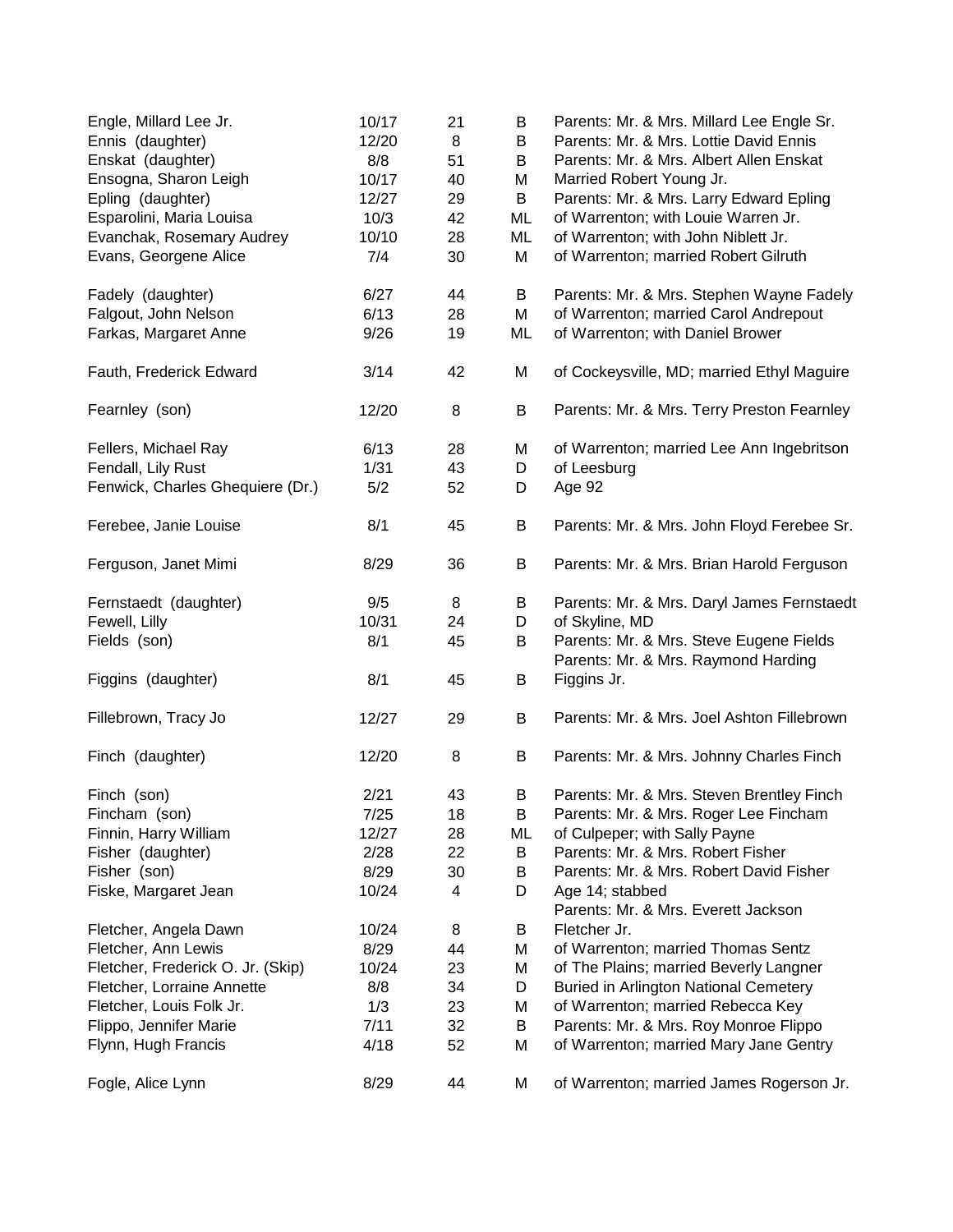| Foley (daughter)<br>Ford (son) | 1/10<br>11/7 | 17<br>42                | B<br>B | Parents: Mr. & Mrs. Charles Braxton Foley<br>Parents: Mr. & Mrs. George Louis Ford<br>of Arlington; married Monika Davis Schmidt; |
|--------------------------------|--------------|-------------------------|--------|-----------------------------------------------------------------------------------------------------------------------------------|
| Forrest, Eugene Edward         | 5/30         | 36                      | M      | see also 6/6, p. 44                                                                                                               |
| Foster (daughter)              | 10/24        | 18                      | B      | Parents: Mr. & Mrs. Ronnie Wayne Foster                                                                                           |
| Foster, Beatrice Michelson     | 1/3          | 18                      | D      | of Waterford                                                                                                                      |
| Foster, Walter Freeman         | 3/28         | 27                      | M      | of Remington; married Linda Minter                                                                                                |
| Foth, Donald Erich             | 11/28        | 23                      | B      | Parents: Mr. & Mrs. Donald Francis Foth                                                                                           |
| Foutz, Virginia May            | 12/27        | 28                      | ML     | of Catlett; with William Frederick                                                                                                |
| Fox, Donald Brian              | 1/10         | 17                      | B      | Parents: Mr. & Mrs. Donald L. Fox                                                                                                 |
| Fox, Levie                     | 2/14         | 44                      | D      | of Hamilton                                                                                                                       |
| Fragans, Michelle Davis        | 4/4          | 31                      | M      | of Linden; married George Devers                                                                                                  |
| Francis, Deanna Rae            | 10/24        | 8                       | B      | Parents: Mr. & Mrs. William Sydnor Francis                                                                                        |
| Frank (daughter)               | 7/4          | $\overline{\mathbf{4}}$ | B      | Parents: Mr. & Mrrs. Donald Robert Frank                                                                                          |
| Franklin, Mary Helm            | 9/5          | 27                      | M      | of Warrenton; married Steve Carter                                                                                                |
| Frazier (daughter)             | 10/17        | 21                      | B      | Parents: Mr. & Mrs. Randall C. Frazier                                                                                            |
| Frazier (son)                  | 12/27        | 29                      | B      | Parents: Mr. & Mrs. David Arthur Frazier                                                                                          |
| Frazier, Ronald Kyle           | 2/28         | 11                      | Eng    | To Barbara Rose                                                                                                                   |
| Frederick, William Franklin    | 12/27        | 28                      | ML     | of Manassas; with Virginia Foutz                                                                                                  |
| Fridley (son)                  | 5/9          | 50                      | B      | Parents: Mr. & Mrs. Arnold Lewis Fridley                                                                                          |
| Fritzsimmons, Richard R.       | 8/22         | 23                      | M      | Married Kathryn Michelli                                                                                                          |
| Frye, April Beth               | 8/29         | 36                      | B      | Parents: Mr. & Mrs. David McClinn Frye                                                                                            |
| Frye, Jeffrey Stacey           | 7/18         | 36                      | B      | Parents: Mr. & Mrs. Everett Warren Frye                                                                                           |
| Frye, Mary Virginia            | 10/3         | 42                      | ML     | of Catlett; with James Colbert                                                                                                    |
| Frye, Michael Lee              | 1/31         | 16                      | Β      | Parents: Mr. & Mrs. Columbus B. Frye                                                                                              |
| Frye, Robert Lee               | 6/20         | 9                       | D      | of Gaithersburg, MD; car accident                                                                                                 |
| Fudd (twin son and daughter)   | 10/17        | 21                      | B      | Parents: Mr. & Mrs. Gilbert Mason Fudd                                                                                            |
| Furr (son)                     | 7/4          | 32                      | B      | Parents: Mr. & Mrs. Joseph James Furr                                                                                             |
| Furr, Russell Allan            | 10/17        | 21                      | B      | Parents: Mr. & Mrs. Wilbur Russell Furr Jr.                                                                                       |
| Furr, Walter Lee (Dick)        | 7/18         | 10                      | D      | of Mountville                                                                                                                     |
|                                |              |                         |        | Parents: Mr. & Mrs. Albert William                                                                                                |
| Gackowski (son)                | 5/9          | 50                      | B      | Gackowski                                                                                                                         |
|                                |              |                         |        | Parents: Mr. & Mrs. Thomas Matthew                                                                                                |
| Gaines (daughter)              | 6/27         | 44                      | Β      | Gaines                                                                                                                            |
| Gaines, Albert                 | 8/15         | 30                      | D      | <b>Funeral in Fairfax</b>                                                                                                         |
| Gansor, Stephen Michael        | 10/3         | 42                      | B      | Parents: Mr .& Mrs. John David Gansor                                                                                             |
| Garcia, Robert Wayne           | 7/11         | 40                      | М      | of Warrenton; married Judy Barkely                                                                                                |
| Gardner (daughter)             | 7/25         | 8                       | Β      | Parents: Mr. & Mrs. David Lynn Gardner                                                                                            |
| Gardner, Katheryne June        | 12/27        | 29                      | Β      | Parents: Mr. & Mrs. Joe Walker Gardner                                                                                            |
| Gardner, Walter (Mrs.)         | 8/15         | 30                      | D      | Buried at Antioch Baptist Church                                                                                                  |
| Garrison (daughter)            | 2/21         | 43                      | Β      | Parents: Mr. & Mrs. Carroll Eugene Garrison                                                                                       |
| Gaul, Zaneta Jean              | 1/10         | 17                      | В      | Parents: Mr. & Mrs. Eugene A. Gaul                                                                                                |
| Geisler (twin sons)            | 2/21         | 43                      | B      | Parents: Mr. & Mrs. Donald Francis Geisler                                                                                        |
| Gentry, Mary Jane              | 4/18         | 52                      | M      | of Warrenton; married Hugh Flynn                                                                                                  |
| George (daughter)              | 7/4          | 40                      | В      | Parents: Mr. & Mrs. Isaac Otis George                                                                                             |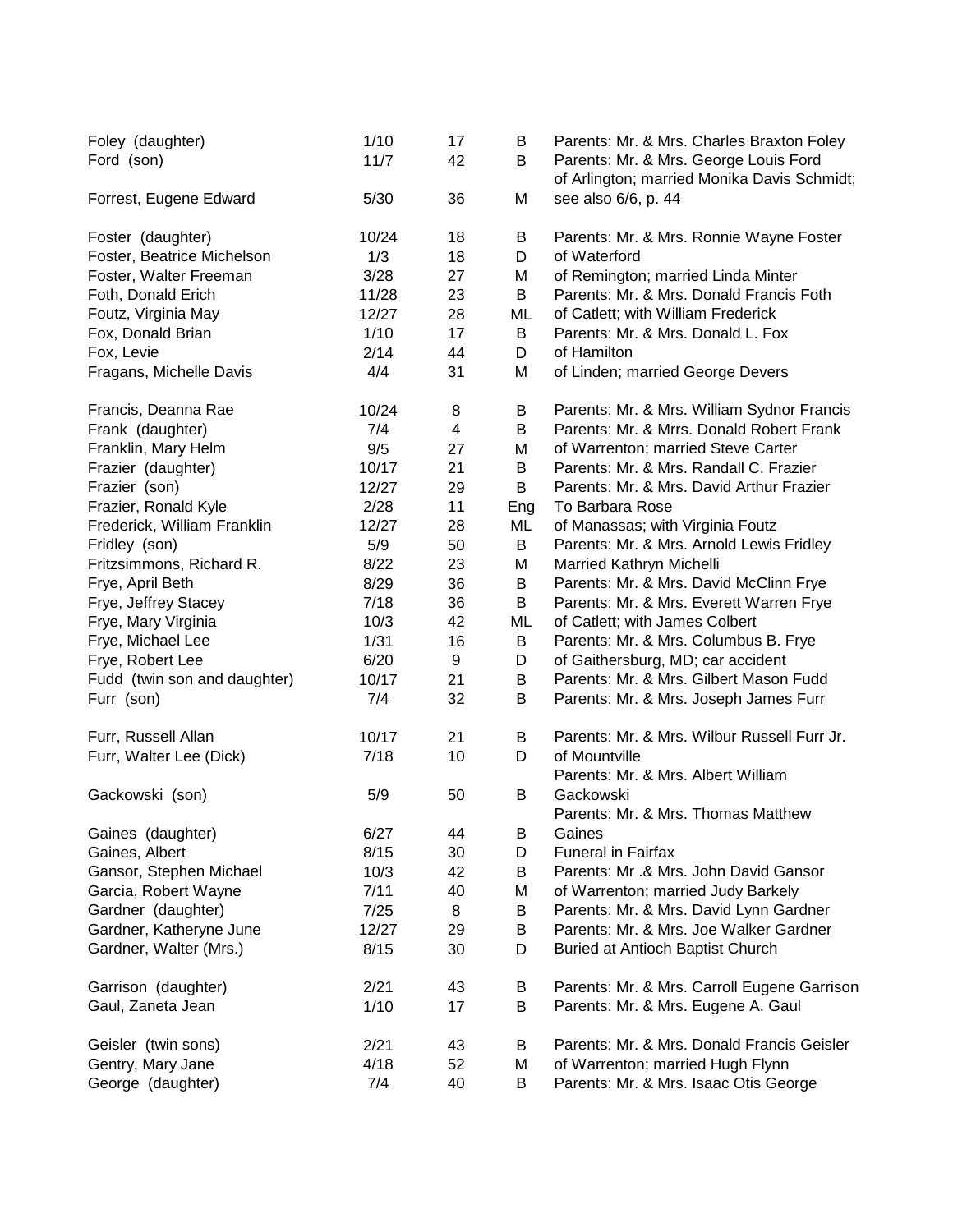|                             |       |    |     | Parents: Mr. & Mrs. William Jennings          |
|-----------------------------|-------|----|-----|-----------------------------------------------|
| George, Julie Renee         | 6/27  | 44 | B   | George Jr.                                    |
| Gibbons, William Eugene Sr. | 10/24 | 19 | ML  | of Markham; with Martha Brower                |
| Gibbs, Juanita Ann          | 11/28 | 24 | ML  | of Marshall; with William Champ               |
| Gibson (daughter)           | 1/10  | 17 | B   | Parents: Mr. & Mrs. Lee Ivan Gibson           |
| Gibson, Banner O.           | 9/5   | 27 | D   | of Gate City                                  |
| Gibson, Jean Lee            | 2/21  | 30 | D   | of Leesburg                                   |
| Gibson, Kellie Lynn         | 2/21  | 43 | B   | Parents: Mr. & Mrs. Cecil W. Gibson           |
| Gilbert (son)               | 10/3  | 42 | B   | Parents: Mr. & Mrs. Randolph Macon Gilbert    |
| Gilley, Brenda Lee          | 2/21  | 43 | В   | Parents: Mr. & Mrs. Roger L. Gilley           |
| Gilliam (son)               | 10/31 | 44 | B   | Parents: Mr. & Mrs. Terry William Gilliam     |
| Gilruth, Robert Rowe        | 7/4   | 30 | M   | of Dickinson, TX; married Georgene Evans      |
| Glascock (son)              | 8/29  | 11 | B   | Parents: Mr. & Mrs. Gordon Lee Glascock       |
| Glascock, Buddy             | 10/10 | 13 | D   | of Marshall                                   |
| Glascock, Dora              | 2/21  | 30 | D   | of Warrenton                                  |
| Godfrey, Roland Tiffany Jr. | 2/21  | 42 | M   | of Orlean; married Gina Hedlesky              |
| Goesser, Adele Riddle       | 11/28 | 24 | ML  | of Washington DC; with Harry Bowen            |
| Goff, Milton Charles        | 1/31  | 16 | B   | Parents: Mr. & Mrs. Albert M. Goff            |
| Goit, Whitney II            | 1/24  | 24 | M   | <b>Married Donna Burdick</b>                  |
| Good, Jennifer Jane         | 10/3  | 42 | B   | Parents: Mr. & Mrs. William Clinton Good      |
|                             |       |    |     | Parents: Mr. & Mrs. Richard Bywaters          |
| Goode (daughter)            | 2/21  | 43 | B   | Goode                                         |
| Goode, Rufus C. Jr.         | 2/28  | 9  | M   | <b>Married Ginger Wright</b>                  |
| Goode, Susan Jean           | 10/3  | 11 | Eng | To G. Chester Marshall                        |
| Gookin, Richard James       | 2/14  | 32 | M   | of Washington and Virginia                    |
| Goolsby (daughter)          | 8/29  | 30 | B   | Parents: Mr. & Mrs. Preston Bradley Goolsby   |
| Gore (son)                  | 2/28  | 22 | B   | Parents: Mr. & Mrs. Ennis Gore                |
| Gorin (daughter)            | 8/29  | 30 | B   | Parents: Mr. & Mrs. Dennis Robert Gorin       |
|                             |       |    |     | Parents: Mr. & Mrs. Edward Wyatt Goshorn      |
| Goshorn, Megan Crocker      | 12/27 | 29 | B   | Jr.                                           |
| Gossom, Irvin               | 8/15  | 30 | D   | <b>Buried at Memorial Gardens</b>             |
| Gould, Ida Pauling          | 7/18  | 17 | M   | of Warrenton; married Edward Clark            |
| Graham (daughter)           | 10/24 | 18 | B   | Parents: Mr. & Mrs. David L. Graham           |
|                             |       |    |     | Parents: Mr. & Mrs. Walter Clayton Graham     |
| Graham, Walter Raymond      | 10/3  | 42 | B   | Jr.                                           |
| Grant, Butler Lewis         | 12/5  | 19 | ML  | of Warrenton; with Monique Chichester         |
| Graves, Donna Lee           | 8/29  | 44 | M   | of Warrenton; married Brian Smith             |
| Gray (daughter)             | 8/1   | 45 | B   | Parents: Mr. & Mrs. Eugene Francis Gray       |
| Gray (son)                  | 10/17 | 21 | B   | Parents: Mr. & Mrs. George Douglas Gray       |
| Gray, Bessie Margaret       | 4/4   | 33 | D   | of Marshall                                   |
| Gray, Harry Milton          | 6/6   | 26 | D   | of Ada                                        |
| Gray, Jerry Allen           | 8/8   | 39 | M   | of Marshall; married Joyce Haley              |
| Gray, Keith James           | 10/17 | 5  | ML  | of Nokesville; with Vickie Albright           |
| Gray, Roger Lee             | 1/31  | 38 | M   | of Warrenton; married Deborah Cooper          |
| Green (son)                 | 9/12  | 28 | B   | Parents: Mr. & Mrs. William Michael Green     |
| Green (son)                 | 1/31  | 16 | B   | Parents: Mr. & Mrs. William Green             |
| Green, Grace Elizabeth      | 1/3   | 18 | D   | <b>Buried in Middleburg Memorial Cemetery</b> |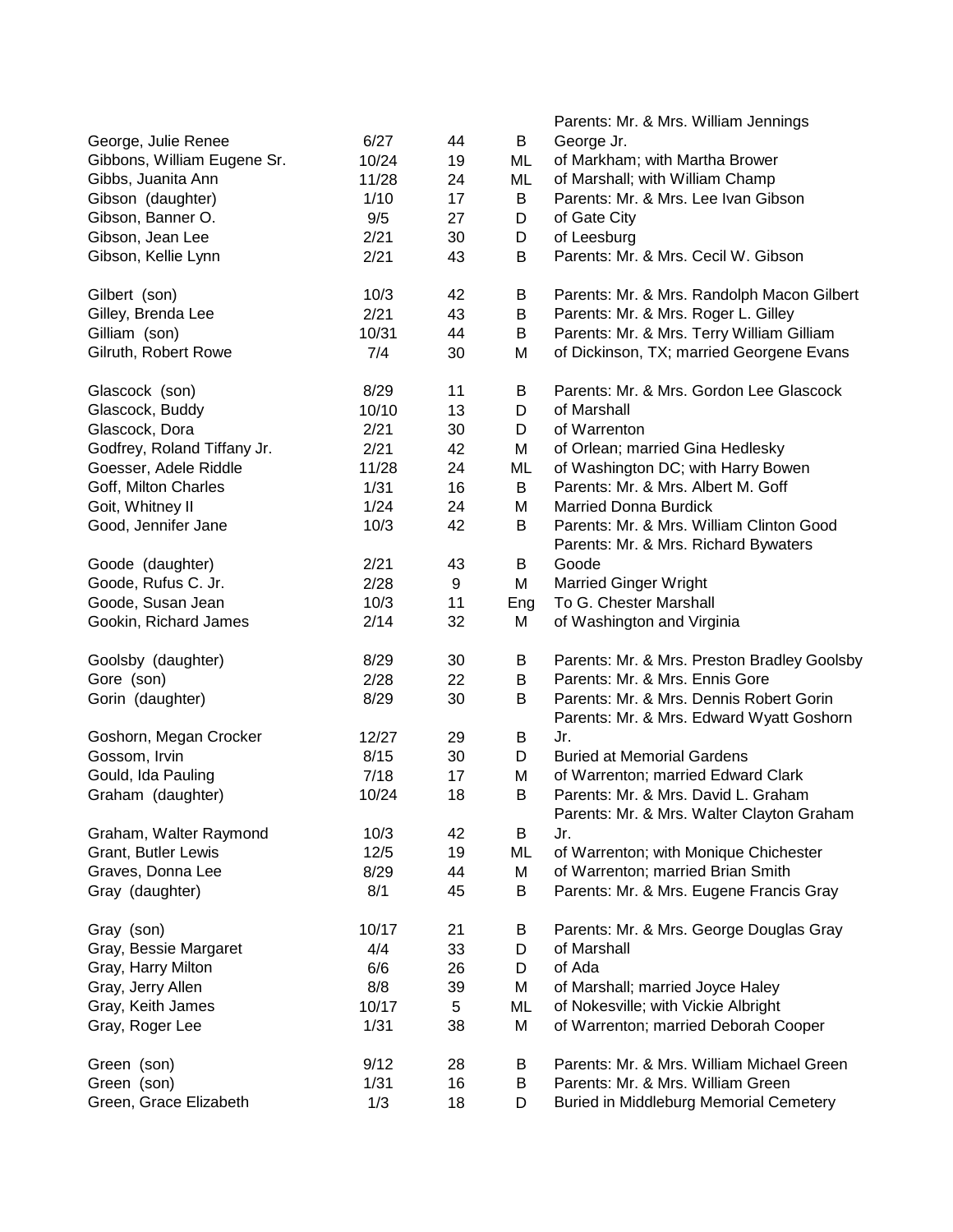| Green, Harvey Wayne<br>Green, Jones | 11/7<br>11/28 | 36<br>19 | ML<br>D | of Fairfax; with Janice Williams                                                  |
|-------------------------------------|---------------|----------|---------|-----------------------------------------------------------------------------------|
| Green, Mary Neta Hatcher            | 1/31          | 43       | D       | Age 90; of Alexandria                                                             |
| Green, Unica Lynn                   | 2/21          | 43       | B       | Parents: Mr. & Mrs. James N. Green                                                |
| Greene, John Willie                 | 11/28         | 24       | ML      | of Warrenton; with Glenna Havener<br>Parents: Mr. & Mrs. Douglas Judson           |
| Greenlee (son)                      | 12/27         | 29       | B       | Greenlee                                                                          |
| Griffith, Gilbert Ray II            | 7/11          | 32       | В       | Parents: Mr. & Mrs. Gilbert Ray Griffith                                          |
| Griffith, Magnolia                  | 8/29          | 35       | D       | Age 91; of The Plains                                                             |
| Grigsby (daughter)                  | 5/23          | 27       | Β       | Parents: Mr. & Mrs. Silas Edward Grigsby                                          |
| Grimes, Kevin Wayne                 | 11/28         | 23       | B       | Parents: Mr. & Mrs. Larry Wayne Grimes<br>Member of the Remington Volunteer Fire  |
| Grimm, John Abraham                 | 7/4           | 16       | D       | Department                                                                        |
| Grimsley (son)                      | 9/19          | 20       | B       | Parents: Mr. & Mrs. Robert Turner Grimsley                                        |
| Grimsley, Joan Marie                | 10/31         | 19       | ML      | of Marshall; with Charles Wines                                                   |
| Grohs (daughter)                    | 12/27         | 29       | B       | Parents: Mr. & Mrs. Carl Conrad Grohs                                             |
| Grooms, Lucy E.                     | 2/7           | 27       | D       | of North Fork                                                                     |
| Grooms, Richard Bernard Moriarty    | 2/7           | 31       | D       | of The Plains                                                                     |
| Grote, Meredith Bernadette          | 7/4           | 29       | B       | Parents: Mr. & Mrs. Thomas James Grote                                            |
| Grove (daughter)                    | 12/20         | 8        | B       | Parents: Mr. & Mrs. Leonard Dale Grove                                            |
| Grove, Bessie Lucille               | 2/14          | 44       | D       | of Linden                                                                         |
| Groves, Nancy                       | 4/25          | 14       | M       | Married Mr. Dennis                                                                |
| Gullicks, Angela Marie              | 10/24         | 8        | B       | Parents: Mr. & Mrs. Richard Carl Gullicks                                         |
| Gullion, Helen Curtis               | 6/6           | 21       | M       | Married Dr. Nicholas Shea Jr.                                                     |
| Gunderson, Kristie Lynn             | 9/19          | 20       | B       | Parents: Mr. & Mrs. Ellis Leroy Gunderson                                         |
| Guthrie (daughter)                  | 11/7          | 42       | B       | Parents: Mr. & Mrs. Barry Lynn Guthrie                                            |
| Haass, Catherine Marie              | 8/8           | 39       | M       | of Warrenton; married Steven Olinger                                              |
| Hackney, Thomas Joe                 | 5/23          | 27       | Β       | Parents: Mr. & Mrs. Dustin Travis Hackney                                         |
| Hagee (daughter)                    | 9/19          | 20       | B       | Parents: Mr. & Mrs. Dennis Lee Hagee                                              |
| Haley, Joyce Ann                    | 8/8           | 39       | M       | of Hume; married Jerry Gray<br>Parents: Mr. & Mrs. Claude Richard Haley           |
| Haley, Stephanie Dawn               | 7/11          | 32       | Β       | Sr.                                                                               |
| Hall (daughter)                     | 10/24         | 18       | B       | Parents: Mr. & Mrs. Eugene Malcolm Hall                                           |
| Hall (daughter)                     | 5/9           | 50       | В       | Parents: Mr. & Mrs. Henry W. Hall Jr.                                             |
| Hall, Collette Lynn                 | 5/23          | 27       | Β       | Parents: Mr. & Mrs. Albert William Hall                                           |
| Hall, Howard Stanley                | 12/5          | 19       | ML      | of Jacksonville, IL; with Roberta Cooling                                         |
| Hamilton (daughter)                 | 11/7          | 42       | B       | Parents: Mr. & Mrs. Coy Hamilton                                                  |
| Hamilton (son)                      | 6/13          | 22       | В       | Parents: Mr. & Mrs. Sanford Junior Hamilton                                       |
| Hamrick, Richard Lee                | 3/28          | 27       | M       | of Haymarket; married Julia Embrey                                                |
| Hanna, Mark Evan                    | 7/25          | 36       | M       | of Briston; married Wilma Blackburn                                               |
| Hannon, Gary Michael                | 2/7           | 23       | M       | of Baltimore, Md; married Sharon Olsen                                            |
| Harbaugh (son)                      | 7/4           | 4        | Β       | Parents: Mr. & Mrs. Michael David Harbaugh<br>Parents: Mr. & Mrs. Charles Russell |
| Hardwick (son)                      | 11/7          | 42       | B       | Hardwick                                                                          |
| Hardy, Donna Jean                   | 8/29          | 44       | M       | of Midland; married Everett Corbin Jr.                                            |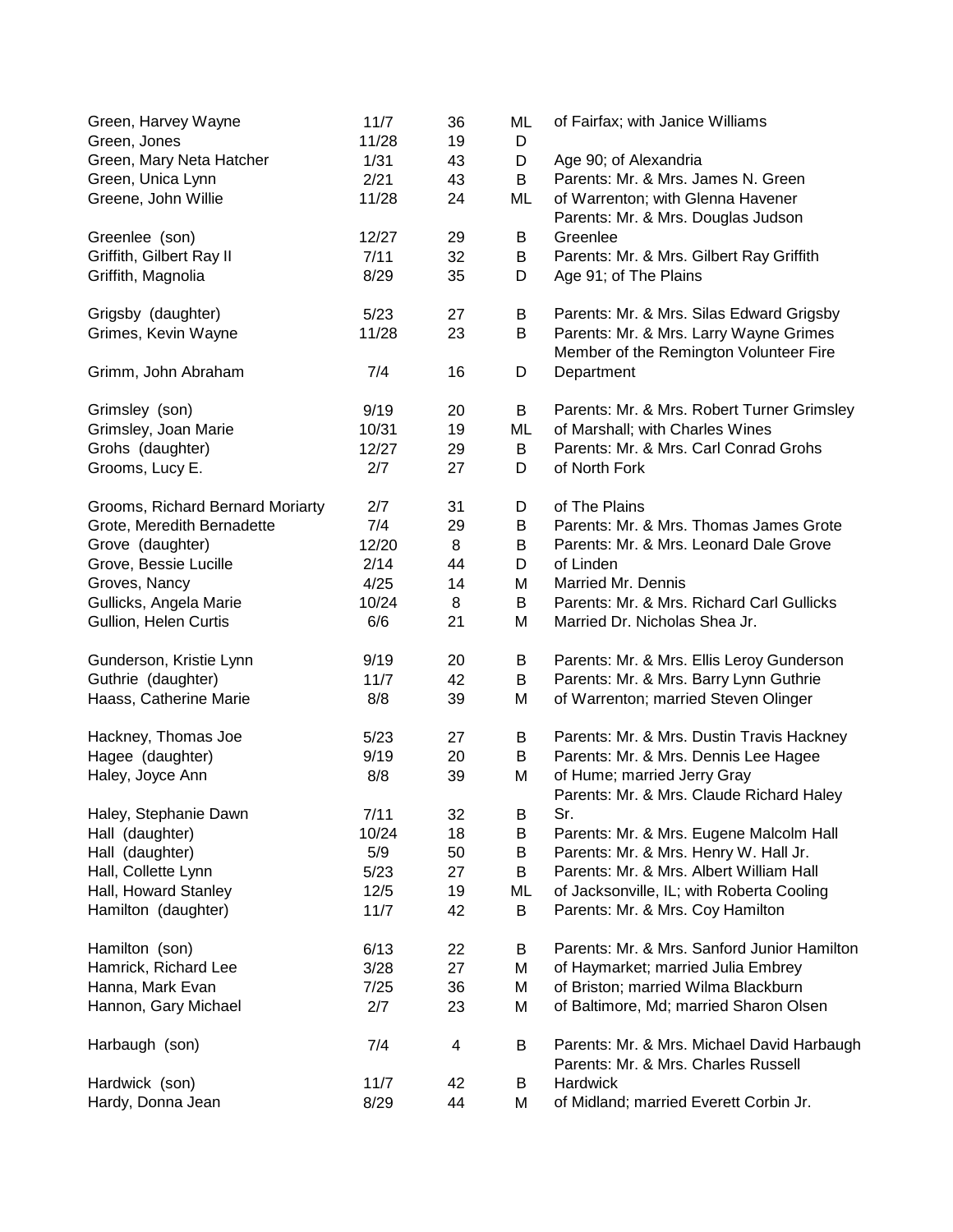| Hardy, James Wilson Jr.                | 5/23          | 27       | B      | Parents: Mr. & Mrs. James Wilson Hardy                                           |
|----------------------------------------|---------------|----------|--------|----------------------------------------------------------------------------------|
| Hardy, Samuel Louis<br>Hare (daughter) | 11/28<br>8/29 | 23<br>11 | B<br>B | Parents: Mr. & Mrs. Frank Emanuel Hardy<br>Parents: Mr. & Mrs. Carl Johnson Hare |
| Harrington (daughter)                  | 6/13          | 22       | Β      | Parents: Mr. & Mrs. Craig Henry Harrington                                       |
| Harris (daughter)                      | 1/10          | 17       | B      | Parents: Mr. & Mrs. Albert Wayne Harris                                          |
| Harris (son)                           | 1/31          | 16       | B      | Parents: Mr. & Mrs. James Bruce Harris                                           |
| Harris (son)                           | 5/9           | 50       | Β      | Parents: Mr. & Mrs. Oren O. Harris Sr.                                           |
| Harris, Gregory Garfield               | 4/11          | 52       | M      | of Warrenton; married Laura Hoffman                                              |
| Harris, Mary Chilton                   | 8/15          | 23       | M      | Married Spencer De Jarnett                                                       |
| Harris, Renita Ozella                  | 8/8           | 39       | M      | of Warrenton; married Raymond Bland                                              |
| Harvey, Chad Lawrence                  | 11/28         | 23       | B      | Parents: Mr. & Mrs. Leroy Lawrence Harvey                                        |
| Hash (son)                             | 1/10          | 17       | Β      | Parents: Mr. & Mrs. Benjamin Ralph Hash                                          |
| Haskins, Charles Allen                 | 12/27         | 36       | D      | of Wendy Hill Farm, Bluemont                                                     |
| Hatcher, James Randolph                | 11/28         | 24       | ML     | of Delaplane; with Sandra DeFord                                                 |
| Haught (daughter)                      | 9/5           | 8        | B      | Parents: Mr. & Mrs. Thomas Ray Haught                                            |
| Haught, Thomas Douglas                 | 9/12          | 23       | M      | of Elkwood; married Lelia McGee                                                  |
| Havener, Glenna June                   | 11/28         | 24       | ML     | of Warrenton; with John Greene                                                   |
| Hayes (daughter)                       | 5/9           | 50       | B      | Parents: Mr. & Mrs. Charles M. Hayes                                             |
| Hayes, Gerald Russell                  | 2/28          | 32       | M      | of Hawthorne, CA; married Suzanne Drew                                           |
| Heard, Donna Jane                      | 4/18          | 52       | M      | of Remington; married John Shoemaker                                             |
| Hedlesky, Gina Mehilovna               | 2/21          | 42       | M      | of Casanova; married Roland Godfrey Jr.                                          |
| <b>Heflin Thomas Earl</b>              | 5/16          | 44, 45   | D      | of Arlington; car accident                                                       |
| Heflin, Barbara Mae                    | 8/1           | 35       | M      | of Fauquier County; married Dennis Abel                                          |
| Heflin, Helen May                      | 3/28          | 27       | M      | of Broad Run; married Donald Kinsey                                              |
| Heins, Robert                          | 1/3           | 23       | M      | <b>Married Sandra Cecil</b>                                                      |
| Helbert, Jason Matthew                 | 12/27         | 29       | B      | Parents: Mr. & Mrs. James Palton Helbert                                         |
| Helton (son)                           | 2/28          | 22       | B      | Parents: Mr. & Mrs. Troy Allen Helton<br>Parents: Mr. & Mrs. Donald Duane        |
|                                        | 9/12          | 28       | B      | Hendrickson                                                                      |
| Hendrickson (son)                      | 7/18          | 36       |        | Parents: Mr. & Mrs. Larry David Henline                                          |
| Henline, Madonna Ann<br>Hensley (son)  | 11/28         | 23       | Β<br>Β | Parents: Mr. & Mrs. David Larry Hensley                                          |
| Hensley (son)                          | 12/20         | 8        | B      | Parents: Mr. & Mrs. Raymond Hensley                                              |
|                                        |               |          |        |                                                                                  |
| Hensley (son)                          | 12/20         | 8        | В      | Parents: Mr. & Mrs. William Daniel Hensley                                       |
| Hensley, Norma Jean                    | 3/14          | 42       | M      | of Gainesville; married Richard King                                             |
| Herring, Donna                         | 4/11          | 45       | M      |                                                                                  |
| Herring, Donna Rae                     | 6/13          | 32       | M      | <b>Married William Myers</b>                                                     |
| Herring, Edna Carter                   | 6/6           | 26       | D      | of Marshall                                                                      |
| Herring, Woodie E.                     | 10/17         | 23       | D      |                                                                                  |
| Hess, Gary Lee                         | 3/28          | 18       | M      | Married Lynne Walker; see also 5/23, p. 36                                       |
| Hess, Mary Elizabeth                   | 7/11          | 40       | M      | of Warrenton; married David Bargar                                               |
| Heyl (son)                             | 12/27         | 29       | Β      | Parents: Mr. & Mrs. John Ronald Heyl                                             |
| Hicks (son)                            | 7/4           | 4        | Β      | Parents: Mr. & Mrs. Rodney Allen Hicks                                           |
| Hiester (son)                          | 6/13          | 22       | B      | Parents: Mr. & Mrs. Barry Paul Hiester                                           |
| Higgins (son)                          | 5/9           | 50       | B      | Parents: Mr. & Mrs. William Thomas Higgins                                       |
| Higgins, Annie Kate                    | 11/28         | 23       | B      | Parents: Mr. & Mrs. James Curtis Higgins                                         |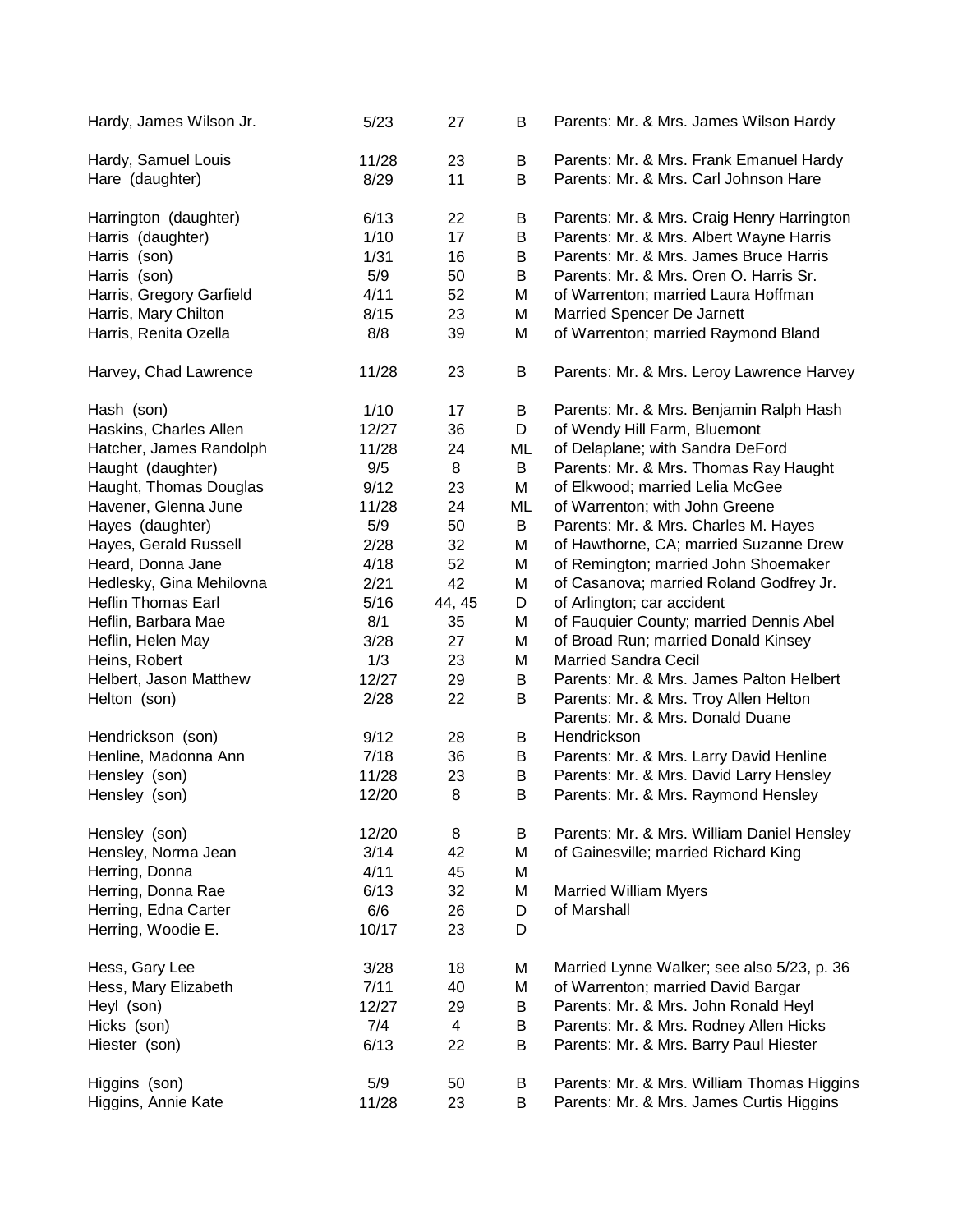| Hill, Deborah Ann           | 4/4   | 31             | M  | of Warrenton; married Bernard Lawrence                                            |
|-----------------------------|-------|----------------|----|-----------------------------------------------------------------------------------|
| Hite (daughter)             | 7/11  | $\overline{4}$ | B  | Parents: Mr. & Mrs. Franklin Kenneth Hite                                         |
| Hitt (daughter)             | 12/20 | 8              | B  | Parents: Mr. & Mrs. Richard Edward Hitt                                           |
| Hitt, Roberta Ann           | 10/24 | 19             | ML | of Midland; with William Carter                                                   |
| Hitt, Roy Thomas            | 9/19  | 30             | M  | of Midland; married Desiree Barnett                                               |
| Hitt, Sadie Moore           | 9/5   | 15             | D  | of Marshall                                                                       |
|                             |       |                |    | Parents: James William and Patricia Webb                                          |
| Hobbs, James William III    | 1/3   | $\overline{2}$ | B  | Hobbs Jr.; see also 1/10, p. 17                                                   |
| Hockman, Fillie Lena        | 12/20 | 42             | D  | of Middleburg                                                                     |
|                             |       |                |    |                                                                                   |
| Hodgson (daughter)          | 6/27  | 44             | B  | Parents: Mr. & Mrs. William Arnard Hodgson                                        |
| Hoffman (son)               | 10/17 | 21             | B  | Parents: Mr. & Mrs. Richard Owen Hoffman                                          |
| Hoffman, Laura              | 4/11  | 52             | M  | of Broad Run; married Gregory Harris<br>Parents: Mr. & Mrs. Howard Harrison Hogan |
|                             | 8/1   |                |    | Sr.                                                                               |
| Hogan, Howard Harrison Jr.  |       | 45             | B  |                                                                                   |
| Hoggatt, Erik Michael       | 1/10  | 17             | B  | Parents: Mr. & Mrs. James M. Hoggatt                                              |
| Hoisington (son)            | 12/20 | 8              | B  | Parents: Mr. & Mrs. Stanley Fred Hoisington                                       |
| Holbrook, Toni              | 6/27  | 37             | M  | of Warrenton; married Kenneth Rickerel                                            |
| Holland (son)               | 1/10  | 17             | B  | Parents: Mr. & Mrs. William Holland Sr.                                           |
| Holland, David Scott        | 6/27  | 44             | B  | Parents: Mr. & Mrs. Peter Michael Holland                                         |
| Holler, Lillian Smith       | 7/25  | 36             | M  | of Warrenton; married Bob Joe Tedford                                             |
| Holsinger, James Allen      | 10/3  | 42             | B  | Parents: Mr. & Mrs. Dennis Allen Holsinger                                        |
| Homan, Jane Ann             | 6/27  | 37             | M  | of Warrenton; married Ronald Edwards                                              |
| Hoover (son)                | 6/6   | 47             | B  | Parents: Mr. & Mrs. Rex Allan Hoover                                              |
| Hopkins (son)               | 9/12  | 21             | B  | Parents: Mr. & Mrs. Gary Wayne Hopkins                                            |
| Hopkins, Elmer (Mr. & Mrs.) | 2/14  | 44             | A  | 61st wedding anniversary                                                          |
| Horn, Janet Irene           | 10/24 | 19             | ML | of Morrisville; with Luther Breeden                                               |
| Horton, David Allen         | 6/27  | 44             | B  | Parents: Mr. & Mrs. Jerry Eldridge Horton                                         |
| Hose, Anna Mae              | 7/18  | 36             | B  | Parents: David Andrew Hose                                                        |
| Hose, Larry Gene            | 5/23  | 27             | B  | Parents: Mr. & Mrs. Cleal Junior Hose                                             |
| Hough, Marion Keith         | 1/31  | 16             | B  | Parents: Mr. & Mrs. Marion F. Hough                                               |
| Howard, Nancy Gail          | 7/25  | 36             | M  | of Warrenton; married Jack Merritt                                                |
| Howell, Rosie May           | 5/30  | 36             | Μ  | of Gainesville; married Billy Lee Wendell                                         |
| Howser, Donald Richard      | 7/18  | 36             | B  | Parents: Mr. & Mrs. Ronald Richard Howser                                         |
| Hoyt (son)                  | 6/27  | 44             | B  | Parents: Mr. & Mrs. Timothy Ard Hoyt                                              |
| Huff (daughter)             | 6/6   | 47             | B  | Parents: Mr. & Mrs. Emitte Lee Huff                                               |
| Huff (son)                  | 12/27 | 29             | B  | Parents: Mr. & Mrs. Jay Earl Huff                                                 |
|                             |       |                |    | Parents: Mr. & Mrs. Hayward Thomas                                                |
| Huggins (daughter)          | 12/20 | 8              | B  | Huggins                                                                           |
| Hughes (daughter)           | 12/20 | 8              | В  | Parents: Mr. & Mrs. Rubin Eastle Hughes                                           |
| Hughes, Jessie Fay          | 6/6   | 44             | Μ  | of Warrenton; married Leslie Trow                                                 |
| Hughes, Patricia Mae        | 8/29  | 44             | M  | of Warrenton; marries John Boley Jr.                                              |
| Hume, Dorothy M.            | 5/9   | 44             | D  | of Marshall                                                                       |
| Hummel, John George Jr.     | 9/12  | $\overline{2}$ | D  | Car accident                                                                      |
| Hunley (son)                | 10/24 | 18             | B  | Parents: Mr. & Mrs. Donald Ray Hunley                                             |
| Hurst, William Kenneth      | 4/11  | 52             | Μ  | of Warrenton; married Bonnie Rowland                                              |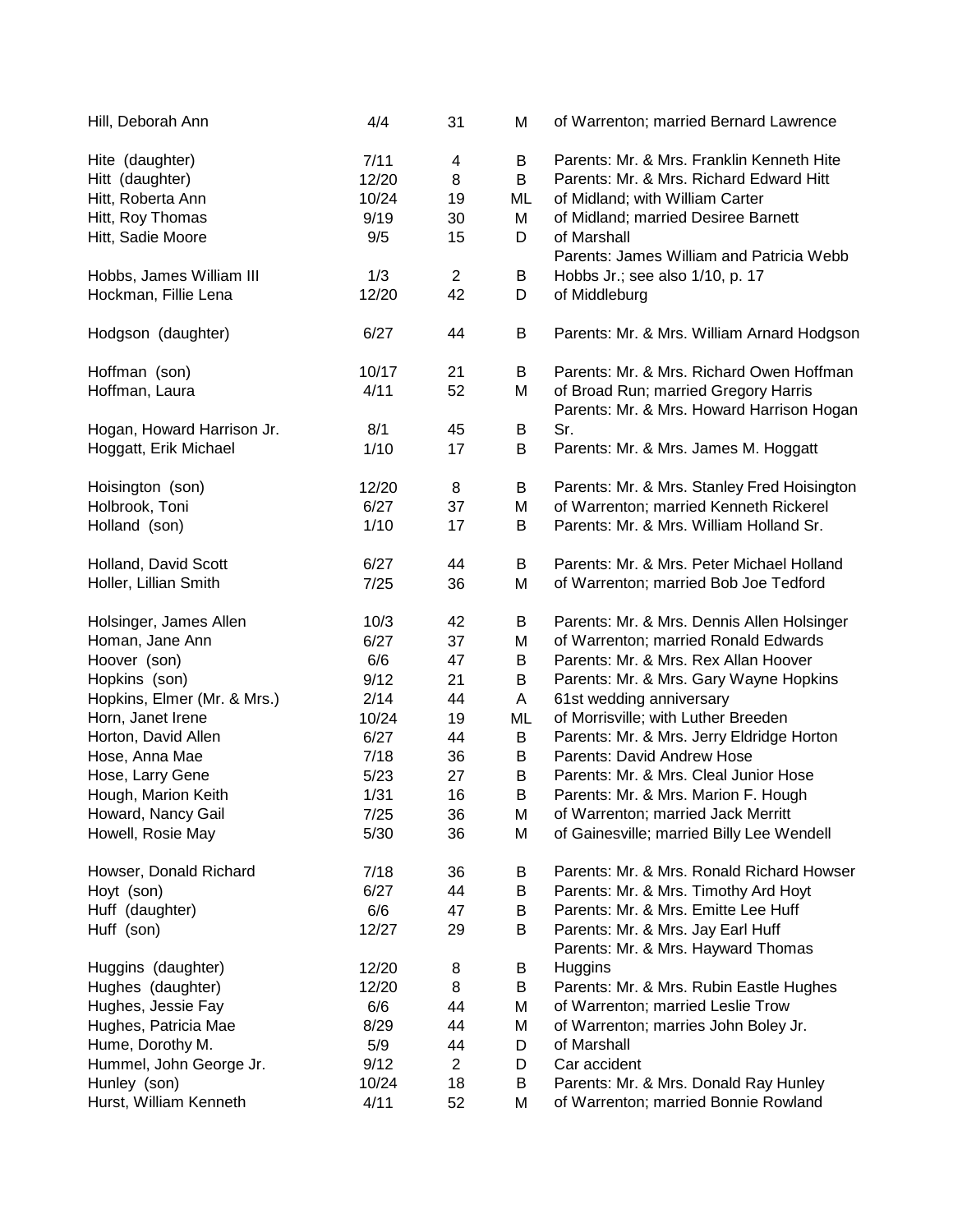| Inama (daughter)            | 12/20 | 8  | B   | Parents: Mr. & Mrs. John Francis Inama     |
|-----------------------------|-------|----|-----|--------------------------------------------|
| Ingebritson, Lee Ann        | 6/13  | 28 | M   | of Warrenton; married Michael Fellers      |
| Isner (daughter)            | 1/31  | 16 | Β   | Parents: Mr. & Mrs. George Isner           |
| Jackson (son)               | 5/9   | 50 | B   | Parents: Mr. & Mrs. Claude Lee Jackson     |
| Jackson, Henry Edward       | 6/13  | 28 | M   | of Linden; married Doris Warner            |
| Jackson, Horace Smith Jr.   | 8/29  | 44 | M   | of Amissville; married Shirley Davis       |
| Jackson, Howell E.          | 2/21  | 5  | D   | <b>Buried in Sharon Cemetery</b>           |
| Jackson, Maria V.           | 5/30  | 43 | D   | of Purcellville                            |
| Jackson, Nelly Virginia     | 8/8   | 17 | D   | Buried in Ivy Hill Cemetery                |
| Jackson, Phyllis Anita      | 11/28 | 36 | M   | <b>Married Walter Brooks</b>               |
|                             |       |    |     | Accidental shooting; age 8; parents: Mr. & |
| Jackson, Richard (Poochy)   | 6/20  | 10 | D   | Mrs. Joe Jackson                           |
| Jackson, Thomas Crittenden  | 7/11  | 40 | М   | of White Post; married Matilda Wright      |
| Jacobs (son)                | 6/27  | 44 | B   | Parents: Mr. & Mrs. Taylor B. Jacobs Jr.   |
| James, Betty Diane          | 8/1   | 35 | M   | of Warrenton; married Betty Diane James    |
| James, Edward F.            | 7/11  | 38 | D   |                                            |
| James, Howard W.            | 3/7   | 31 | D   | of Leesburg                                |
| James, Thomas               | 12/5  | 27 | M   | <b>Married Audrey Eicher</b>               |
| Jeffries (daughter)         | 7/4   | 32 | B   | Parents: Mr. & Mrs. Frank Michael Jeffries |
| Jeffries, Barbara Ann       | 7/4   | 30 | M   | of The Plains; married William Penwell     |
| Jeffries, Joan Ellen        | 12/27 | 28 | ML  | of Warrenton; with Richard Shell           |
| Jeffries, Roy Lee           | 7/4   | 26 | D   | of Delaplane; car accident                 |
|                             |       |    |     | Parents: Mr. & Mrs. Richard Jennings       |
| Jenkins (son)               | 11/28 | 23 | B   | <b>Jenkins</b>                             |
| Jenkins (daughter)          | 9/5   | 8  | B   | Parents: Mr. & Mrs. John Arthur Jenkins    |
| Jenkins, Sidney Allen       | 6/20  | 39 | M   | of Gainesville; married Drema Lester       |
|                             |       |    |     | of Leesburg; married Virignia Worrall; see |
| Jenkins, Thomas Scott       | 9/12  | 23 | M   | also 2/14, p. 44                           |
|                             |       |    |     | Parents: Mr. & Mrs. Freddie Washington     |
| Jenkins, Tina Renee         | 8/1   | 45 | B   | <b>Jenkins</b>                             |
| Jenkins, Virgie Ann         | 11/28 | 24 | ML  | of Catlett; with David Edwards             |
| Jenkins, Walter Francis     | 9/19  | 30 | M   | of Gainesville; married Janet McCord       |
| Jennings, Selena Nichole    | 5/23  | 27 | B   | Parents: Mr. & Mrs. Jerry Lee Jennings     |
| Jensen (son)                | 7/11  | 32 | B   | Parents: Mr. & Mrs. Robert Kenneth Jensen  |
| Jewell, Henry C.            | 3/7   | 31 | D   | of Leesburg; age 90                        |
|                             |       |    |     |                                            |
| Jimenez (son)               | 11/28 | 23 | B   | Parents: Mr. & Mrs. Victor Manuel Jimenez  |
|                             |       |    |     | Parents: Mr. & Mrs. Benjamin Edward Johns  |
| Johns (daughter)            | 8/8   | 51 | B   | $\mathbf{III}$                             |
| Johnson (son)               | 6/6   | 47 | B   | Parents: Mr. & Mrs. Keith Arnold Johnson   |
| Johnson (son)               | 8/29  | 11 | B   | Parents: Mr. & Mrs. Kenneth Lowell Johnson |
| Johnson, Arthur Wilson      | 5/30  | 36 | Μ   | of Midland; married Angeline Robinson      |
| Johnson, John (Jack) (Mrs.) | 10/31 | 20 | D   | of Clifton Forge                           |
|                             |       |    |     |                                            |
| Johnson, Robert Fliss Jr.   | 2/21  | 43 | B   | Parents: Mr. & Mrs. Robert F. Johnson Sr.  |
| Johnson, Shelby Jean        | 7/18  | 17 | Μ   | of Marshall; married Robert Wright         |
| Johnston, Annie Elizabeth   | 11/14 | 27 | D   | of Marshall                                |
| Jones, Carrie Elizabeth     | 4/4   | 32 | Bap | Parents: Mr. & Mrs. John L. Jones          |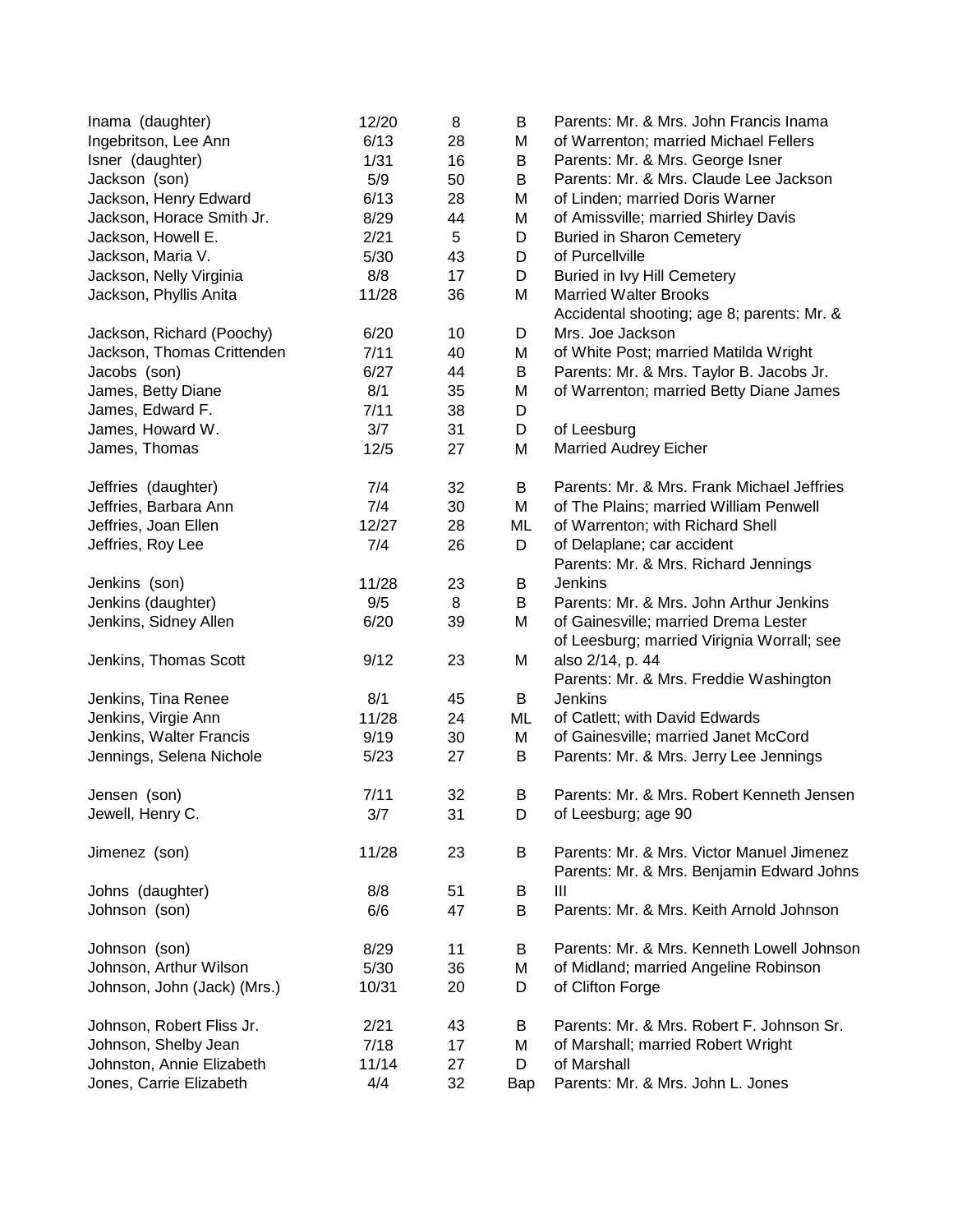| Jones, William Edward III  | 5/23  | 27 | В  | Parents: Mr. & Mrs, William Edward Jones                                            |
|----------------------------|-------|----|----|-------------------------------------------------------------------------------------|
| Jordon, Mary A.            | 7/11  | 45 | D  | of Leesburg                                                                         |
| Kaminski, Gary             | 3/14  | 43 | M  | of Omaha, NE; married Terry Krohn                                                   |
| Keaton (son)               | 7/4   | 32 | В  | Parents: Mr. & Mrs. Dennard Hoke Keaton                                             |
| Keefer (son)               | 6/27  | 44 | Β  | Parents: Mr. & Mrs. Robert Stephen Keefer                                           |
| Keener (son)               | 12/20 | 8  | B  | Parents: Mr. & Mrs. Dale Leon Keener                                                |
| Keister, Gregory Wayne     | 12/27 | 29 | B  | Parents: Mr. & Mrs. Gregory Wayne Keister                                           |
| Keller, Christina Marie    | 7/4   | 29 | B  | Parents: Mr. & Mrs. David Harold Keller<br>Parents: Mr. & Mrs. Donald Richard Henry |
| Kelley, Kyle Mathew Thomas | 5/23  | 27 | B  | Kelley                                                                              |
| Kendrick, Coleen Marie     | 7/25  | 36 | M  | of Warrenton; married Phillip Norris                                                |
| Kenny (daughter)           | 7/18  | 30 | B  | Parents: Mr. & Mrs. Kevin Michael Kenny                                             |
| Kenny (daughter)           | 9/12  | 28 | B  | Parents: Mr. & Mrs. Larry Mark Kenny                                                |
| Kenny, Larry Mack Jr.      | 7/11  | 40 | M  | of Warrenton; married Carolyn Carter                                                |
| Kent, Ernest               | 5/30  | 43 | D  | Buried in Lakeview Cemetery, Hamilton                                               |
| Kent, Tracy Lynn           | 5/23  | 27 | B  | Parents: Mr. & Mrs. Douglas Omer Kent                                               |
| Kenton, R. Bruce           | 11/7  | 36 | ML | of the Plains; with Mary Pasick                                                     |
|                            |       |    |    | of The Plains; married Dennis Quigley; see                                          |
| Kernan, Elizabeth Skinker  | 4/25  | 45 | M  | also 5/23, p. 17                                                                    |
| Kerns (daughter)           | 8/15  | 44 | B  | Parents: Mr. & Mrs. Michael Lee Kerns                                               |
| Kerns, Alice Virginia      | 7/25  | 20 | D  | <b>Buried in Warrenton Cemetery</b>                                                 |
| Kesock, Robert Edward      | 5/23  | 27 | B  | Parents: Mr. & Mrs. Robert James Kesock                                             |
| Key, Rebecca Jane          | 1/3   | 23 | M  | of Morrisville; married Louis Fletcher Jr.                                          |
| Keys, Katherine            | 8/22  | 18 | M  | <b>Married Richard Weidman</b>                                                      |
| Kidd (daughter)            | 9/5   | 26 | B  | Parents: Mr. & Mrs. Robert Louis Kidd                                               |
| King, James Marc           | 6/6   | 44 | M  | of Warrenton; married Debra Sisneros                                                |
| King, Minnie Louise        | 6/13  | 28 | M  | of Warrenton; married Jessie Doyle                                                  |
| King, Richard Lee          | 3/14  | 42 | M  | of Falls Church; married Norma Hensley                                              |
| Kinnecom, Jo Ann           | 9/19  | 30 | M  | of Warrenton; married Kent Satterly                                                 |
| Kinser (daughter)          | 10/17 | 21 | B  | Parents: Mr. & Mrs. James David Kinser                                              |
| Kinsey, Donald Ray         | 3/28  | 27 | M  | of Warrenton; married Helen Heflin                                                  |
| Kirby (son)                | 7/4   | 40 | B  | Parents: Mr. & Mrs. Samuel Gaylin Kirby                                             |
| Kirby, Barbara Ann         | 4/4   | 31 | M  | of Warrenton; married Jerry Canard                                                  |
| Kirby, Irene Myers         | 6/27  | 18 | D  | of Falls Church                                                                     |
| Kirby, William Michael     | 9/19  | 30 | М  | of Warrenton; married Sandra Moore                                                  |
| Kitts, Lisa Michele        | 9/5   | 32 | В  | Parents: Mr. & Mrs. Delaney Randolph Kitts                                          |
| Kitts, Mary Grimes         | 6/6   | 40 | D  | of Stafford                                                                         |
| Kitzmiller, Ann Rebecca    | 11/28 | 23 | Β  | Parents: Mr. & Mrs. Joseph Paul Kitzmiller                                          |
| Klipstein, James Hampton   | 11/7  | 13 | D  | of Marshall                                                                         |
| Knecht, Robert Carl        | 3/7   | 30 | D  | of Waywood Farm, Marshall                                                           |
| Knight, Karen              | 1/10  | 27 | M  | <b>Married Ted Burgess</b>                                                          |
| Knoll (daughter)           | 6/6   | 47 | B  | Parents: Mr. & Mrs. Rickell Dale Knoll                                              |
| Kocher (daughter)          | 2/28  | 22 | B  | Parents: Mr. & Mrs. August Joseph Kocher                                            |
| Kovens, Margie             | 12/27 | 24 | M  |                                                                                     |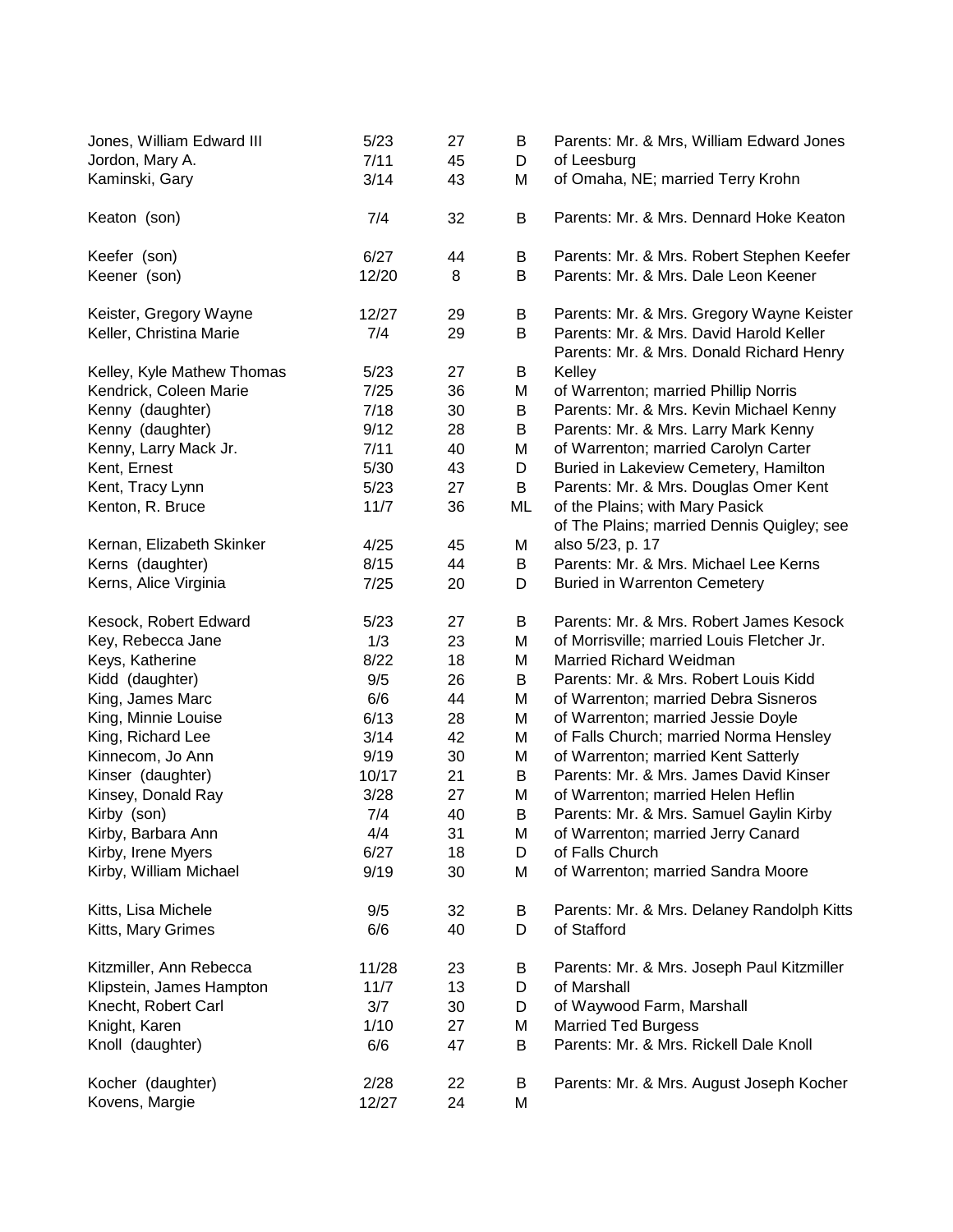| Krattli, Robert Lincoln        | 7/25  | 36 | M  | of Moscow, USSR; married Linda Long<br>Parents: Mr. & Mrs. Thomas Richard           |
|--------------------------------|-------|----|----|-------------------------------------------------------------------------------------|
| Kreitzer, Daniel Thomas        | 6/27  | 44 | B  | Kreitzer                                                                            |
| Kreup, Anna Marie              | 2/7   | 23 | M  | of Warrenton; married Everett Sharp Jr.                                             |
| Krohn, Terry                   | 3/14  | 43 | M  | Married Gary Kaminski                                                               |
| Kucharski, Shawn Francis       | 11/28 | 23 | B  | Parents: Mr. & Mrs. John Francis Kucharski                                          |
| Kuser (son)                    | 6/6   | 47 | B  | Parents: Mr. & Mrs. Warren Lee Kuser                                                |
| Labbe, Dale Shelton            | 1/3   | 23 | M  | of Fredericksburg; married Carain O'Bryne                                           |
| Laign, Robert                  | 9/19  | 22 | D  |                                                                                     |
| Lake, Lafayette Jackson        | 3/28  | 38 | D  | of Marshall                                                                         |
| Lakey (daughter)               | 12/20 | 8  | B  | Parents: Mr. & Mrs. Allan Eugene Lakey<br>Parents: Mr. & Mrs. Theodore John Lakoski |
| Lakoski (son)                  | 8/1   | 45 | B  | Jr.                                                                                 |
| Lambert, Margaret Pearson      | 5/23  | 26 | D  | of Leesburg                                                                         |
| Lambert, Theresa Anne          | 3/7   | 35 | M  | of the Plains; married Ronnie Dowdy                                                 |
| Lamey (daughter)               | 11/7  | 42 | B  | Parents: Mr. & Mrs. Thomas Bradley Lamey<br>Parents: Mr. & Mrs. Kenneth Sherwood    |
| Lancaster (daughter)           | 2/21  | 43 | B  | Lancaster<br>of Tarpon Springs, FL; married Frederick                               |
| Langner, Beverly June          | 10/24 | 23 | M  | Fletcher Jr.<br>Parents: Mr. & Mrs. George Ishmael                                  |
| Lanham, Charles Ray            | 9/5   | 32 | B  | Lanham                                                                              |
| Latham, Mary Elma              | 2/21  | 38 | D  | Age 95                                                                              |
| Lawhorn (son)                  | 1/31  | 16 | B  | Parents: Mr. & Mrs. Roy Edward Lawhorn                                              |
|                                |       |    |    | Parents: Mr. & Mrs. Edward Stephen                                                  |
| Lawrence (twin daughters)      | 6/6   | 47 | B  | Lawrence                                                                            |
| Lawrence, Bernard              | 4/4   | 31 | M  | of Warrenton; married Deborah Hill                                                  |
| Lawson, Kathryn Sue            | 8/29  | 36 | B  | Parents: Mr. & Mrs. Leonard Ray Lawson                                              |
| Lay, Darryl                    | 4/4   | 32 | D  | Car accident                                                                        |
| Leach, Catherine               | 6/27  | 26 | D  | Formerly of Middleburg area                                                         |
| Leach, Mary Ann                | 10/3  | 42 | МL | of Warrenton; with Glenn Bracey                                                     |
| Lear, Mary Katherine           | 7/25  | 4  | D  | of The Plains                                                                       |
| Leaseburg, Jason Bruce         | 9/19  | 20 | B  | Parents: Mr. & Mrs. Joe Edward Leaseburg                                            |
| Ledgard, Enrique               | 8/29  | 44 | M  | of Warrenton; married Isabel Weiss                                                  |
| Lee (son)                      | 6/6   | 47 | B  | Parents: Mrs. & Mrs. Anthony Raymond Lee                                            |
| Leftin, Mace Burchfield (Mrs.) | 8/15  | 39 | M  | <b>Married Keith McEligot</b>                                                       |
| LeGard, Mamie Swart            | 12/5  | 32 | D  | of Marshall                                                                         |
| Legg, Carroll D.               | 5/23  | 18 | D  | of Alexandria                                                                       |
| Legg, David William            | 4/25  | 15 | D  | Car accident                                                                        |
| Leonard (daughter)             | 8/29  | 11 | B  | Parents: Mr. & Mrs. Herbert Raymond<br>Leonard                                      |
| Leonard (daughter)             | 12/20 | 8  | В  | Parents: Mr. & Mrs. Jonah Martin Leonard                                            |
|                                |       |    |    |                                                                                     |
| Leonard (son)                  | 8/29  | 11 | B  | Parents: Mr. & Mrs. Robert Orville Leonard                                          |
| Leonard, Kendall Gordon        | 1/10  | 17 | B  | Parents: Mr. & Mrs. Ernest Dee Leonard                                              |
| Leonard, Sharon Ann            | 1/24  | 32 | M  | of The Plains; married Stephen Moffett                                              |
| Lester, Della Lou              | 7/18  | 17 | M  | of Nokesville; married Robert Swope II                                              |
| Lester, Drema Sue              | 6/20  | 39 | M  | of Nokesville; married Sidney Jenkins                                               |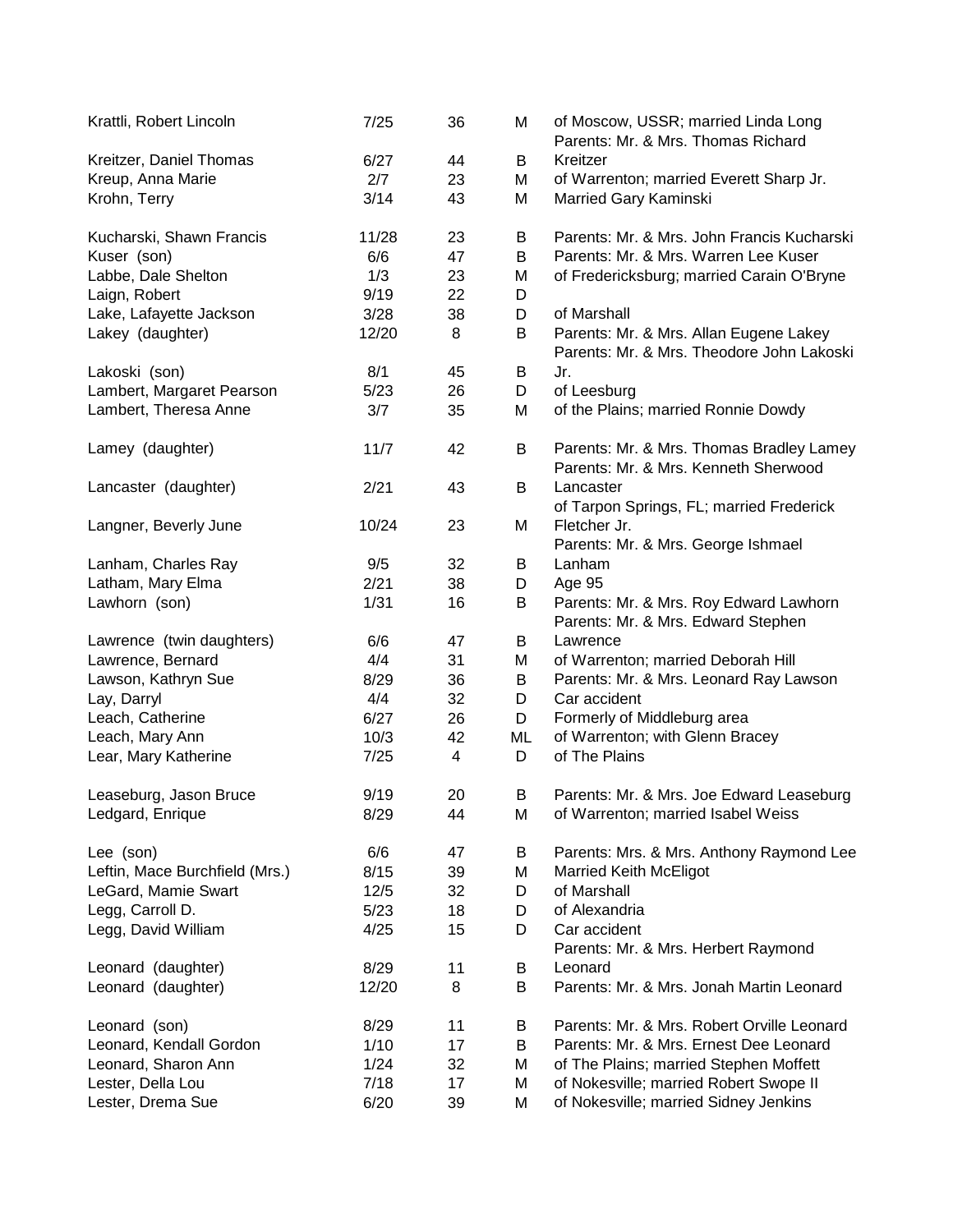| Lester, Tacie Fletcher         | 12/5  | 30             | D   | of Towson, MD                               |
|--------------------------------|-------|----------------|-----|---------------------------------------------|
| Lewis (daughter)               | 2/28  | 22             | B   | Parents: Mr. & Mrs. George Wesley Lewis III |
| Lewis, Barry Kristofer         | 6/27  | 44             | B   | Parents: Mr. & Mrs. Edward Hubert Lewis     |
| Lewis, Charles Raymond         | 4/25  | 28             | D   | Truck accident                              |
| Lewis, James B.                | 2/21  | 30             | D   | of Catlett                                  |
| Lewis, Maria Rochelle          | 1/31  | 16             | B   | Parents: Mr. & Mrs. Joseph L. Lewis         |
| Lickey, Kristina Erin          | 11/28 | 23             | B   | Parents: Mr. & Mrs. Neil Francis Lickey     |
| Liford, Jeff Snowden           | 12/27 | 29             | B   | Parents: Mr. & Mrs. David Snowden Liford    |
| Lillard (son)                  | 9/12  | 28             | B   | Parents: Mr. & Mrs. Thomas Franklin Lillard |
| Lilliard, Rober Franklin       | 10/24 | 19             | ML  | of Warrenton; with Carolyn Wright           |
| Linardakis (son)               | 6/27  | 44             | B   | Parents: Mr. & Mrs. Peter Linardakis        |
| Lineweaver, Bonita Jeannette   |       |                |     |                                             |
| (Bitsy)                        | 7/18  | 32             | M   | Married Paul Schaeffer; see also 8/8, p. 39 |
| Linton (son)                   | 12/20 | 8              | B   | Parents: Mr. & Mrs. Edward J. Linton Jr.    |
| Lloyd, Stacy Barcroft III      | 9/26  | $\overline{7}$ | Eng | To Mrs. Anne Pepper                         |
| Locke, Robert Walter P.        | 5/2   | 36             | D   | of Vienna; car accident                     |
| Lohr, Louis Philip             | 4/18  | 52             | M   | of Louisa, VA; married Lucy Olinger         |
| Lohr, Sheila                   | 2/21  | 42             | M   | of Warrenton; married Andy Perryman         |
| Long, Linda Myers              | 7/25  | 36             | M   | of Warrenton; married Robert Krattli        |
| Lorey, Kevin Daniel            | 7/11  | 32             | B   | Parents: Mr. & Mrs. Rochlyn Lee Lorey Sr.   |
| Lostetter, Deborah Kay         | 10/10 | 28             | ML  | of Nokesville; with Paul Malone             |
| Lowe (daughter)                | 2/28  | 22             | В   | Parents: Mr. & Mrs. Charles Douglas Lowe    |
| Lowery, Laura G.               | 6/6   | 29             | D   | of Lovettsville                             |
| Lowry, Norvel (Mrs.)           | 6/6   | 32             | D   | of Lovettsville                             |
| Lowry, Polly Hughes            | 7/4   | 20             | D   | of Leesburg                                 |
| Loyd, Rachel Gertrude          | 10/24 | 19             | ML  | of Warrenton; with Douglas White            |
| Lucius, Anna Marie             | 2/7   | 27             | M   | <b>Married James Allison</b>                |
| Lunceford, Emma Rebecca        | 10/24 | 29             | D   | of Winchester                               |
| Lunceford, Nancy Lynn          | 10/3  | 42             | ML  | of Warrenton; with Stephen Richards         |
| Lunsford, Eugene (Mr. & Mrs.)  | 1/10  | 25             | A   |                                             |
| Luppi, Brian Hobart            | 6/27  | 18             | D   | of Purcellville                             |
| Mabe (daughter)                | 10/31 | 44             | B   | Parents: Mr. & Mrs. Jack David Mabe         |
| Mabe, Laura Marie              | 8/29  | 11             | B   | Parents: Mr. & Mrs. Robert Henry Mabe       |
| Mabie (daughter)               | 7/18  | 30             | B   | Parents: Mr. & Mrs. David Charles Mabie     |
|                                |       |                |     | Parents: Mr. & Mrs. Donald Longwell Mac     |
| Mac Nay (daughter)             | 2/28  | 22             | B   | <b>Nay</b>                                  |
| Mackey, William Ord            | 1/10  | 17             | B   | Parents: Mr. & Mrs. Bruce E. Mackey         |
| Madden, Stover Eugene          | 7/25  | 4              | D   | of The Plains                               |
|                                |       |                |     | Parents: Mr. & Mrs. Charles Elkins Maddox   |
| Maddox (daughter)              | 11/7  | 42             | B   | Jr.                                         |
| Maggiolo, Geri (Miss)          | 11/28 | 5              | D   | Tractor accident                            |
| Maguire, Ethyl Florence George | 3/14  | 42             | Μ   | of Allentown, PA; married Frederick Fauth   |
| Malone, Michael Curtis         | 12/27 | 29             | B   | Parents: Mr. & Mrs. Glen Curtis Malone      |
| Malone, Paul William           | 10/10 | 28             | ML  | of Denver, CO; with Deborah Lostetter       |
| Mann, Amy Rinker               | 9/5   | 22             | D   | of Randallstown, MD                         |
| Marcus, Theodore               | 6/6   | 32             | D   | of Lapawai, ID                              |
| Markland, Annette Elaine       | 7/18  | 17             | Μ   | of the Plains; married Frederick Storey     |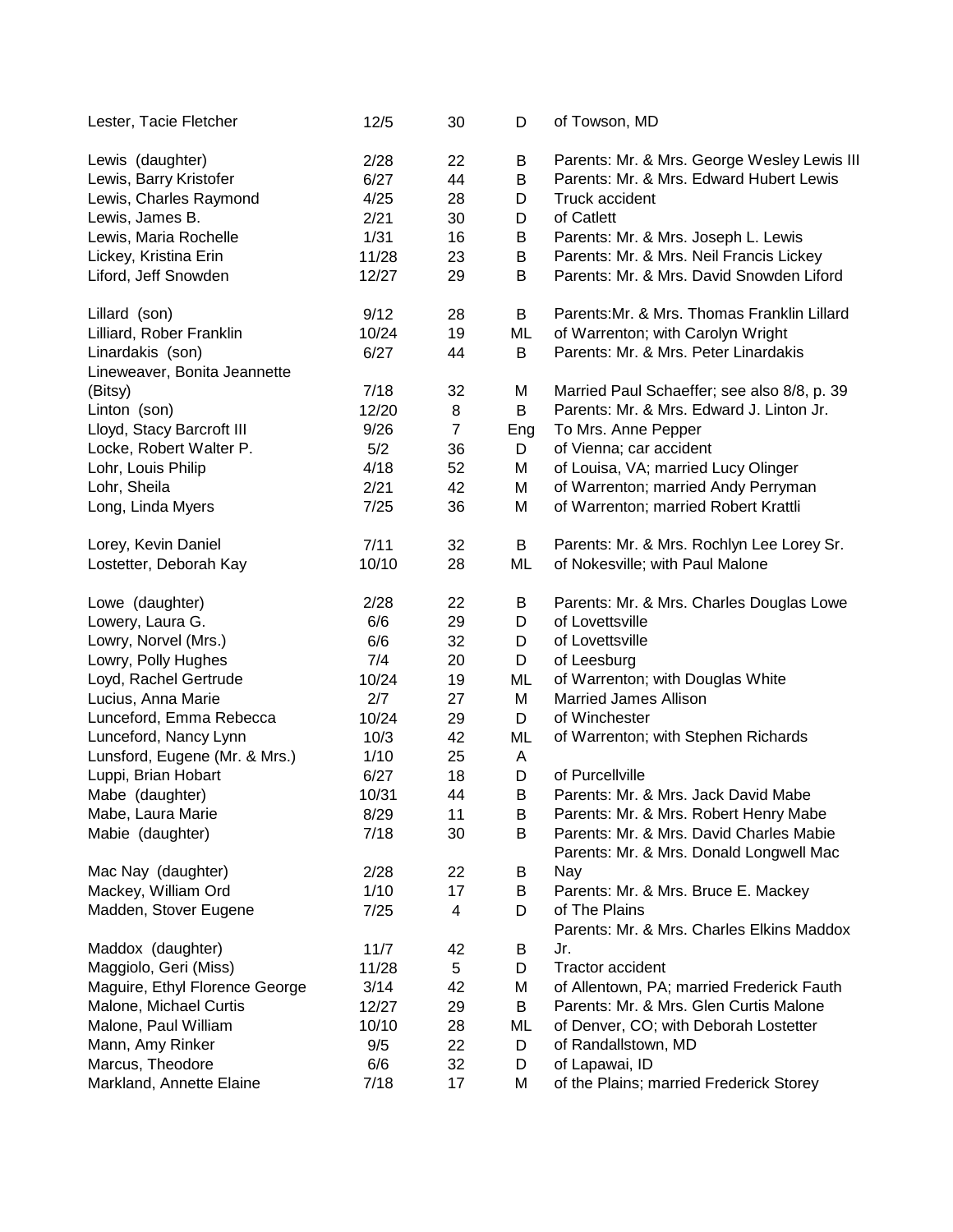|                              |       |    |     | Parents: Mr. & Mrs. Roland Ellsworth                                                     |
|------------------------------|-------|----|-----|------------------------------------------------------------------------------------------|
| Marshall (daughter)          | 12/27 | 29 | B   | Marshall Jr.                                                                             |
| Marshall, G. Chester         | 10/3  | 11 | Eng | To Susan Goode                                                                           |
| Martain, Turner Ashby        | 3/28  | 38 | D   | of Washington                                                                            |
| Martin (daughter)            | 9/5   | 26 | B   | Parents: Mr. & Mrs. Meather Martin Jr.                                                   |
| Martin (son)                 | 6/13  | 22 | B   | Parents: Mr. & Mrs. Gary Lee Martin                                                      |
| Martin, John Alan            | 12/5  | 19 | ML  | of Gainesville; with Cynthia Scoggins                                                    |
| Martin, Muriel Lea           | 12/5  | 19 | ML  | of Washington DC; with Musiliu Apatira                                                   |
| Martin, Vickie Lynn          | 10/24 | 8  | B   | Parents: Mr. & Mrs. Mike Nelson Martin                                                   |
| Masarick (daughter)          | 1/10  | 17 | B   | Parents: Mr. & Mrs. John Patrick Masarick                                                |
| Massey (daughter)            | 2/28  | 22 | В   | Parents: Mr. & Mrs. James Robert Massey                                                  |
| Mathes, Ronnie Jr.           | 8/29  | 11 | B   | Parents: Mr. & Mrs. Ronnie Mathes                                                        |
| Matteo, Carol Marie          | 4/18  | 52 | Μ   | of Warrenton; married Dennis Deitrick                                                    |
| Maus (daughter)              | 6/27  | 44 | B   | Parents: Mr. & Mrs. Blaine Maus                                                          |
| Maxwell (son)                | 2/21  | 43 | B   | Parents: Mr. & Mrs. Sparky Don Maxwell                                                   |
| Mayberry (son)               | 12/20 | 8  | B   | Parents: Mr. & Mrs. Richard Allen Mayberry<br>of North Merrick, NY; married Angelo Menna |
| McCauley, Laureen Louise     | 6/27  | 37 | M   | Jr.<br>Parents: Mr. & Mrs. Wayland Franklin                                              |
| McCauley, Sandra Dee         | 8/29  | 36 | В   | <b>McCauley</b>                                                                          |
| McClanahan, Jody Elizabeth   | 4/11  | 52 | M   | of Warrenton; married Kevin Carrier                                                      |
| McClary, Roger Daryl         | 4/25  | 45 | M   | of Broadview, VA; married Deborah Ney                                                    |
| McClellan, Heather Corinne   | 2/21  | 43 | B   | Parents: Mr. & Mrs. Kenneth N. McClellan                                                 |
| McCord, Janet Leigh          | 9/19  | 30 | M   | of Marshall; married Walter Jenkins                                                      |
| McCoy, William (Mr. & Mrs.)  | 10/31 | 47 | Α   | 45th wedding anniversary                                                                 |
| McDonald, Bessie Nora        | 6/27  | 18 | D   | of Hyattsville, MD                                                                       |
| McEligot, Keith Thomas       | 8/15  | 39 | M   | Married Mrs. Mace Leftin<br>Parents: Mr. & Mrs. Brian Raymond                            |
| McEneny (daughter)           | 2/28  | 22 | B   | McEnany                                                                                  |
| McFarlane, Margaret Lawrel   | 1/24  | 32 | М   | of Broad Run; married George Bailey                                                      |
| McGee, Lelia Norma           | 9/12  | 23 | M   | of Catlett; married Thomas Haught                                                        |
| McGuinn (son)                | 9/5   | 8  | B   | Parents: Mr. & Mrs. Michael McGuinn                                                      |
|                              |       |    |     | Parents: Mr. & Mrs. John Richard McKenney                                                |
| McKenney (daughter)          | 8/1   | 45 | B   | Ш                                                                                        |
| McKenzie (daughter)          | 7/25  | 8  | B   | Parents: Mr. & Mrs. Allan Ray McKenzie<br>Parents: Mr. & Mrs. Matthew Bernard            |
| McKeon (daughter)            | 2/28  | 22 | B   | McKeon Jr.                                                                               |
| McLaughlin, Nathaniel Dillan | 11/28 | 23 | B   | Parents: Mr. & Mrs. John Edward<br>McLaughlin                                            |
| McLean, Gillian Robb         | 8/29  | 11 | Β   | Parents: Mr. & Mrs. Timothy Mills McLean                                                 |
| Meadows (daughter)           | 5/9   | 50 | B   | Parents: Mr. & Mrs. Harold L. Meadows                                                    |
| Meadows, Howard Miller       | 5/9   | 36 | D   | of Catlett; mototcycle accident                                                          |
| Meadows, Lisa Denise         | 5/9   | 36 | D   | Age 8; motorcycle accident                                                               |
| Mears, Bradley James         | 1/10  | 17 | B   | Parents: Mr. & Mrs. James W. Mears                                                       |
| Melton, Betty Catherine      | 4/11  | 23 | Eng | To James Broun                                                                           |
| Melvin, Margaret Virginia    | 4/11  | 52 | M   | of Warrenton; married Clarence Thomas                                                    |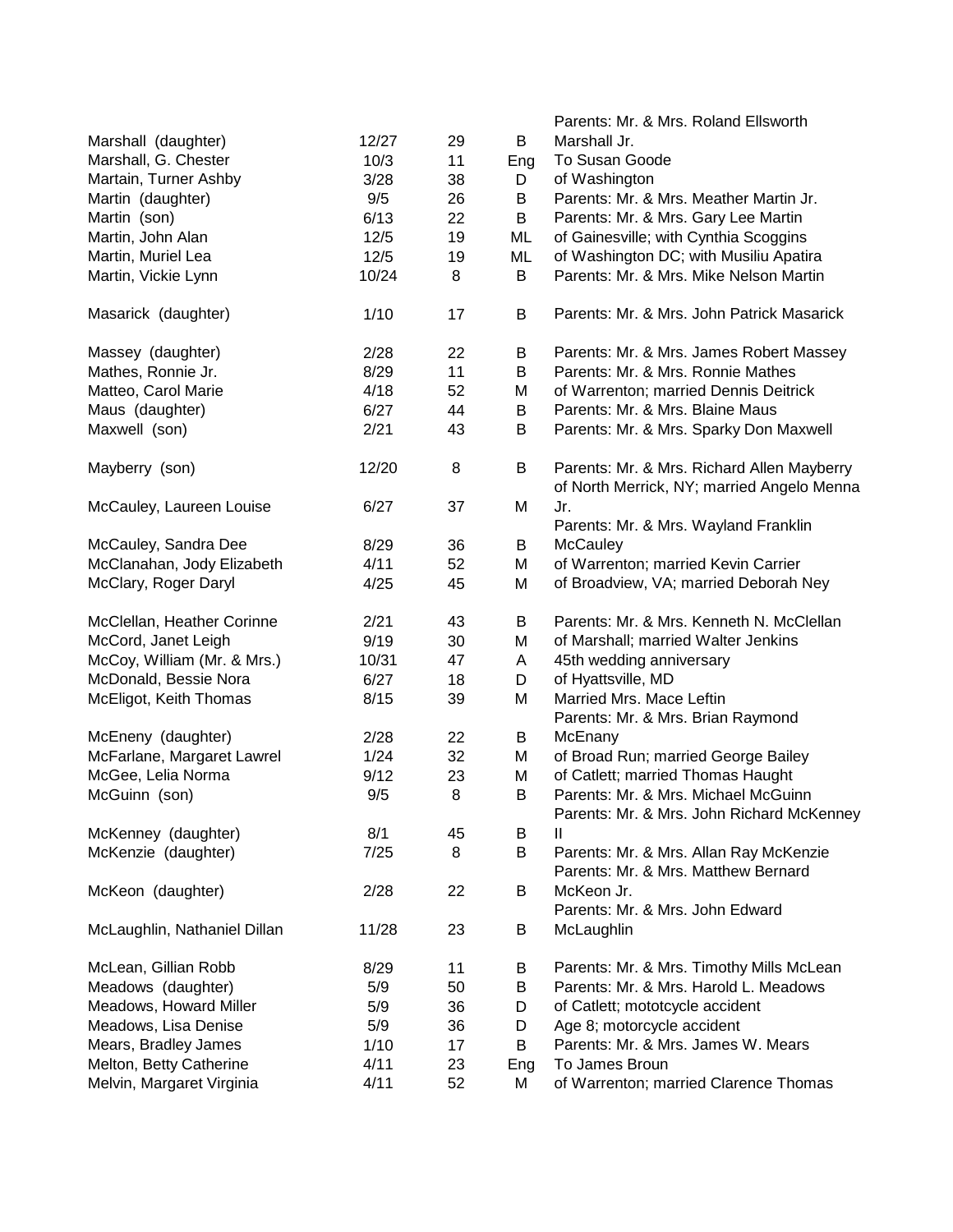|                                   |       |    |    | of North Merrick, NY; married Laureen                                                |
|-----------------------------------|-------|----|----|--------------------------------------------------------------------------------------|
| Menna, Angelo Joseph Jr.          | 6/27  | 37 | M  | <b>McCauley</b>                                                                      |
|                                   |       |    |    |                                                                                      |
| Mentzer, Suzanne Louise           | 5/23  | 27 | B  | Parents: Mr. & Mrs. Thomas Alfred Mentzer                                            |
| Meres, Frank Edward               | 6/27  | 37 | M  | of Midland; married Margaret Wood                                                    |
| Merritt, Donna Mae                | 6/27  | 37 | M  | of Bealeton, Michael Duncan                                                          |
| Merritt, Jack Daniel              | 7/25  | 36 | M  | of Bealeton; married Nancy Howard                                                    |
| Meyer (daughter)                  | 8/29  | 11 | B  | Parents: Mr. & Mrs. Herbert John Meyer                                               |
| Meyer, Elizabeth Chauncy Williams | 2/14  | 32 | M  | of Middleburg; married Richard Gookin                                                |
| Michelli, Kathryn Ann             | 8/22  | 23 | M  | <b>Married Richard Fritzsimmons</b>                                                  |
| Mickley, William B. III           | 10/24 | 23 | B  | Parents: Mr. & Mrs. William B. Mickley II                                            |
| Mila, Virginia Lee                | 4/4   | 32 | M  | <b>Married Donald Tincher</b>                                                        |
| Miley, Rena Elizabeth             | 1/17  | 17 | D  | of Unison                                                                            |
| Miller (son)                      | 5/23  | 27 | B  | Parents: Mr. & Mrs. Sylvan Miller                                                    |
|                                   |       |    |    |                                                                                      |
| Miller (son)                      | 6/6   | 47 | B  | Parents: Mr. & Mrs. Richard George Miller                                            |
| Miller, Melanie Eve               | 6/27  | 44 | В  | Parents: Mr. & Mrs. Michael Eugene Miller                                            |
| Miller, Mitchell Willard          | 8/29  | 11 | B  | Parents: Mr. & Mrs. Mitchell Wilber Miller                                           |
| Miller, Robert Samuel II          | 1/10  | 17 | B  | Parents: Mr. & Mrs. Robert S. Miller                                                 |
| Mills, John Thomas                | 3/28  | 38 | D  | Age 93                                                                               |
| Minder, Virginia Ann              | 9/26  | 19 | ML | of Warrenton; with John Brown Jr.                                                    |
| Minnick, Crystal Lee              | 12/27 | 29 | B  | Parents: Mr. & Mrs. George William Minnick                                           |
| Minter, Linda Marie               | 3/28  | 27 | M  | of Warrenton; married Walter Foster                                                  |
|                                   | 7/4   |    |    | Parents: Mr. & Mrs. Joseph Lee Mistretta                                             |
| Mistretta (son)                   |       | 4  | B  |                                                                                      |
| Mitchell (daughter)               | 12/20 | 8  | B  | Parents: Mr. & Mrs. Michael Mitchell                                                 |
| Moats, Kellie Sue                 | 5/23  | 27 | В  | Parents: Mr. & Mrs. James Douglas Moats                                              |
| Moffett, Stephen Anthony          | 1/24  | 32 | M  | of Warrenton; married Sharon Leonard                                                 |
| Moffett, Thomas Burnley Jr.       | 9/12  | 23 | M  | of Marshall; married Gladys Campbell                                                 |
| Monroe, Ollie Graham              | 1/24  | 35 | D  | of Leesburg                                                                          |
| Monroe, Sharon Sue                | 2/21  | 43 | B  | Parents: Mr. & Mrs. Joseph R. Monroe                                                 |
|                                   |       |    |    | Parents: Mr. & Mrs. Michael Louis Montessi                                           |
| Montessi (daughter)               | 6/27  | 44 | B  |                                                                                      |
| Montgomery, Gary Leigh            | 9/19  | 30 | M  | of Casanova; married Deborah Burke                                                   |
| Moore (daughter)                  | 2/28  | 22 | B  | Parents: Mr. & Mrs. Wayne Eugene Moore                                               |
| Moore (daughter)                  | 6/6   | 47 | B  | Parents: Mr. & Mrs. James Edward Moore                                               |
| Moore (daughter)                  | 11/7  | 42 | В  | Parents: Mr. & Mrs. Troy Melvin Moore Jr.                                            |
| Moore, Aaron Vaughn               | 9/19  | 20 | В  | Parents: Mr. & Mrs. Terry Lee Moore                                                  |
| Moore, Alison Lynn                | 9/5   | 8  | M  | Married Robert von Liski                                                             |
|                                   |       |    |    |                                                                                      |
| Moore, Dawn Renee                 | 5/23  | 27 | В  | Parents: Mr. & Mrs. Dennis Eugene Moore<br>of Vint Hill Farm Stations; with Margaret |
| Moore, Donald Ray                 | 12/27 | 28 | ML | Craig                                                                                |
| Moore, Drew Leroy                 | 6/13  | 28 | M  | of Warrenton; married Peggy Ann Taylor                                               |
|                                   |       |    |    | of Midland; married Thelma Bullen                                                    |
| Moore, George James Oliver        | 6/27  | 37 | M  | of Silver Spring, MD; shot; see also 2/21, p.                                        |
| Moore, John Theodore              | 2/28  | 31 | D  | 27, 43                                                                               |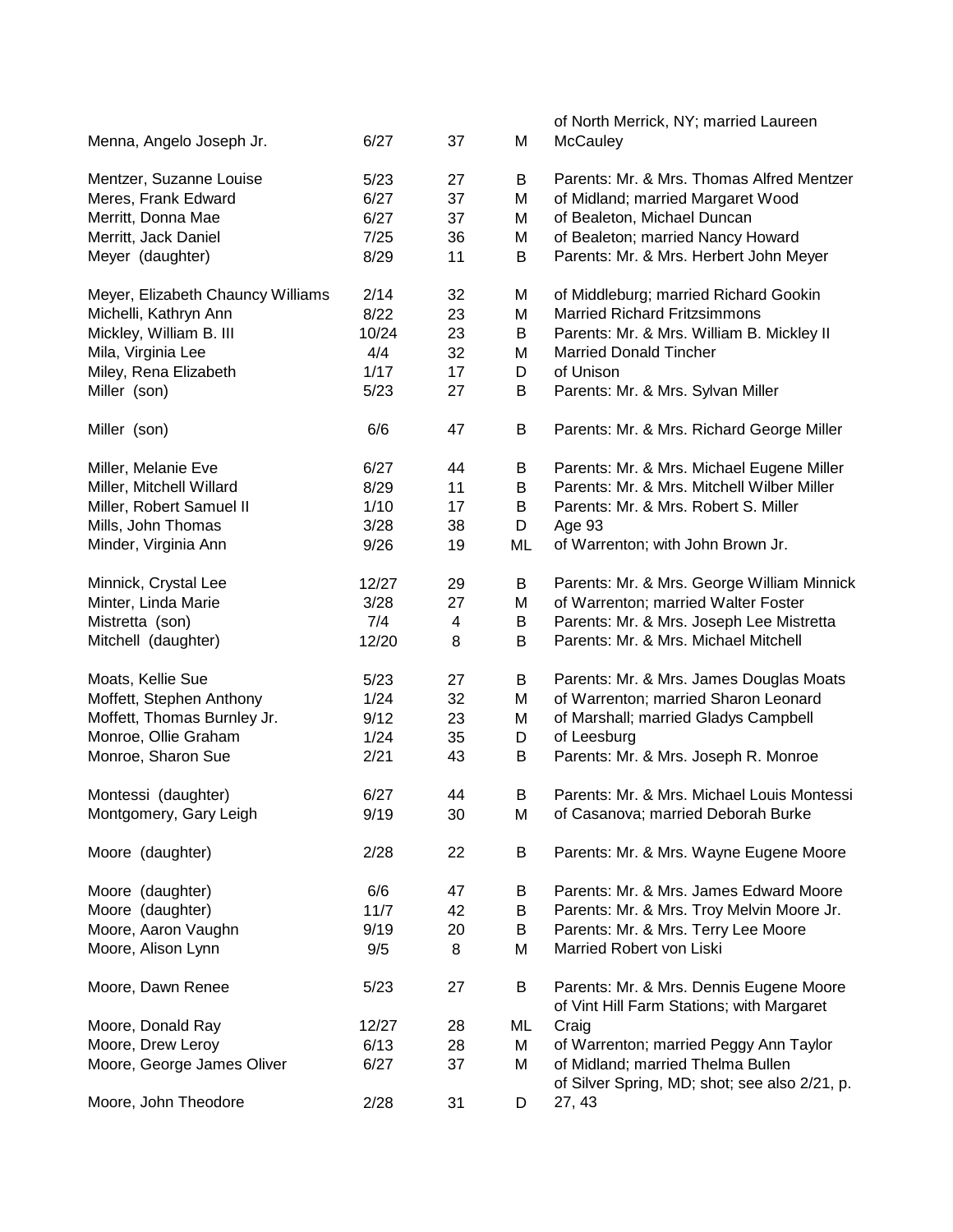| Moore, Larry Stephen        | 8/22  | 16 | D  | Car accident                                   |
|-----------------------------|-------|----|----|------------------------------------------------|
| Moore, Lewis B.             | 1/17  | 17 | D  | Age 90                                         |
| Moore, Linda Runa           | 6/13  | 42 | M  | Married Floyd Ray Jr.                          |
| Moore, Sandra Renee         | 9/19  | 30 | M  | of Warrenton; married William Kirby            |
| Moore, Todd David           | 2/21  | 43 | B  | Parents: Mr. & Mrs. David S. Moore             |
| Moore, Verna Robins         | 11/28 | 12 | M  | <b>Married Frederick Cheek</b>                 |
| Moose (son)                 | 6/27  | 44 | B  | Parents: Mr. & Mrs. Edward Moose               |
|                             |       |    |    | of Alexandria; car accident; see also 5/16, p. |
| Moreland, Charles Lewis Jr. | 5/23  | 28 | D  | 45                                             |
| Morelock, Larry Lee         | 7/4   | 26 | D  | of Leesburg                                    |
|                             |       |    |    |                                                |
| Morgan (son)                | 5/9   | 50 | B  | Parents: Mr. & Mrs. Marvin Harold Morgan       |
| Morgan (son)                | 6/27  | 44 | B  | Parents: Mr. & Mrs. Fred Junior Morgan         |
|                             |       |    |    |                                                |
| Morris (daughter)           | 1/31  | 16 | B  | Parents: Mr. & Mrs. Marion Wilson Morris Jr.   |
| Morris, Jason Matthew       | 11/28 | 23 | B  | Parents: Mr. & Mrs. Delmer Cecil Morris        |
| Morris, Owen Ranson Wilcox  | 10/3  | 36 | D  | of Delaplane                                   |
| Morris, Volney Elroy        | 1/24  | 36 | D  | of Purcellville                                |
| Morton, Gladys              | 6/27  | 37 | M  | of Warrenton; married Norfleet Carter          |
|                             |       |    |    |                                                |
| Moser, Dana Marie Engel     | 10/3  | 42 | B  | Parents: Mr. & Mrs. Philip Thomas Moser Jr.    |
|                             |       |    |    |                                                |
| Mosher (son)                | 5/23  | 27 | B  | Parents: Mr. & Mrs. Burnett Ronald Mosher      |
| Moulden, Elizabeth Jane     | 8/8   | 34 | D  | Age 90                                         |
| Mruk (daughter)             | 9/19  | 20 | B  | Parents: Mr. & Mrs. John Stephen Mruk          |
| Mullins (daughter)          | 5/9   | 50 | B  | Parents: Mr. & Mrs. Kenneth Lee Mullins        |
| Mullins (daughter)          | 6/6   | 47 | B  | Parents: Mr. & Mrs. Ellis Gayle Mullins        |
|                             |       |    |    | Parents: Mr. & Mrs. Alvin William Musgrave     |
| Musgrave, Kay Marie         | 11/28 | 23 | B  | Jr.                                            |
| Musick, Linda Gail          | 2/7   | 23 | M  | of Catlett; married Donald Peel                |
| Myer (daughter)             | 1/31  | 16 | Β  | Parents: Mr. & Mrs. Jack Everett Myer          |
| Myers, Aubrey B.            | 12/20 | 37 | D  | of Warrenton                                   |
| Myers, Mary Furr            | 4/4   | 33 | D  | of Falls Church                                |
| Myers, Milton               | 9/19  | 38 | D  | of Leesburg                                    |
| Myers, William Delphia      | 6/13  | 32 | M  | <b>Married Donna Herring</b>                   |
|                             |       |    |    |                                                |
| Nasella (daughter)          | 10/31 | 44 | B  | Parents: Mr. & Mrs. Edward James Nasella       |
| Natoli (son)                | 7/11  | 32 | В  | Parents: Mr. & Mrs. Joseph Michael Natoli      |
| Neal (son)                  | 9/5   | 8  | B  | Parents: Mr. & Mrs. F. Ray Neal III            |
|                             |       |    |    |                                                |
| Neff, Marion E.             | 2/21  | 30 | D  | of Leesburg                                    |
| Neff, Mark Allen            | 12/27 | 29 | B  | Parents: Mr. & Mrs. Marvin Lemuel Neff         |
| Nelson (daughter)           | 7/25  | 8  | B  | Parents: Mr. & Mrs. Daniel Kaye Nelson         |
| Newman (son)                | 6/6   | 47 | B  | Parents: Mr. & Mrs. Jesse Lantz Newman Jr.     |
|                             |       |    |    | Parents: Mr. & Mrs. Carroll David Newman       |
| Newman, Carroll David Jr.   | 10/3  | 42 | B  | Sr.                                            |
| Newton, Donna Lee           | 5/30  | 36 | M  | of Warrenton; married Scott Eldren             |
| Ney, Deborah Lee            | 4/25  | 45 | M  | of Warrenton; married Roger McClary            |
| Niblett, John Signey Jr.    | 10/10 | 28 | ML | of Warrenton; with Rosemary Evanchak           |
|                             |       |    |    |                                                |
| Nicholson, Marc Aaron       | 8/1   | 45 | B  | Parents: Mr. & Mrs. James Blair Nicholson      |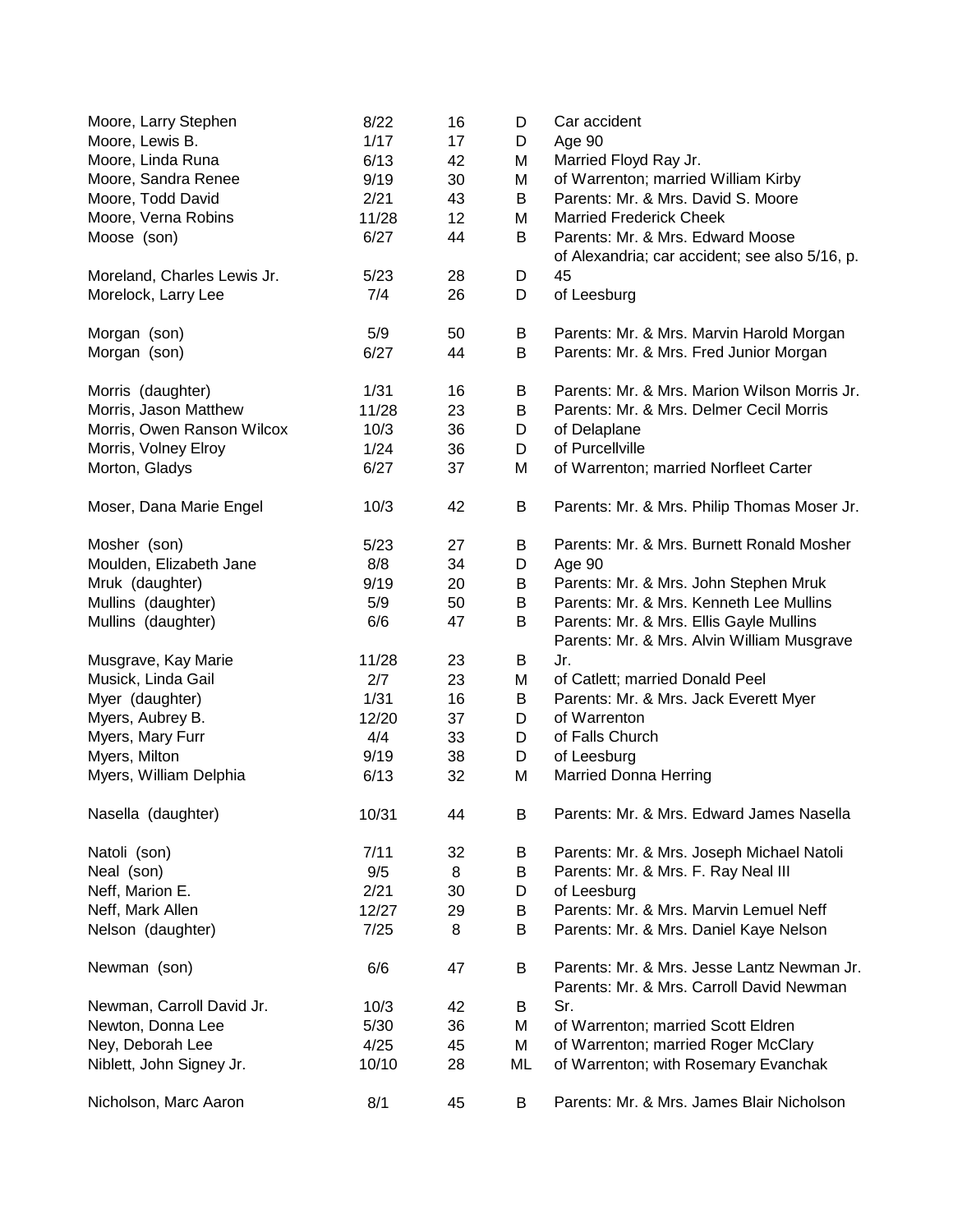| Nickens, Christopher Alan   | 7/18   | 36 | В  | Parents: Mr. & Mrs. Dean Nickens                                                   |
|-----------------------------|--------|----|----|------------------------------------------------------------------------------------|
| Niklason, Kearsley Ann      | 8/29   | 36 | B  | Parents: Mr. & Mrs. Scott Francis Niklason                                         |
| Nokes (daughter)            | 12/27  | 29 | В  | Parents: Mr. & Mrs. Larry Sylvester Nokes                                          |
| Norris, Alexander Sr.       | 3/21   | 44 | D  | of Sterling                                                                        |
| Norris, Phillip Michael     | $7/25$ | 36 | M  | of Warrenton; married Coleen Kendrick                                              |
| Nyce (son)                  | 12/27  | 29 | B  | Parents: Mr. & Mrs. Lester Oliver Nyce<br>Parents: Mr. & Mrs. Morris Hamilton      |
| O'Bannion (daughter)        | 6/6    | 47 | B  | O'Bannion                                                                          |
| O'Bryne, Carain Yuvon       | 1/3    | 23 | M  | of Goldvein; married Dale Labbe                                                    |
| Olinger, Lucy B.            | 4/18   | 52 | M  | of Remington; married Louis Lohr                                                   |
| Olinger, Steven Grayson     | 8/8    | 39 | M  | of Bealeton; married Catherine Haass                                               |
| Olsen, Sharon Anne          | 2/7    | 23 | M  | of Baltimore, MD; married Gary Hannon                                              |
| O'Neill, Matthew John       | 8/1    | 35 | M  | of Smyrna, GA; married Betty James                                                 |
| Orme, Susan Lothrop         | 9/19   | 17 | M  | <b>Married William Price IV</b>                                                    |
| Ormes, Ralph Draper III     | 10/3   | 42 | ML | of Baskerville; with Linda Turner                                                  |
| Owen, Dana Cornwell         | 6/13   | 18 | D  | of Oklahoma City, OK; motorcycle accident                                          |
| Owens (daughter)            | 6/6    | 47 | B  | Parents: Mr. & Mrs. Hughes Lamar Owens                                             |
| Owens (son)                 | 9/5    | 8  | B  | Parents: Mr. & Mrs. Stanley Albert Owens Jr.                                       |
| Owens, Becky Jo             | 11/28  | 23 | B  | Parents: Mr. & Mrs. Ronald Victor Owens<br>Parents: Mr. & Mrs. Charles Henry Owens |
| Owens, Charles Henry Jr.    | 10/3   | 42 | B  | Sr.                                                                                |
| Paige (daughter)            | 6/6    | 47 | B  | Parents: Mr. & Mrs. Robert Daniel Paige                                            |
| Painter (daughter)          | 1/31   | 16 | B  | Parents: Mr. & Mrs. Earl George Painter                                            |
| Palmer, Daniel Lee          | 10/24  | 19 | ML | of Upperville; with Betty Jean Cox                                                 |
| Papakdee, Jumpee            | 9/12   | 23 | M  | of Warrenton; married Gary Smith                                                   |
| Parker, Elnora Mae          | 8/15   | 23 | M  | of Calverton; married Charles Thompson                                             |
| Parker, Gloria Marie        | 11/7   | 36 | ML | of Calverton; with Norman Campbell                                                 |
| Parker, Lucille S.          | 1/24   | 36 | D  | of Marshall                                                                        |
| Parker, Vincent Stanley     | 2/21   | 42 | M  | of Brandy Station; married Janice Carter                                           |
| Parshall, Michael Joseph    | 11/7   | 36 | ML | of Manassas; with Connie Akridge                                                   |
| Parsons, Earl Rush          | 3/14   | 42 | M  | of Catlett; married Corrie Utterback                                               |
| Pascheck, Carl (Mr. & Mrs.) | 10/24  | 44 | A  | 50th wedding anniversary                                                           |
| Pasick, Mary Kay            | 11/7   | 36 | ML | of The Plains; with R. Bruce Kenton                                                |
| Patterson (daughter)        | 7/4    | 4  | B  | Parents: Mr. & Mrs. Bruce David Patterson                                          |
| Patterson, Gregory Allen    | 3/7    | 35 | M  | of Warrenton; married Betty Adams                                                  |
| Patton (son)                | 5/9    | 50 | Β  | Parents: Mr. & Mrs. Michael George Patton                                          |
| Payne (daughter)            | 10/17  | 21 | Β  | Parents: Mr. & Mrs. Irvin Randolph Payne                                           |
| Payne (son)                 | 1/31   | 16 | Β  | Parents: Mr. & Mrs. Charles Payne Sr.                                              |
| Payne, Alfred Dean          | 7/4    | 18 | D  | Car accident                                                                       |
| Payne, Charlie              | 1/24   | 31 | D  | Parents: Mr. & Mrs. Jackie Howard Payne                                            |
| Payne, Diane Evette         | 10/3   | 42 | B  | Sr.                                                                                |
| Payne, Elizabeth Marian     | 9/5    | 32 | В  | Parents: Mr. & Mrs. Randolph Mason Payne                                           |
| Payne, Elmer                | 2/21   | 16 | D  | of Hamilton                                                                        |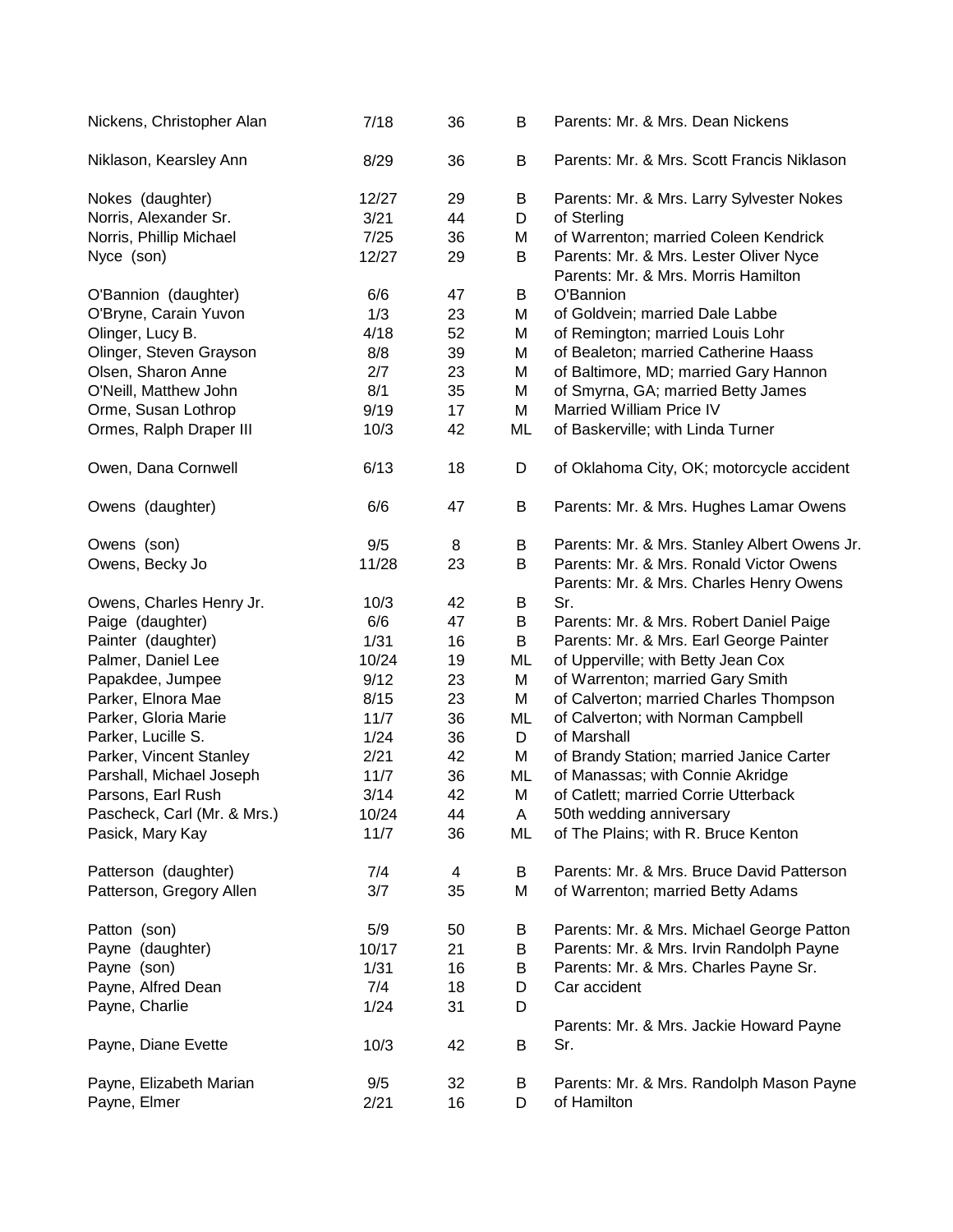| Payne, John Randolph         | 5/23  | 27             | B   | Parents: Mr. & Mrs. Larry Randolph Payne                                      |
|------------------------------|-------|----------------|-----|-------------------------------------------------------------------------------|
| Payne, Laura Elaine          | 11/28 | 23             | B   | Parents: Mr. & Mrs. John Allen Payne Sr.                                      |
| Payne, Nancy Kathryn         | 8/29  | 42             | M   | Married Robert Tabb; see also 9/5, p. 27                                      |
| Payne, Paul Hunter           | 11/28 | 34             | D   | of Marshall                                                                   |
| Payne, Robert Leon           | 1/3   | 14             | D   | of Warrenton; electrocuted                                                    |
| Payne, Sally Anita           | 12/27 | 28             | ML  | of Marshall; with Harry Finnin                                                |
|                              |       |                |     | Parents: Mr. & Mrs. Douglas Brenden                                           |
| Peaker (son)                 | 11/28 | 23             | B   | Peaker Sr.                                                                    |
| Pearson, Barbara Jean        | 3/14  | 42             | M   | of The Plains; married Ronald Willis                                          |
| Pearson, Carrie L.           | 6/6   | 8              | D   | of Marshall                                                                   |
| Pearson, John David Jr.      | 9/19  | 20             | B   | Parents: Mr. & Mrs. John David Pearson Sr.                                    |
| Pearson, Pamela Eve          | 2/21  | 43             | B   | Parents: Mr. & Mrs. Harvey A. Pearson Jr.                                     |
| Pearson, Sarah Elizabeth     | 5/23  | 38             | D   | of Markham                                                                    |
| Pearson, Susan Nelda         | 9/19  | 30             | M   | of The Plains; married Edward Saunders                                        |
| Peel, Donald Lee             | 2/7   | 23             | M   | of Manassas, married Linda Musick                                             |
| Peiffer, Tammy Lynn          | 5/23  | 27             | B   | Parents: Mr. & Mrs. Ralph Herbert Peiffer                                     |
| Pelle (daughter)             | 8/29  | 30             | B   | Parents: Mr. & Mrs. George Francis Pelle                                      |
|                              |       |                |     | Parents: Mr. & Mrs. Dennis Ralph                                              |
| Pennington (son)             | 2/21  | 43             | B   | Pennington                                                                    |
| Penwell, William Richard     | 7/4   | 30             | M   | of the Plains; married Barbara Jeffries                                       |
| Pepper, Anne Emmet (Mrs.)    | 9/26  | $\overline{7}$ | Eng | To Stacy Lloyd III                                                            |
| Perkins (daughter)           | 6/27  | 44             | B   | Parents: Mr. & Mrs. Raymond Perkins                                           |
|                              |       |                |     | Parents: Mr. & Mrs. Vincent Joseph                                            |
| Perricone, Jennifer          | 6/27  | 44             | B   | Perricone                                                                     |
| Perry (daughter)             | 7/18  | 44             | B   | Parents: Mr. & Mrs. Glen McKinley Perry                                       |
| Perryman, Andy Arthur        | 2/21  | 42             | M   | of Elkwood; married Sheila Lohr                                               |
| Pierson (son)                | 10/17 | 21             | B   | Parents: Mr. & Mrs. John Wesley Pierson                                       |
|                              |       |                |     | Parents: Mr. & Mrs. James Mont Gary                                           |
| Peters (son)                 | 9/5   | 26             | B   | Peters Jr.                                                                    |
| Peyton, Howard Carpenter Jr. | 8/15  | 23             | M   | of Warrenton; married Barbara Clatterbuck                                     |
| Pierce (son)                 | 8/8   | 51             | B   | Parents: Rev. & Mrs. Robert Kahle Pierce                                      |
| Pierce, Mack Douglas Jr.     | 1/31  | 16             | В   | Parents: Mr. & Mrs. Mack D. Pierce                                            |
| Pike (son)                   | 6/27  | 44             | B   | Parents: Mr. & Mrs. Ronald Ray Pike                                           |
| Plaugher (daughter)          | 2/28  | 22             | B   | Parents: Mr. & Mrs. Terry Lane Plaugher                                       |
| Poague, James Olen Jr.       | 7/11  | 32             | B   | Parents: Mr. & Mrs. James Olen Poague Sr.                                     |
| Poe, Everett Campbell        | 1/24  | 32             | M   | of Fairfax; married Mary Elizabeth Yowell<br>Parents: Mr. & Mrs. Jack Seymour |
| Pomerantz (daughter)         | 1/10  | 17             | B   | Pomerantz                                                                     |
| Poole, Tammy Marie           | 12/27 | 37             | B   | Parents: Mr. & Mrs. Thomas Sidney Poole                                       |
| Pope, Fred Walter            | 2/28  | 32             | M   | of Sterling; married Jeanette Rose                                            |
| Popovich (daughter)          | 5/23  | 27             | Β   | Parents: Mr. & Mrs. John William Popovich                                     |
| Porter (daughter)            | 12/20 | 8              | B   | Parents: Mr. & Mrs. Archie Randolph Porter                                    |
| Porter, Archie Randolph      | 10/17 | 5              | ML  | of Warrenton; with Peggy Ann Carter                                           |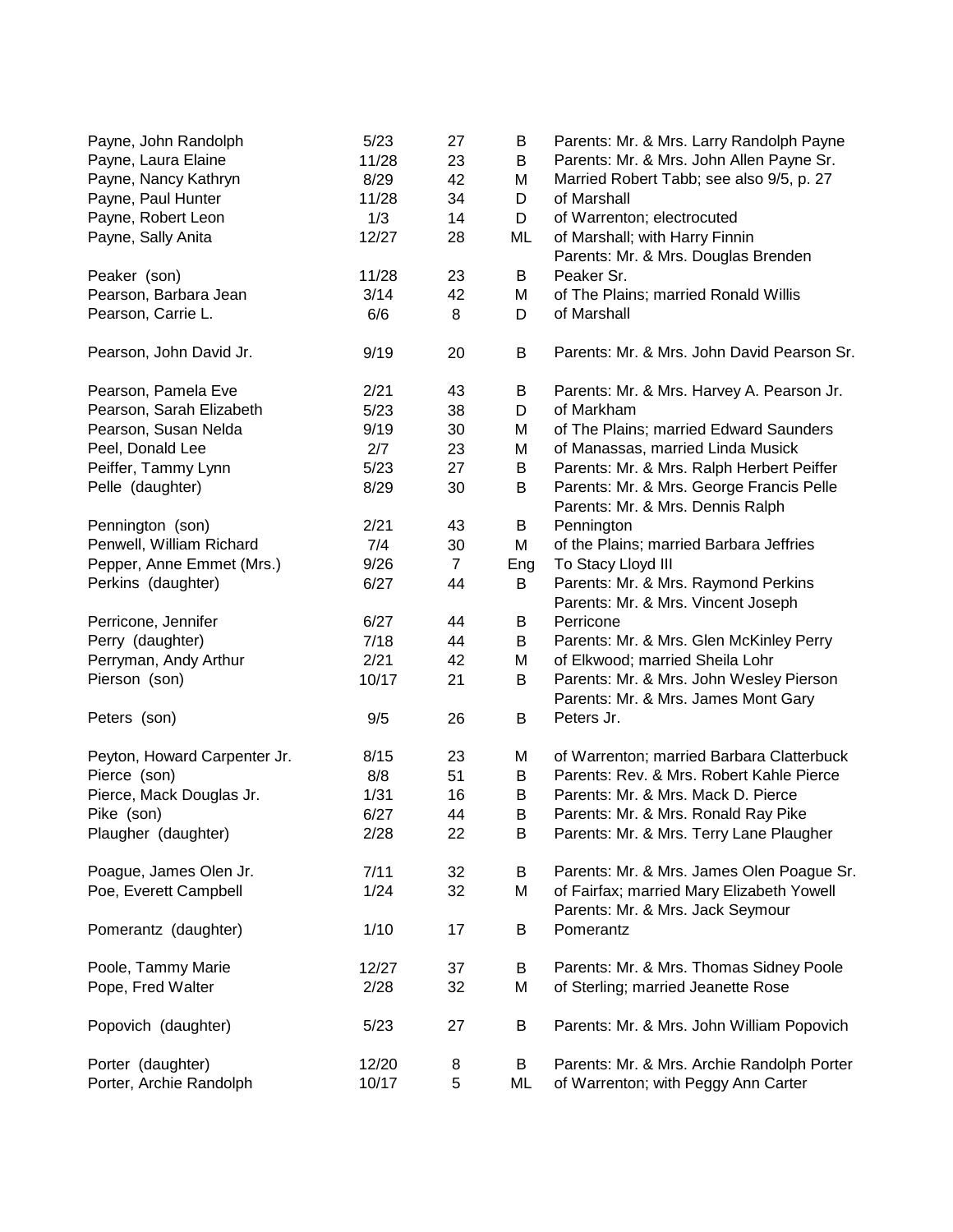| Potter (son)                     | 7/11  | 32 | B | Parents: Mr. & Mrs. Richard Bowen Potter                                              |
|----------------------------------|-------|----|---|---------------------------------------------------------------------------------------|
| Potts, Daniel Holland            | 5/23  | 27 | B | Parents: Mr. & Mrs. Gayle Holland Potts                                               |
| Powell, Brian Travis             | 11/28 | 23 | B | Parents: Mr. & Mrs. Russell Edward Powell                                             |
| Powers (son)                     | 1/10  | 17 | В | Parents: Mr. & Mrs. Ben Junior Powers                                                 |
| Prater, Katina Louise            | 10/17 | 21 | В | Parents: Mr. & Mrs. Harold Francis Prater                                             |
| Price (daughter)                 | 6/27  | 44 | B | Parents: Mr. & Mrs. Gene Garrett Price                                                |
| Price, William Gray IV           | 9/19  | 17 | M | <b>Married Susan Orme</b>                                                             |
| Pritchett (son)                  | 1/31  | 16 | B | Parents: Mr. & Mrs. Johiine Lee Pritchett                                             |
| Pruett (daughter)                | 10/17 | 21 | B | Parents: Mr. & Mrs. Clifford Ray Pruett                                               |
| Pugh, Misty Jo                   | 11/28 | 23 | B | Parents: Mr. & Mrs. Lester Glen Pugh Jr.                                              |
| Putman, Robert Louis             | 1/3   | 21 | D | Buried in Lakeview Cemetery, Hamilton                                                 |
| Pyles (son)                      | 6/27  | 44 | B | Parents: Mr. & Mrs. Ronald Irwin Pyles                                                |
|                                  |       |    |   | of Washington DC; married Elizabeth                                                   |
| Quigley, Dennis Carroll          | 4/25  | 45 | M | Kernan; see also 5/23, p. 17                                                          |
| Quinn, Geneva Odessa             | 2/7   | 23 | M | of Catlett; married Chester Yates                                                     |
|                                  |       |    |   | Parents: Mr. & Mrs. Stephen Charles                                                   |
| Rackets (daughter)               | 12/20 | 8  | B | Rackets                                                                               |
| Ralph, Anthony Allen             | 4/11  | 52 | M | of Warrenton; married Mildred Desantis                                                |
|                                  |       |    |   |                                                                                       |
| Ramey (daughter)                 | 10/17 | 21 | B | Parents: Mr. & Mrs. Charles Alfred Ramey                                              |
| Ramey, Charles Alfred            | 4/4   | 31 | M | of Midland; married Mary Ann Beales                                                   |
| Ramey, Patricia Ann              | 6/6   | 44 | M | of Marshall; married Harold Van Hout Jr.                                              |
| Ramey, Sandra Marie              | 4/18  | 52 | M | of Marshall; married Larry Embrey                                                     |
| Ramsey (daughter)                | 11/7  | 36 | B | Parents: Mr. & Mrs. Thomas Wayne Ramsey                                               |
| Ramsey (son)                     | 5/9   | 50 | B | Parents: Mr. & Mrs. James L. Ramsey                                                   |
| Ramsey, Hester L.                | 1/31  | 43 | D | of Leesburg                                                                           |
| Randall (twin daughters)         | 1/31  | 16 | B | Parents: Mr. & Mrs. Samuel Randall                                                    |
| Rankin, Richard (Mr. & Mrs.)     | 4/18  | 43 | Α | 23rd wedding anniversary                                                              |
| Ray, Floyd Ellis Jr.             | 6/13  | 42 | M | <b>Married Linda Moore</b>                                                            |
| Ray, Robert Merle                | 3/28  | 27 | M | of Kinston, NC; married Elvina Simcox                                                 |
| Reaves, Nina Lynn                | 12/27 | 24 | M | <b>Married Robert DeLong</b>                                                          |
| Rector, Charles Edward           | 5/2   | 39 | D | Shot                                                                                  |
| Rector, Richard Lee (Mr. & Mrs.) | 8/1   | 38 | A | 25th wedding anniversary                                                              |
| Redfern, Robert Huntley Jr.      | 6/13  | 28 | M | of Kinsale; married Jan Schlarman                                                     |
| Redmon (daughter)                | 10/17 | 21 | B | Parents: Mr. & Mrs. Alex H. Redmon                                                    |
| Redmond, Abraham L.              | 6/27  | 18 |   | of Leesburg                                                                           |
|                                  | 9/5   | 8  | D |                                                                                       |
| Reed (son)                       |       |    | B | Parents: Mr. & Mrs. Roy T. Reed                                                       |
| Reed, Angela Joy                 | 8/29  | 11 | Β | Parents: Mr. & Mrs. Francis Clay Reed Jr.                                             |
| Reed, David Yutaka               | 6/27  | 44 | Β | Parents: Mr. & Mrs. Larry David Reed                                                  |
| Reinhardt, Brett Ronald          | 5/23  | 27 | B | Parents: Mr. & Mrs. Garry Allen Reinhardt                                             |
| Renfro (daughter)                | 7/25  | 8  | B | Parents: Mr. & Mrs. Robert William Renfro                                             |
| Repass (son)                     | 10/17 | 21 | B | Parents: Mr. & Mrs. Jack Arthur Repass Jr.<br>of Aldie; married Josephine Ruhsam; see |
| Reuter, Frederick Turner Jr.     | 7/4   | 30 | М | also 2/21, p. 40                                                                      |
| Reynolds, Franklin Eugene        | 1/10  | 17 | B | Parents: Mr. & Mrs. Henry L. Reynolds                                                 |
| Rhodes, Lacy                     | 2/21  | 16 | D | of Purcellville                                                                       |
|                                  |       |    |   |                                                                                       |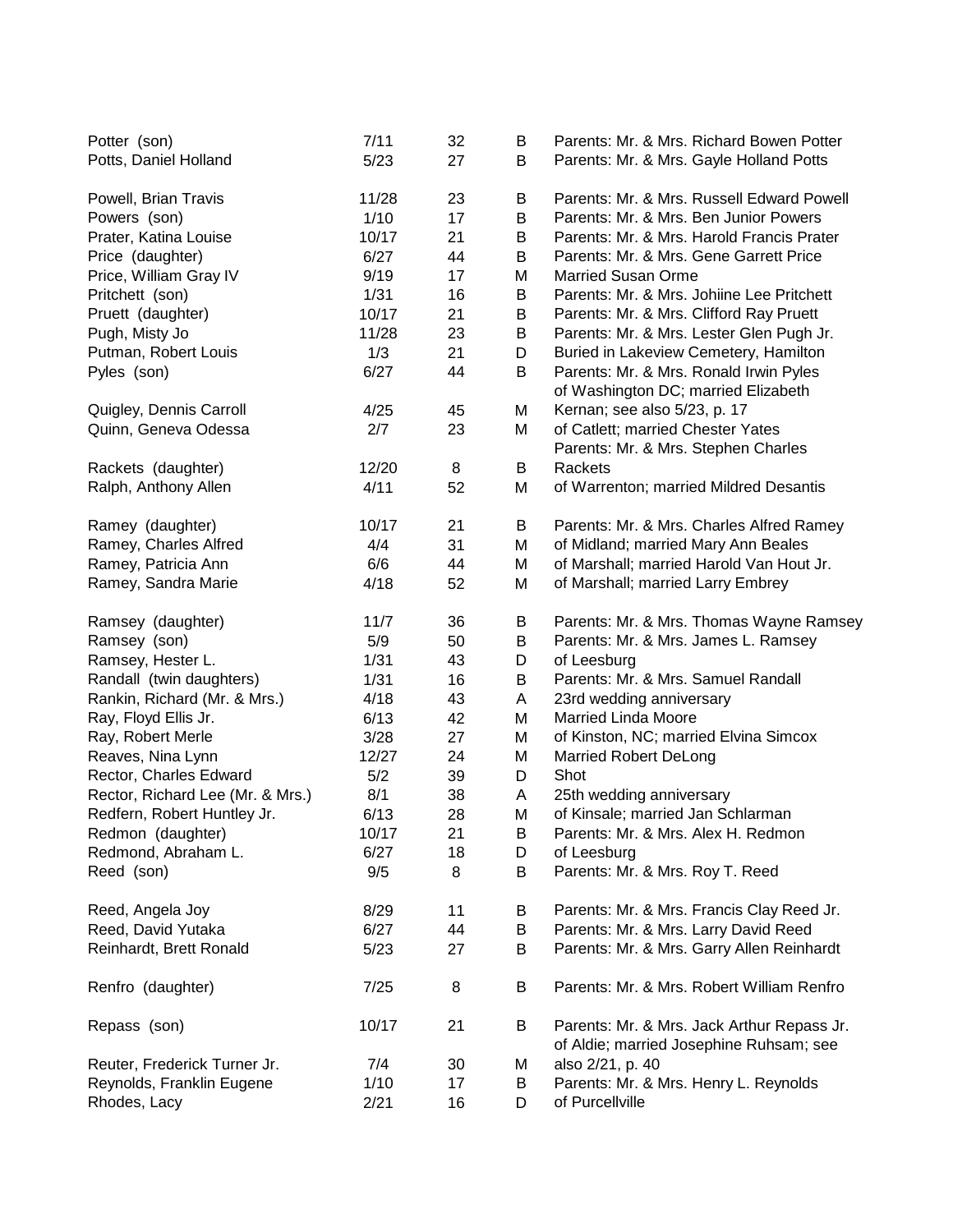| Rice, Melandy Robin         | 6/20  | 37 | B   | Parents: Mr. & Mrs. Donald Rice                                               |
|-----------------------------|-------|----|-----|-------------------------------------------------------------------------------|
| Richards, Bruce Allan       | 7/18  | 17 | M   | of Warrenton; married Deborah DeGroff                                         |
| Richards, Stephen Lynn      | 10/3  | 42 | ML  | of Warrenton; with Nancy Lunceford                                            |
| Richmond (daughter)         | 9/5   | 26 | B   | Parents: Mr. & Mrs. Gary Lee Richmond                                         |
| Rickard (son)               | 2/28  | 22 | B   | Parents: Mr. & Mrs. David Ray Rickard                                         |
| Rickerel, Kenneth Ralph     | 6/27  | 37 | M   | of Warrenton; married Toni Holbrook                                           |
| Rider (daughter)            | 7/18  | 30 | B   | Parents: Mr. & Mrs. Charles Wesley Rider<br>Parents: Mr. & Mrs. Edward Fenton |
| Ridgeway (daughter)         | 8/1   | 45 | B   | Ridgeway                                                                      |
| Riley (daughter)            | 2/21  | 43 | B   | Parents: Mr. & Mrs. William Lee Riley                                         |
| Rill, Brenda Pauline        | 3/28  | 27 | M   | of Warrenton; married Charles Tragesar III                                    |
| Rinker, Cynthia Dawn        | 10/24 | 8  | B   | Parents: Mr. & Mrs. Henry Donald Rinker                                       |
| Rion, Shawn Michael         | 1/31  | 16 | B   | Parents: Mr. & Mrs. Michael D. Rion                                           |
| Ritenour (daughter)         | 11/7  | 42 | B   | Parents: Mr. & Mrs. Glen Scott Ritenour                                       |
| Ritenour, Stephanie Ann     | 12/27 | 37 | B   | Parents: Mr. & Mrs. Franklin Todd Ritenour                                    |
| Rivenburg, Howard Armand    | 6/13  | 28 | M   | of Warrenton; married Diane Cowles                                            |
|                             |       |    |     | Parents: Mr. & Mrs. George William Thomas                                     |
| Roberts (son)               | 8/29  | 11 | B   | <b>Roberts</b>                                                                |
| Robeson (daughter)          | 2/21  | 43 | B   | Parents: Mr. & Mrs. James Bailey Robeson                                      |
| Robey, Larri Lynette        | 8/1   | 45 | B   | Parents: Mr. & Mrs. Lawrence Robey Jr.                                        |
| Robinson, Angeline          | 5/30  | 36 | M   | of Midland; married Arthur Johnson                                            |
| Robinson, Danielle Synthat  | 11/28 | 23 | B   | Parents: Mr. & Mrs. Albert Ervin Robinson                                     |
| Robinson, Elizabeth         | 1/17  | 17 | D   | of Washington DC                                                              |
| Robinson, Karen Marie       | 7/11  | 40 | M   | <b>Married Jerry Scott</b>                                                    |
| Robinson, Mary Ethel        | 7/18  | 17 | M   | of Warrenton; married George Allen<br>Parents: Mr. & Mrs. George Samuel       |
| Robinson, Tammy Sue         | 10/3  | 42 | B   | Robinson                                                                      |
| Robinson, Winston Churchill | 3/14  | 42 | M   | of Amissville; married Eliza Wright                                           |
| Rock, Richard               | 6/13  | 32 | D   | of Bristow                                                                    |
| Rogers, Anne Ferguson       | 2/21  | 5  | D   | of Leesburg                                                                   |
| Rogers, Reita Gayle         | 6/13  | 28 | M   | of Warrenton; married James Brumfield                                         |
| Rogerson, James Robert Jr.  | 8/29  | 44 | M   | of Warrenton; married Alice Fogle                                             |
| Rose (daughter)             | 5/9   | 50 | B   | Parents: Mr. & Mrs. James Milton Rose                                         |
|                             |       |    |     | Parents: Mr. & Mrs. Penlenton Denny                                           |
| Rose (son)                  | 7/25  | 8  | B   | <b>Everett Rose</b>                                                           |
| Rose, Barbara Ann           | 2/28  | 11 | Eng | To Ronald Frazier                                                             |
| Rose, Brian Scott           | 10/24 | 8  | B   | Parents: Mr. & Mrs. John Alger Rose                                           |
| Rose, Jeanette Marie        | 2/28  | 32 | M   | of Calverton; married Fred Pope Jr.                                           |
| Ross (son)                  | 5/9   | 50 | B   | Parents: Mr. & Mrs. Moses M. Ross                                             |
| Ross, Frank A.              | 3/28  | 47 | Div | Wife: Julia Brooks Ross                                                       |
| Ross, Julia Brooks          | 3/28  | 47 | Div | Husband: Frank Ross                                                           |
| Ross, Patricia Ann          | 10/17 | 5  | ML  | of Gainesville; with James Drunagel                                           |
| Ross, Walter Edwin          | 1/10  | 35 | D   | of Rectortown                                                                 |
| Rowe, Jaja                  | 7/11  | 32 | B   | Parents: Mr. & Mrs. William Sanford Rowe                                      |
| Rowe, Victoria Hortensia    | 7/18  | 17 | М   | of Warrenton; married William Eggleston Jr.                                   |
| Rowland, Bonnie Schwab      | 4/11  | 52 | M   | of Warrenton; married William Hurst                                           |
| Royston, Conrad Lee         | 12/5  | 19 | ML  | of Hume; with Rebecca Carlson                                                 |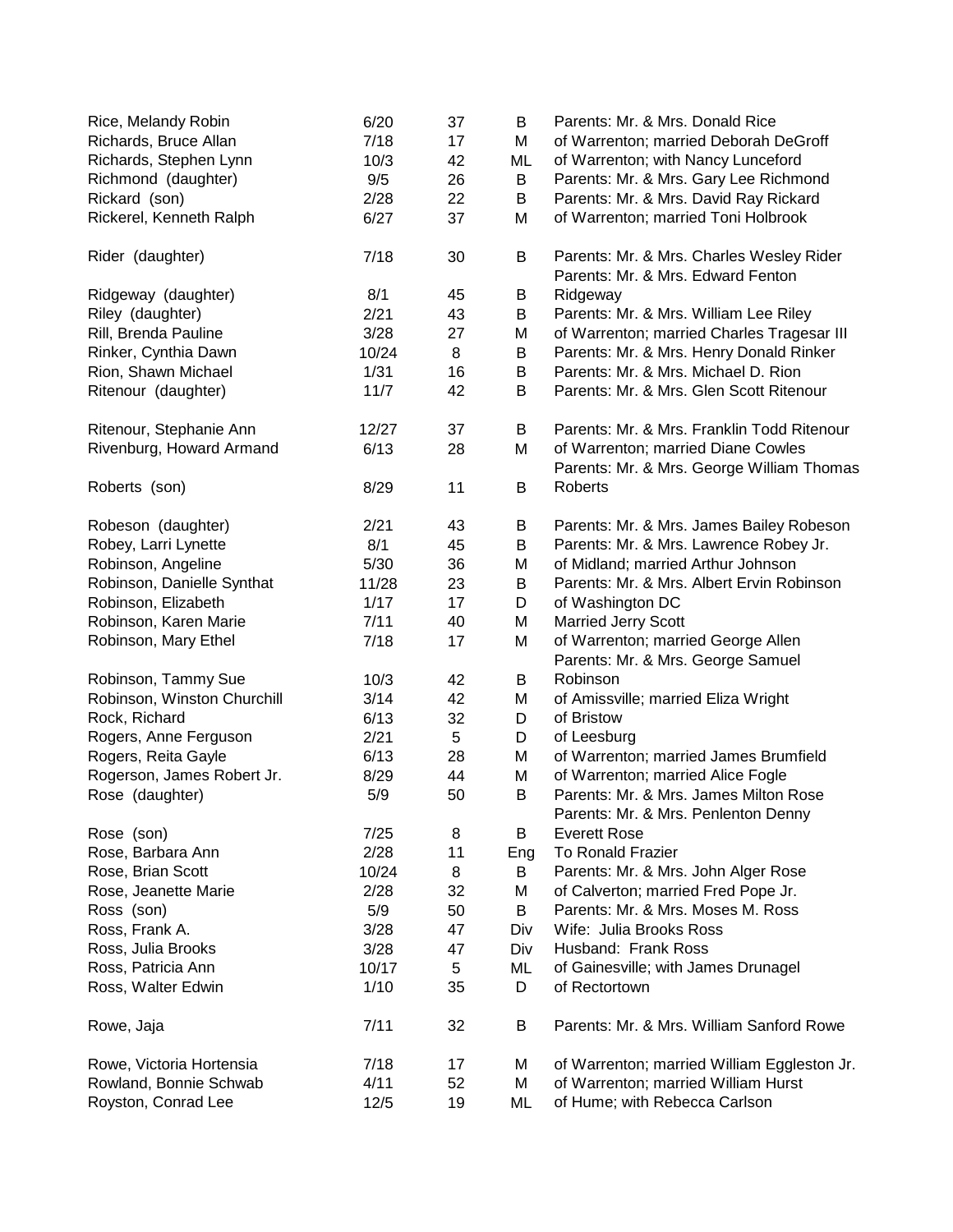| Rudolph, Vernell Joan<br>Ruffner, Lucy Catherine | 10/3<br>7/25 | 42<br>36 | ML<br>M | of Warrenton; with Robert Webb<br>of Catlett; married Richard Avent                    |
|--------------------------------------------------|--------------|----------|---------|----------------------------------------------------------------------------------------|
|                                                  |              |          |         | of The Plains; married Frederick Reuter Jr.;                                           |
| Ruhsam, Josephine Patricia                       | 7/4          | 30       | M       | see also 2/21, p. 40                                                                   |
| Runion (daughter)                                | 12/27        | 29       | B       | Parents: Mr. & Mrs. Thomas Elwood Runion                                               |
| Russell, Kimberly Marie                          | 1/31         | 16       | B       | Parents: Mr. & Mrs. John W. Russell<br>Parents: Mr. & Mrs. Robert Wesley               |
| Rutherford, Bobby Joe                            | 9/19         | 20       | B       | Rutherford                                                                             |
| Ryan (daughter)                                  | 12/20        | 8        | Β       | Parents: Mr. & Mrs. William Allen Ryan                                                 |
| Ryder (son)                                      | 2/21         | 43       | В       | Parents: Mr. & Mrs. Thomas Ryder                                                       |
| Ryman, Kristy Lee                                | 7/11         | 32       | B       | Parents: Mr. & Mrs. Roy Linwood Ryman                                                  |
| Samuel, Mary Jeannette                           | 10/10        | 28       | ML      | of Remington; with Andre Walker                                                        |
| Sanford, Hugh L.                                 | 1/17         | 27       | D       | of Marshall                                                                            |
| Santucci, Robert Lloyd                           | 7/25         | 36       | M       | of Marshall; married Janet Butler                                                      |
| Sargent (daughter)                               | 7/11         | 32       | В       | Parents: Mr. & Mrs. Robert Glenn Sargent                                               |
| Satterly, Kent Lee                               | 9/19         | 30       | M       | of Warrenton; married Jo Ann Kinnecom                                                  |
| Saunders, Edward Ripley                          | 9/19         | 30       | M       | of The Plains; married Susan Pearson                                                   |
| Savage, Kathleen Whitney                         | 7/4          | 29       | Β       | Parents: Mr. & Mrs. Timothy Beck Savage                                                |
| Sawyer, Harriet Morris                           | 1/17         | 17       | D       | of Arlington                                                                           |
| Sawyer, James William                            | 3/14         | 45       | D       | of Falls Church                                                                        |
|                                                  |              |          |         | Parents: Mr. & Mrs. William Randolph                                                   |
| Sawyers, William Randolph Jr.                    | 10/24        | 8        | B       | Sawyers                                                                                |
| Scafidi, Catherine Minor                         | 8/29         | 36       | Β       | Parents: Mr. & Mrs. Stephen Anthony Scafidi                                            |
| Schaeffer, Benjamin                              | 4/25         | 43       | D       | Funeral in Maryland                                                                    |
|                                                  |              |          |         | of Catlett; married Bonita Lineweaver; see                                             |
| Schaeffer, Paul Scott                            | 7/18         | 32       | M       | also 8/8, p. 39<br>Parents: Mr. & Mrs. James Howard                                    |
| Schaeffer, Robin Lynn                            | 12/27        | 29       | B       | Schaeffer                                                                              |
| Schaffer, Fred Jr.                               | 12/27        | 28       | ML      | of Casanova; with Frances Embrey                                                       |
|                                                  |              |          |         | Parents: Mr. & Mrs. Raymond William                                                    |
| Schaffranek (son)                                | 12/20        | 8        | B       | Schaffranek                                                                            |
| Scheetz, John Freed                              | 1/31         | 43       | D       | of Leesburg                                                                            |
| Schilling, Ryan Eric                             | 2/21         | 43       | B       | Parents: Mr. & Mrs. Edward L. Schilling                                                |
| Schlarman, Jan Margaret                          | 6/13         | 28       | M       | of Warrenton; married Robert Redfern Jr.                                               |
|                                                  |              |          |         |                                                                                        |
| Schleifer, Lee Marie                             | 10/24        | 8        | B       | Parents: Mr. & Mrs. Geoffrey Lee Schleifer<br>of Columbus, OH; married Eugene Forrest; |
| Schmidt, Monika Davis                            | 5/30         | 36       | M       | see also 6/6, p. 57                                                                    |
|                                                  |              |          |         | Parents: Mr. & Mrs. Harry Leonard                                                      |
| Schockely (daughter)                             | 6/6          | 47       | B       | Schockely                                                                              |
|                                                  |              |          |         | Parents: Mr. & Mrs. Clarence William                                                   |
| Schooley, Nicole Suzanne                         | 7/4          | 29       | B       | Schooley                                                                               |
| Schulz, Theodore A.                              | 3/28         | 27       | D       | of Aldie                                                                               |
| Scoggins, Cynthia Marcia                         | 12/5         | 19       | ML      | of Goldvein; with John Martin                                                          |
|                                                  |              |          |         | Parents: Mr. & Mrs. Jimmie Randolph                                                    |
| Scott, Barb'ryallen Teresa                       | 7/11         | 32       | B       | Sterling                                                                               |
| Scott, Chamisa DeAnn                             | 12/27        | 29       | B       | Parents: Mr. & Mrs. Clarence Wilbur Scott                                              |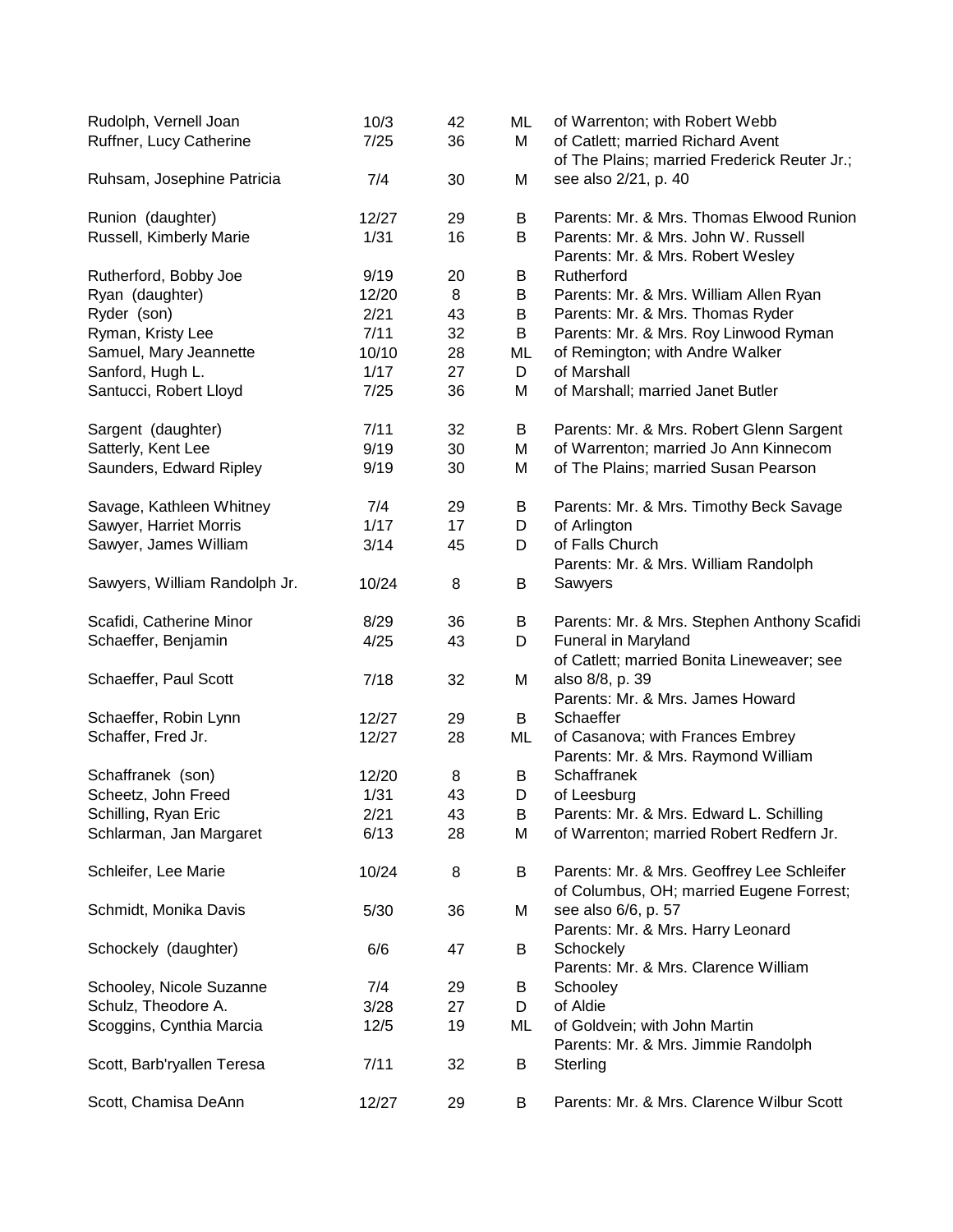| Scott, Jerry Bernard<br>Seagraves, William (Mr. & Mrs.) | 7/11<br>5/30 | 40<br>43       | Μ<br>A | Married Karen Robinson<br>25th wedding anniversary                                      |
|---------------------------------------------------------|--------------|----------------|--------|-----------------------------------------------------------------------------------------|
|                                                         | 12/5         | 29             |        |                                                                                         |
| Seals, David Timothy                                    | 10/17        | 21             | Μ<br>B | Married Karen Casey; see also 12/27, p. 23<br>Parents: Mr. & Mrs. Ivan Reginald Sellers |
| Sellers (daughter)                                      |              |                |        |                                                                                         |
| Sentz, Thomas Clayton                                   | 8/29         | 44             | M      | of Baltimore; married Ann Fletcher                                                      |
| Setti, Heather Thorn                                    | 4/25         | 14             | B      | Parents: Mr. & Mrs. Pierre Setti Jr.                                                    |
| Settle (daughter)                                       | 1/10         | 17             | B      | Parents: Mr. & Mrs. William Settle                                                      |
| Settles, Robert Jr.                                     | 7/11         | 40             | M      | of Warrenton; married Frances Davis                                                     |
| Shaffer, Wanda Jean                                     | 11/28        | 23             | B      | Parents: Mr. & Mrs. Casper Eugene Shaffer                                               |
| Sharp (daughter)                                        | 5/23         | 27             | B      | Parents: Mr. & Mrs. John Robert Sharp                                                   |
| Sharp (son)                                             | 6/6          | 47             | B      | Parents: Mr. & Mrs. Jack Sharp                                                          |
| Sharp, Everett James Jr.                                | 2/7          | 23             | Μ      | of Warrenton; married Anna Kreup                                                        |
| Sharp, Tonya Suann                                      | 1/31         | 16             | B      | Parents: Mr. & Mrs. Neil Sharp                                                          |
| Sharp, Winson Alonzo                                    | 9/5          | 27             | Μ      | of Warrenton; married Susan Battle                                                      |
| Sharrock (son)                                          | 5/23         | 27             | B      | Parents: Mr. & Mrs. Donald Ray Sharrock                                                 |
| Shea, Nicholas Howard Jr. (Dr.)                         | 6/6          | 21             | M      | <b>Married Helen Gullion</b>                                                            |
| Sheehan, Matthew Joseph                                 | 8/29         | 36             | B      | Parents: Mr. & Mrs. John Joseph Sheehan                                                 |
| Shell, Richard Evan                                     | 12/27        | 28             | ML     | of Fort Meade, MD; with Joan Jeffries                                                   |
| Sheneman, Aaron Brent                                   | 7/11         | 32             | B      | Parents: Mr. & Mrs. Jack Lee Sheneman                                                   |
| Shepherd, Rita                                          | 1/24         | 32             | D      |                                                                                         |
| Shetley, Wayne Douglas                                  | 6/6          | 44             | M      | of Gainesville; married Donna Cowles                                                    |
| Shields, Jackie Wayne                                   | 8/29         | 44             | M      | of Hampton; married Joyce Weeks                                                         |
| Shifflett (daughter)                                    | 8/29         | 11             | B      | Parents: Mr. & Mrs. Elwood Shifflett Jr.                                                |
| Shifflett, Patricia Ann                                 | 8/29         | 44             | Μ      | of Catlett; married James Tapp                                                          |
| Shively, Brenda Sue                                     | 1/31         | 16             | B      | Parents: Mr. & Mrs. Brent W. Shively                                                    |
| Shoemaker, John Rice                                    | 4/18         | 52             | M      | of Delaplane; married Donna Heard                                                       |
| Shorts, John Edison                                     | 10/31        | 19             | ML     | of The Plains; with Peggy Carter                                                        |
| Shrout (son)                                            | 8/29         | 30             | B      | Parents: Mr. & Mrs. Doyle Lee Shrout Sr.                                                |
| Shrump, Rober Kevin                                     | 1/31         | 16             | B      | Parents: Mr. & Mrs. Robert C. Shrump                                                    |
| Shull, Howard Owen                                      | 2/7          | 23             | Μ      | of Wincehster; married Charlotte Tinsley                                                |
| Shuller, James                                          | 8/29         | $\overline{2}$ | D      | Shot                                                                                    |
| Sidney (daughter)                                       | 5/9          | 50             | B      | Parents: Mr. & Mrs. David John Sidney                                                   |
|                                                         |              |                |        |                                                                                         |
| Sifferlen (daughter)                                    | 7/18         | 44             | В      | Parents: Mr. & Mrs. Albert Francis Sifferlen                                            |
| Simcox, Elvina Louise                                   | 3/28         | 27             | Μ      | of Williamsport, PA; married Robert Ray                                                 |
|                                                         |              |                |        | Parents: Mr. & Mrs. Christopher Robert                                                  |
| Simonpietri (daughter)                                  | 10/17        | 21             | Β      | Simonpietri                                                                             |
| Simpson (daughter)                                      | 1/10         | 17             | B      | Parents: Mr. & Mrs. Cecil Simpson Jr.                                                   |
| Simpson (daughter)                                      | 1/10         | 17             | B      | Parents: Mr. & Mrs. Roger Simpson                                                       |
| Simpson, Betty Jane                                     | 8/8          | 19             | B      | Parents: Mr. & Mrs. Ralph Larry Simpson                                                 |
| Simpson, Joyce Irene                                    | 5/9          | 30             | M      | <b>Married Allen Smith</b>                                                              |
| Sims, Philip Sr.                                        | 8/15         | 4              | D      | of Linden                                                                               |
| Sisemore, Harry Elmer                                   | 3/28         | 38             | D      | of The Plains                                                                           |
| Sisk (daughter)                                         | 1/10         | 17             | B      | Parents: Mr. & Mrs. James Archie Sisk                                                   |
| Sisk (daughter)                                         | 6/6          | 47             | B      | Parents: Mr. & Mrs. Odell Ross Sisk                                                     |
| Sisk, Andrew Lee III                                    | 8/8          | 19             | В      | Parents: Mr. & Mrs. Andrew Lee Sisk Jr.                                                 |
| Sisneros, Debra Lynn                                    | 6/6          | 44             | Μ      | of Warrenton; married James King                                                        |
| Sitar (son)                                             | 1/31         | 16             | B      | Parents: Mr. & Mrs. John Daniel Sitar                                                   |
| Skaggs, Elizabeth Anne                                  | 11/28        | 23             | B      | Parents: Mr. & Mrs. Harold Lee Skaggs                                                   |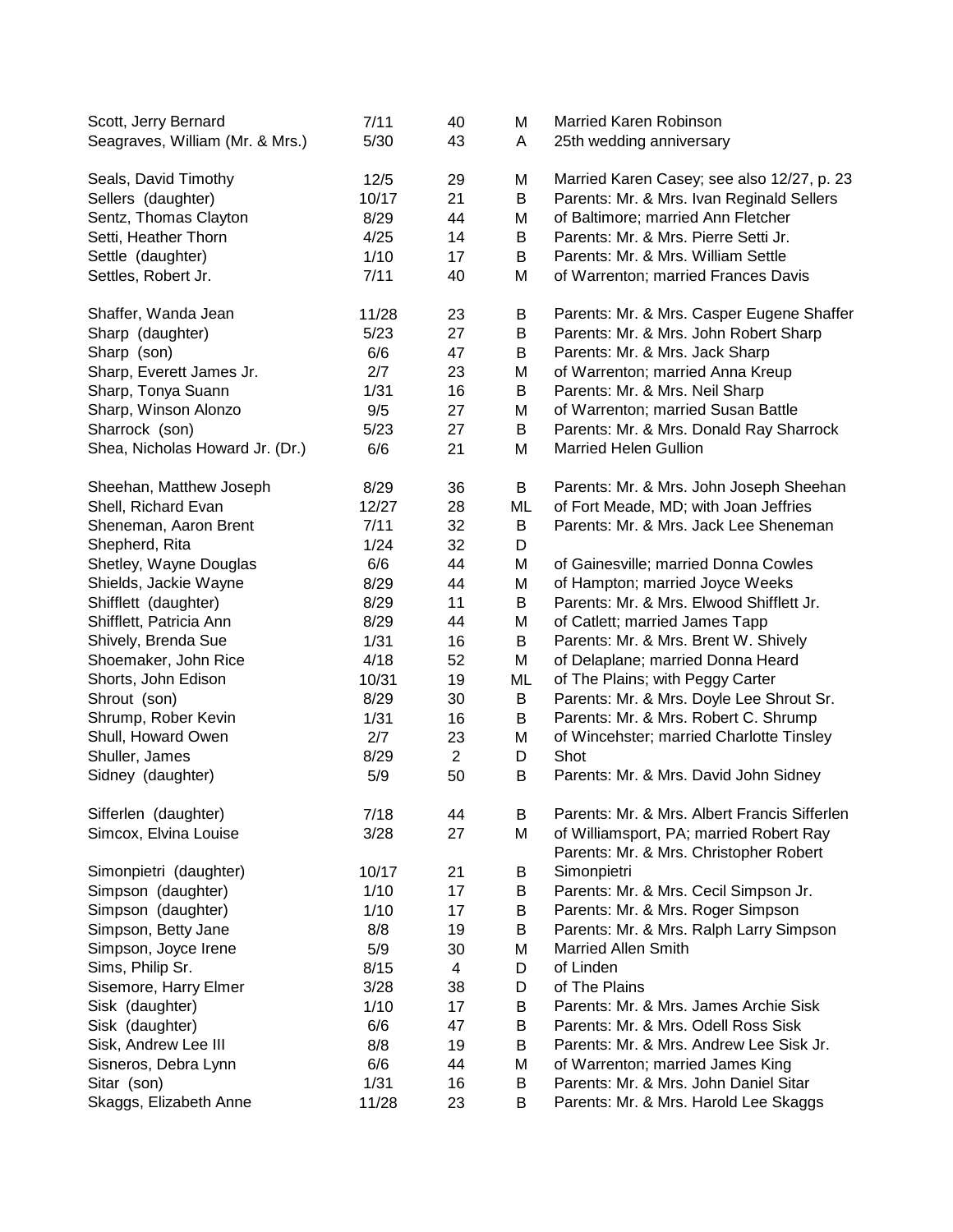| Skeans, Max Howard<br>Skelton, Robert Andrew | 10/31<br>8/29 | 19<br>36       | ML<br>B     | of Warrenton; with Virginia Snyder<br>Parents: Mr. & Mrs. James Philip Skelton |
|----------------------------------------------|---------------|----------------|-------------|--------------------------------------------------------------------------------|
| Skinner (daughter)                           | 1/10          | 17             | B           | Parents: Mr. & Mrs. Jerry Carter Skinner                                       |
| Slaubaugh (son)                              | 12/20         | 8              | B           | Parents: Mr. & Mrs. John A. Slaubaugh                                          |
|                                              |               |                |             | Parents: Mr. & Mrs. Warren Weaver                                              |
|                                              |               |                |             |                                                                                |
| Slingerland (daughter)                       | 5/23          | 27             | B           | Slingerland                                                                    |
| Sloman (daughter)                            | 8/29          | 30             | B           | Parents: Mr. & Mrs. Gary Gene Sloman                                           |
| Smallwood, James Eldridge Jr.                | 3/14          | 42             | D           | of Hedgesville, WV                                                             |
| Smith (daughter)                             | 1/3           | $\overline{2}$ | B           | Parents: Mr. & Mrs. Alan Smith                                                 |
|                                              |               |                |             | Parents: Mr. & Mrs. George Andrew Smith                                        |
| Smith (daughter)                             | 1/31          | 16             | B           | Sr.                                                                            |
| Smith (daughter)                             | 6/27          | 44             | В           | Parents: Mr. & Mrs. Robert Lee Smith                                           |
|                                              |               |                |             | Parents: Mr. & Mrs. Charles Franklin Smith                                     |
| Smith (daughter)                             | 8/1           | 45             | B           | Jr.                                                                            |
| Smith (daughter)                             | 12/20         | 8              | B           | Parents: Mr. & Mrs. Thomas Harrison Smith                                      |
|                                              |               |                |             | Parents: Mr. & Mrs. Jesse Alonso Braddock                                      |
| Smith (son)                                  | 9/12          | 21             | B           | Smith III                                                                      |
| Smith (son)                                  | 2/28          | 22             | В           | Parents: Mr. & Mrs. Charles Melvin Smith                                       |
|                                              |               |                |             |                                                                                |
| Smith (son)                                  | 12/27         | 29             | B           | Parents: Mr. & Mrs. Ronald William Smith                                       |
| Smith, Allen Wayne                           | 5/9           | 30             | M           | Married Joyce Simpson                                                          |
| Smith, Allison                               | 8/15          | 23             | M           | <b>Married Michael Dixon</b>                                                   |
|                                              |               |                |             |                                                                                |
| Smith, Altrovese Danielle                    | 11/28         | 23             | B           | Parents: Mr. & Mrs. Maurice Lyle Smith Jr.                                     |
| Smith, Brenda Fay                            | 2/7           | 23             | M           | of Broad Run; married Lee Roy Adams                                            |
| Smith, Brian Douglas                         | 8/29          | 44             | M           | of Quincy, FL; married Donna Graves                                            |
| Smith, Carol Nadine                          | 8/1           | 27             | $\mathsf C$ | Parents: Mr. & Mrs. C. Frank Smith Jr.                                         |
| Smith, Claude (Mrs.)                         | 10/31         | 20             | D           | of Gainesville                                                                 |
| Smith, Emily                                 | 1/10          | 37             | D           | Died at Manassas Manor                                                         |
| Smith, Ethel Leach                           | 12/5          | 31             | D           | of Upperville                                                                  |
| Smith, Gary Wayne                            | 9/12          | 23             | M           | of Warrenton; married Jumpee Papakdee                                          |
| Smith, Justin Howard                         | 5/23          | 27             | B           | Parents: Mr. & Mrs. Rudy Lee Smith                                             |
|                                              |               |                |             |                                                                                |
| Smith, Kenneth (Mr. & Mrs.)                  | 4/18          | 43             | A           | 25th wedding anniversary                                                       |
| Smith, Shirley Loretta                       | 4/18          | 52             | M           | of Midland; married Frank Webster                                              |
| Smoot (son)                                  | 10/17         | 21             | B           | Parents: Mr. & Mrs. Terry F. Smoot                                             |
| Snowberger, Clyde Edgar                      | 1/24          | 30             | D           | of Groton, NY; car accident                                                    |
| Snyder (daughter)                            | 2/21          | 43             | B           | Parents: Mr. & Mrs. Gary Edwin Snyder                                          |
| Snyder, Allison Dale                         | 5/23          | 27             | Β           | Parents: Mr. & Mrs. Charles Curtis Snyder                                      |
| Snyder, Michael Dawn II                      | 2/21          | 43             | B           | Parents: Mr. & Mrs. Michael D. Snyder                                          |
| Snyder, Monica Ann                           | 7/11          | 32             | B           | Parents: Mr. & Mrs. Larry Paxton Snyder                                        |
| Snyder, Virginia Ann                         | 10/31         | 19             | ML          | of Warrenton; with Max Skeans                                                  |
| Soaper, Linwood                              | 12/12         | 19             | D           | of Marshall                                                                    |
|                                              |               |                |             |                                                                                |
| Solich (son)                                 | 10/17         | 21             | В           | Parents: Mr. & Mrs. Donald Joseph Solich                                       |
| Sonwberger, Zipporah Ann                     | 1/24          | 30             | D           | of Groton, NY; car accident                                                    |
| Sours (daughter)                             | 11/7          | 42             | В           | Parents: Mr. & Mrs. Rickie Charles Sours                                       |
|                                              |               |                |             | Parents: Mr. & Mrs. George Walter Spates                                       |
| Spates, George Walter III                    | 8/29          | 36             | B           | Jr.                                                                            |
|                                              |               |                |             |                                                                                |
| Speakman (son)                               | 6/6           | 47             | В           | Parents: Mr. & Mrs. James Dean Speakman                                        |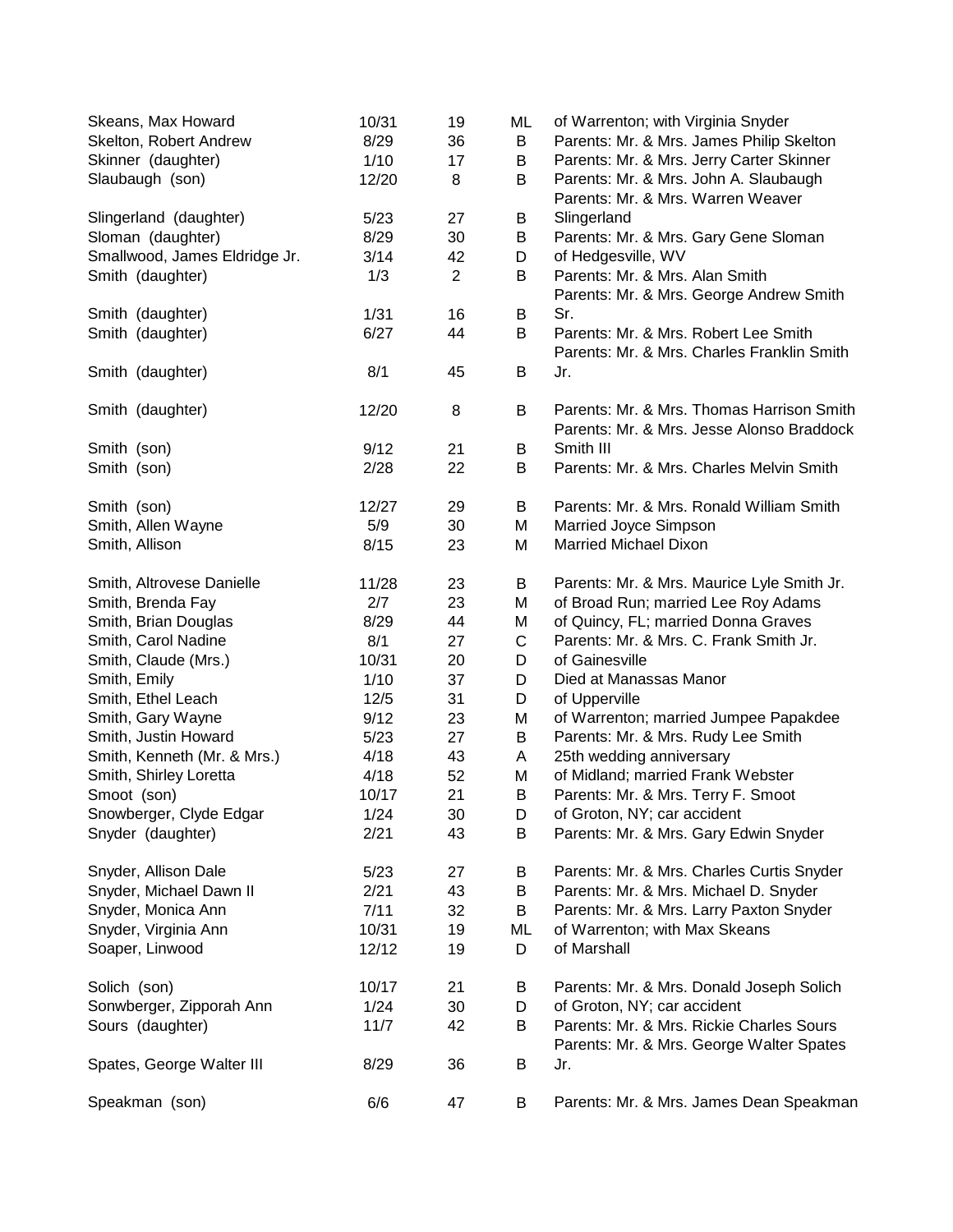| Spinks, Michael Lloyd         | 6/27  | 44   | B  | Parents: Mr. & Mrs. Ernest Lloyd Spinks Jr.                                               |
|-------------------------------|-------|------|----|-------------------------------------------------------------------------------------------|
| Sprouse, Angel Renee          | 11/28 | 23   | B  | Parents: Mr. & Mrs. Oliver Barbour Sprouse<br>Parents: Mr. & Mrs. Clarence Theodore       |
| Staplefoote (daughter)        | 8/8   | 19   | B  | Staplefoote Jr.                                                                           |
| Staples, Glenda               | 9/12  | 29   | M  |                                                                                           |
| Steele, Marion Chamblin       | 1/24  | 35   | D  | of Purcellville                                                                           |
| Steward, Michael Christian    | 7/11  | 32   | В  | Parents: Mr. & Mrs. David George Steward                                                  |
| Stewart (daughter)            | 9/12  | 21   | B  | Parents: Mr. & Mrs. Earl Stewart Jr.                                                      |
| Stewart, Brenda Teresa        | 4/11  | 52   | M  | of Midland; married Melvin Devis                                                          |
| Stidham, Johnny Ray           | 3/14  | 42   | M  | of Remington; married Mary Ella Welch                                                     |
| Stinger (daughter)            | 2/28  | 22   | B  | Parents: Mr. & Mrs. Walter Donald Stinger                                                 |
| Stinger, Thomas A.            | 5/23  | 36   | D  | <b>Buried in Leesburg Cemetery</b>                                                        |
| Storey, Frederick Gilbert Jr. | 7/18  | 17   | Μ  | of Manassas; married Annette Markland<br>Parents: Mr. & Mrs. Stephen Eugene               |
| Stouffer (daughter)           | 8/29  | 30   | В  | <b>Stouffer</b>                                                                           |
|                               |       |      |    | Parents: Mr. & Mrs. Thomas Lawson                                                         |
| Stroops (daughter)            | 8/29  | 11   | B  | <b>Stroops</b>                                                                            |
| Strother, Jane C.             | 10/10 | 31   | D  |                                                                                           |
| Strough, Frances Llewellyn    | 11/28 | 24   | ML | of Warrenton; with Joseph Allison                                                         |
| Stup, Jonathan Andrew (twin)  | 10/17 | 21   | B  | Parents: Mr. & Mrs. James Orville Stup                                                    |
| Stup, Mary Johanna (twin)     | 10/17 | 21   | B  | Parents: Mr. & Mrs. James Orville Stup                                                    |
| Suddith (son)                 | 9/12  | 28   | B  | Parents: Mr. & Mrs. Charles Spitler Suddith                                               |
| Sudduth, Ivah Lou Cooper      | 5/16  | 45   | D  | of Manassas Park; car accident                                                            |
| Sulkin, Julie Beth            | 11/28 | 28   | B  | Parents: Dr. & Mrs. Michael D. Sulkin                                                     |
| Sullivan, Brian Patrick       | 7/4   | 29   | B  | Parents: Mr. & Mrs. Terence Alan Sullivan                                                 |
| Sullivan, Harold Randolph     | 1/3   | 23   | Μ  | of Bealeton; married Joyce Ann Coppage                                                    |
| Suppa (son)                   | 8/29  | 11   | B  | Parents: Mr. & Mrs. Dennis Ralph Suppa                                                    |
|                               |       |      |    | Parents: Mr. & Mrs. Everett William Sutphin                                               |
| Sutphin, Everett William      | 12/27 | 29   | B  | Jr.                                                                                       |
| Sutton, Kelly Greene          | 5/23  | 27   | B  | Parents: Mr. & Mrs. Michael Franklin Sutton                                               |
| Swartz, Christian Scott       | 5/23  | 27   | B  | Parents: Mr. & Mrs. John Henry Swartz                                                     |
| Swope, Robert Vernon II       | 7/18  | 17   | M  | of Warrenton; married Della Lester                                                        |
| Symonds, John Clayton         | 8/8   | 39   | M  | of Elmira, NY; married Barbara Williamson                                                 |
| Tabb, Robert Carter           | 8/29  | 42   | Μ  | Married Nancy Payne; see also 9/5, p. 27<br>of Vint Hill Farm Station, Warrenton; married |
| Tacker, Kay Lynn              | 6/27  | 37   | M  | William Warner                                                                            |
| Takahashi (son)               | 7/18  | 30   | В  | Parents: Mr. & Mrs. Steven Lee Takahashi                                                  |
| Tapp, James David             | 8/29  | 44   | Μ  | of Catlett; married Patricia Shifflett                                                    |
| Taylor (daughter)             | 6/27  | 44   | B  | Parents: Mr. & Mrs. Stephen L. Taylor                                                     |
| Taylor (son)                  | 10/17 | 21   | B  | Parents: Mr. & Mrs. Claude Thomas Taylor                                                  |
| Taylor, Ashby D.              | 6/6   | 5, 8 | D  | <b>Buried at Warrenton</b>                                                                |
| Taylor, Henry                 | 11/28 | 19   | D  |                                                                                           |
| Taylor, Peggy Ann             | 6/13  | 28   | Μ  | of Midland; married Drew Moore                                                            |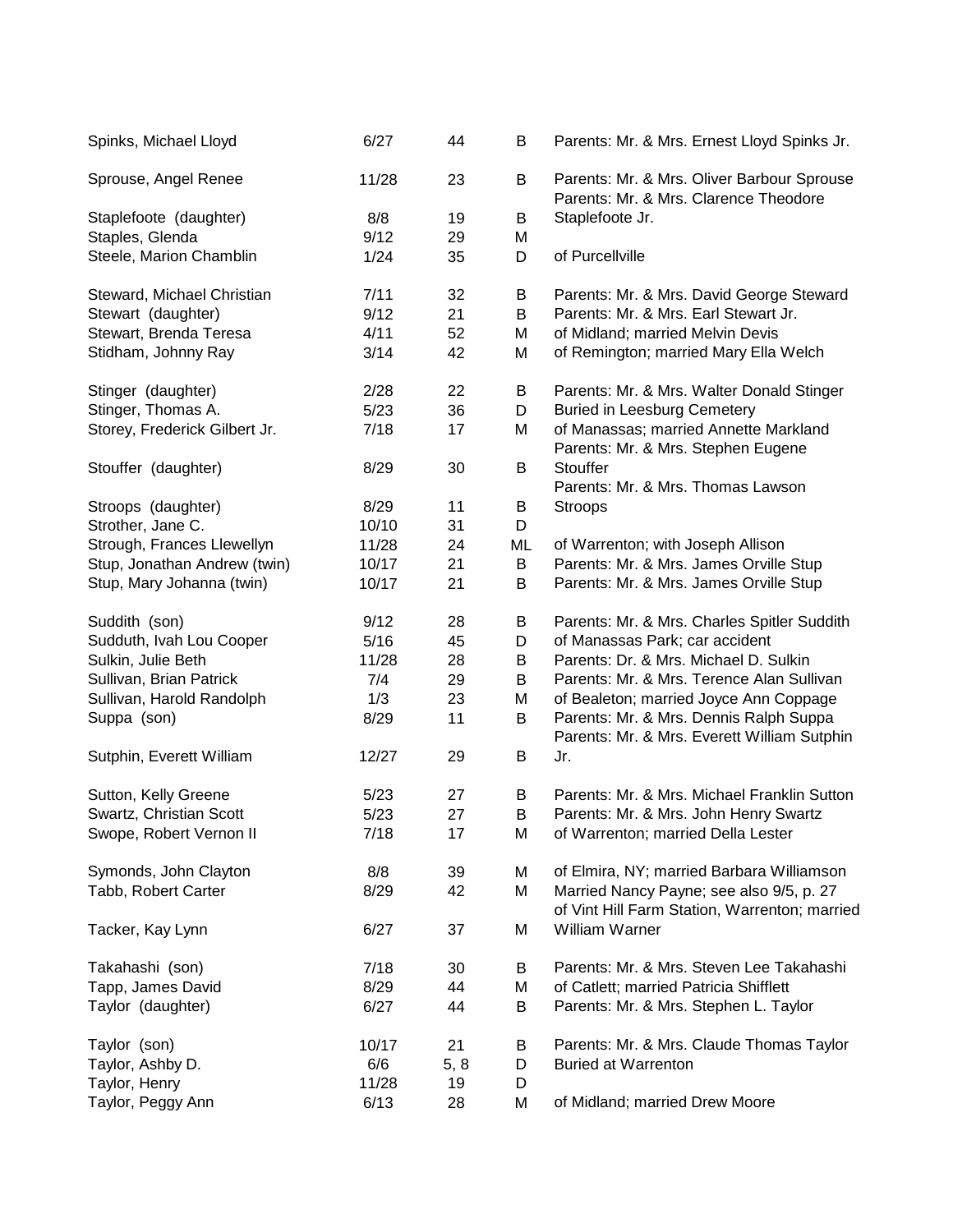| Taylor, Virginia E.<br>Tedford, Bob Joe                      | 11/14<br>7/25 | 37<br>36 | D<br>M | of Casanova<br>of Wichita Falls, TX; married Lilliam Holler                    |
|--------------------------------------------------------------|---------------|----------|--------|--------------------------------------------------------------------------------|
| Terrell (son)                                                | 6/6           | 47       | B      | Parents: Mr. & Mrs. James Albert Terrell                                       |
| Thatcher, Becky                                              | 5/9           | 30       | M      | <b>Married Charles Trail</b>                                                   |
| Tholand, Carolyn Louise                                      | 4/25          | 14       | M      | <b>Married Daniel Ward</b>                                                     |
| Thomas (daughter)                                            | 6/27          | 44       | B      | Parents: Mr. & Mrs. Frank A. Thomas Sr.                                        |
| Thomas (son)                                                 | 8/1           | 45       | B      | Parents: Mr. & Mrs. David Hale Thomas                                          |
|                                                              | 4/11          | 52       |        |                                                                                |
| Thomas, Clarence Milton                                      |               |          | M      | of Warrenton; married Margaret Melvin                                          |
| Thompson (daughter)                                          | 8/29          | 30       | B      | Parents: Mr. & Mrs. James Lenar Thompson                                       |
| Thompson (son)                                               | 2/28          | 22       | B      | Parents: Mr. & Mrs. Terry Leon Thompson                                        |
| Thompson (son)                                               | 6/27          | 44       | B      | Parents: Mr. & Mrs. Garry Lee Thompson                                         |
| Thompson, Charles Lindbergh                                  | 8/15          | 23       | M      | of Calverton; married Elnora Parker                                            |
| Thompson, G.W. (Mr. & Mrs.)                                  | 5/23          | 33       | Α      | 62nd wedding anniversary                                                       |
| Thompson, Henderson Roosevelt<br>Thomson, Alexander Torrence | 5/2           | 44       | D      | of Rectortown                                                                  |
| (Mrs.)                                                       | 4/4           | 33       | D      | Past president of the Warrenton Library                                        |
| Thornsberry, Richard Raymond                                 |               |          |        |                                                                                |
| (Dick)                                                       | 1/24          | 35       | D      | of Hyattsville, MD                                                             |
| Thornton, Robert W.                                          | 6/13          | 37       | D      | of Sterling, VA                                                                |
| Thorton, Crystal Collins                                     | 11/28         | 23       | B      | Parents: Mr. & Mrs. James Henry Thorton                                        |
| Tibbs, Louise Anna                                           | 7/11          | 40       | M      | of The Plains; married Thomas Utterback                                        |
| Tilford (daughter)                                           | 12/20         | 8        | B      | Parents: Mr. & Mrs. Thomas Tilford Jr.                                         |
| Timbers, Blanche Gertrude                                    | 1/10          | 35       | D      | of Marshall                                                                    |
| <b>Timbers, Rachel Watters</b>                               | 1/3           | 18       | D      | of The Plains                                                                  |
| Timms, Bruce F.                                              | 6/6           | 32       | D      | of Leesburg                                                                    |
| Tincher, Donald O.                                           | 4/4           | 32       | M      | Married Virginia Mila                                                          |
| Tines (daughter)                                             | 10/3          | 42       | B      | Parents: Mr. & Mrs. David Leon Tines                                           |
| Tinsley, Charlotte Dawn                                      | 2/7           | 23       | M      | of Marshall                                                                    |
| Titus, Sara Margaret                                         | 7/4           | 29       | B      | Parents: Mr. & Mrs. Louis Templar Titus                                        |
| Tolson, Patricia                                             | 2/28          | 30       | M      | Married Edward Tomlinson Jr.                                                   |
| Tomlinson, Edward Lee Jr.                                    | 2/28          | 30       | M      | <b>Married Patricia Tolson</b>                                                 |
|                                                              |               |          |        | Married Mary Charbonnet; see also 9/12, p.                                     |
| Tompkins, Vincent Carr III                                   | 5/23          | 29       | M      | 27                                                                             |
|                                                              |               |          |        |                                                                                |
| Townsend (son)                                               | 9/12          | 28       | B      | Parents: Mr. & Mrs. Billy Reese Townsend                                       |
| Tragesar, Charles Frederick III                              | 3/28          | 27       | М      | of Warrenton; married Brenda Rill                                              |
| Trail, Charles Thomas                                        | 5/9           | 30       | M      | <b>Married Becky Thatcher</b>                                                  |
| Traver (daughter)                                            | 9/19          | 20       | Β      | Parents: Mr. & Mrs. Timothy Michael Traver                                     |
| Treadway (daughter)                                          | 12/27         | 29       | В      | Parents: Mr. & Mrs. Earl Clinton Treadway                                      |
| Treese (son)                                                 | 7/4           | 4        | B      | Parents: Mr. & Mrs. Donald LaRue Treese                                        |
| Trenary, Richard Nathan                                      | 6/27          | 18       | D      | of Middleburg                                                                  |
| Trenck (son)                                                 | 7/25          | 8        | B      | Parents: Mr. & Mrs. Robert Bernard Trenck<br>of Morenci, AZ; married Gwendolyn |
| Trent, Steven J.                                             | 10/24         | 19, 28   | М      | Crittendon                                                                     |
| Trittipoe, Lorraine L.                                       | 6/6           | 44       | D      | Died at Bethesda, MD                                                           |
| Trow, Leslie Steven                                          | 6/6           | 44       | M      | of Bealeton; married Jessie Hughes                                             |
| Tucker, Nancy C.                                             | 11/7          | 36       | ML     | of Warrenton; with Richard Adams                                               |
|                                                              |               |          |        |                                                                                |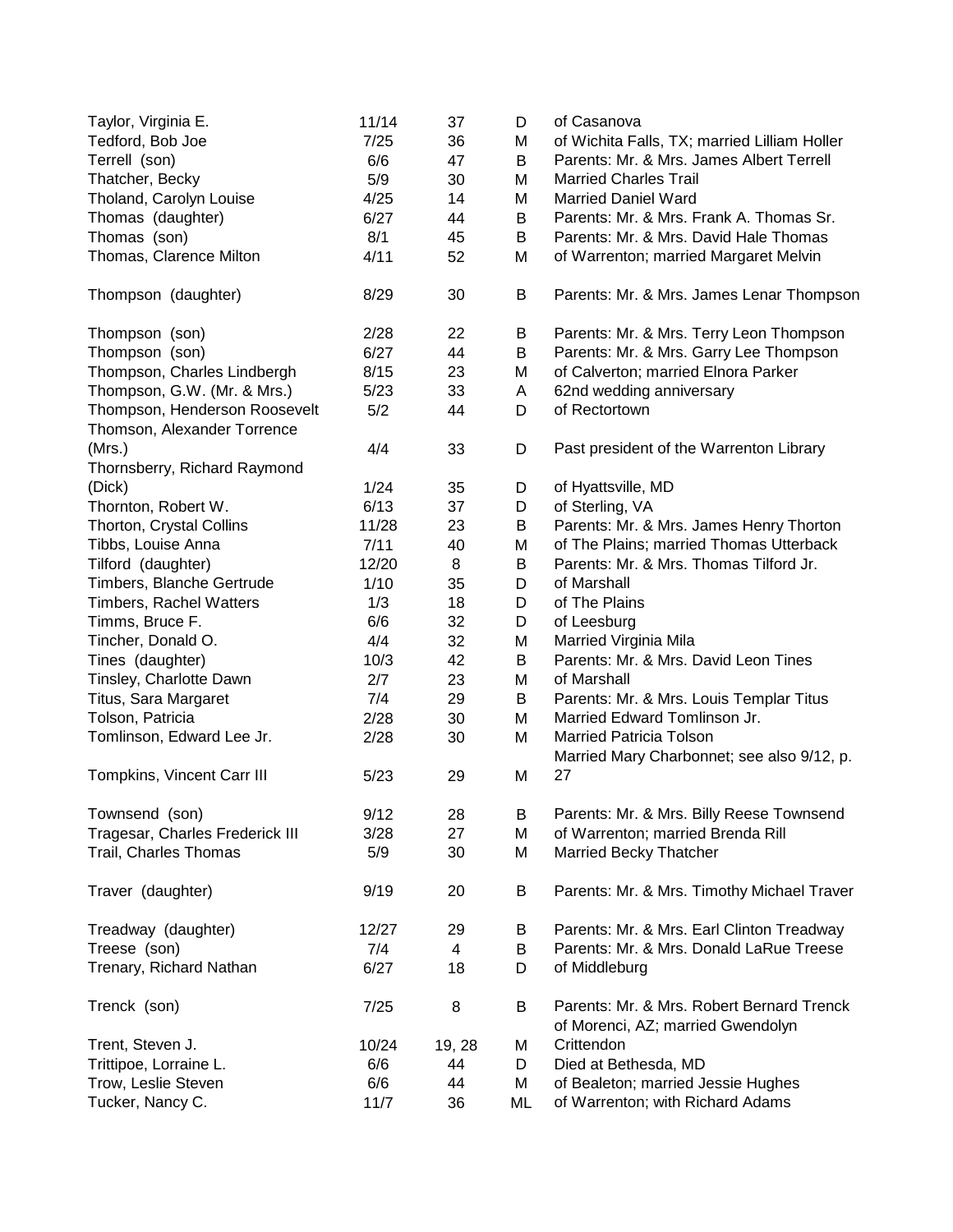| Tucker, Tonya Marie         | 10/24  | 8              | B  | Parents: Mr. & Mrs. John Allen Tucker<br>of Uniondale, NY; married Thomas            |
|-----------------------------|--------|----------------|----|--------------------------------------------------------------------------------------|
| Tuoney, Geraldine Grace     | 9/12   | 23             | M  | Dougherty                                                                            |
| Turnbull (daughter)         | 1/10   | 17             | B  | Parents: Mr. & Mrs. Kenneth Larry Turnbull                                           |
| Turner (daughter)           | $11/7$ | 42             | B  | Parents: Mr. & Mrs. Larry Wayne Turner                                               |
| Turner, Linda Gail          | 10/3   | 42             | ML | of Calverton; with Ralph Ormes III                                                   |
| Turner, Nathan Loughborough | 5/30   | 11             | D  | of Oak Lawn, The Plains                                                              |
| Turner, Philip Shawn        | 1/10   | 17             | B  | Parents: Mr. & Mrs. Roland F. Turner                                                 |
| Tyler (son)                 | 8/1    | 45             | B  | Parents: Mr. & Mrs. John Edward Tyler                                                |
| Tyler, Cynthia Marie        | 7/11   | 32             | B  | Parents: Mr. & Mrs. Steven Jack Tyler                                                |
| Urquidez (son)              | 12/20  | 8              | B  | Parents: Mr. & Mrs. Blas Urquidez                                                    |
| Utterback, Corrie Lee       | 3/14   | 42             | M  | of Warrenton; married Earl Parsons                                                   |
| Utterback, Nannie Jane      | 12/12  | 5              | D  | Age 94                                                                               |
| Utterback, Thomas Henry     | 7/11   | 40             | M  | of the Plains; married Louise Tibbs                                                  |
| Valenti, Heather Jo         | 8/8    | 19             | B  | Parents: Mr. & Mrs. Vincent Joseph Valenti                                           |
| Van Hout, Harold Anton Jr.  | 6/6    | 44             | M  | of Warrenton; married Patricia Ramey                                                 |
| Vance (daughter)            | 8/1    | 45             | B  | Parents: Mr. & Mrs. Ronald William Vance<br>Parents: Mr. & Mrs. Oscar William Vaught |
| Vaught (daughter)           | 12/27  | 29             | Β  | Jr.                                                                                  |
| Viands, Timothy Wayne       | 7/11   | 32             | B  | Parents: Mr. & Mrs. David Mitchell Viands                                            |
| Vigil (son)                 | 7/4    | $\overline{4}$ | B  | Parents: Mr. & Mrs. Donnie Anthony Vigil                                             |
| Virts, Lillie Mae           | 1/10   | 35             | D  | of Purcellville                                                                      |
| von Liski, Robert           | 9/5    | 8              | M  | <b>Married Alison Moore</b>                                                          |
| Wachtmeister, Fredrik       | 1/17   | 17             | D  | Retired Swedish diplomat                                                             |
| Wagoner, Lena C.            | 4/4    | 33             | D  | of Leesburg                                                                          |
| Walker (daughter)           | 2/21   | 43             | B  | Parents: Mr. & Mrs. Leighton Donald Walker                                           |
| Walker (son)                | 10/31  | 44             | B  | Parents: Mr. & Mrs. Lonnie Ray Walker                                                |
| Walker, Andre               | 10/10  | 28             | ML | of Buffalo, NY; with Mary Samuel                                                     |
| Walker, Blanche P.          | 8/1    | 34             | D  |                                                                                      |
| Walker, Charlie W. (Mrs.)   | 8/29   | 42             | D  | of Broad Run                                                                         |
| Walker, Ivan (Mr. & Mrs.)   | 2/21   | 38             | A  | 25th wedding anniversary                                                             |
| Walker, Lynne D.            | 3/28   | 18             | M  | Married Gary Hess; see also 5/23, p. 36                                              |
| Wall, Fulton G. (Buddy)     | 10/24  | 36             | D  | of Marshall                                                                          |
| Walther (daughter)          | 2/21   | 43             | Β  | Parents: Mr. & Mrs. Robert Henry Walther                                             |
| Walther (daughter)          | 2/28   | 22             | B  | Parents: Mr. & Mrs. Albert Franklin Walther                                          |
| Walton, Stephen Michael     | 6/13   | 34, 35         | D  | Accidental drowning; age 13                                                          |
| Wanless, Scott William      | 11/28  | 23             | Β  | Parents: Mr. & Mrs. William Bryan Wanless                                            |
| Warburg, Frederick M.       | 7/18   | 35             | D  | Died in Winchester                                                                   |
| Ward, Daniel Sands          | 4/25   | 14             | M  | Married Carolyn Tholand                                                              |
| Ward, Dawn Hilary Kaipolani | 7/11   | 32             | B  | Parents: Mr. & Mrs. Patrick Hillary Ward Jr.                                         |
| Warner, Doris Isabelle      | 6/13   | 28             | M  | of Linden; married Henry Jackson                                                     |
| Warner, Eugene Lee          | 2/21   | 16, 34         | D  | of Leesburg                                                                          |
| Warner, William George      | 6/27   | 37             | M  | of Pinellas Park, FL; married Kay Tacker                                             |
| Warren, Louie Sayford Jr.   | 10/3   | 32, 42         | ML | of Midland; with Maria Esparolini                                                    |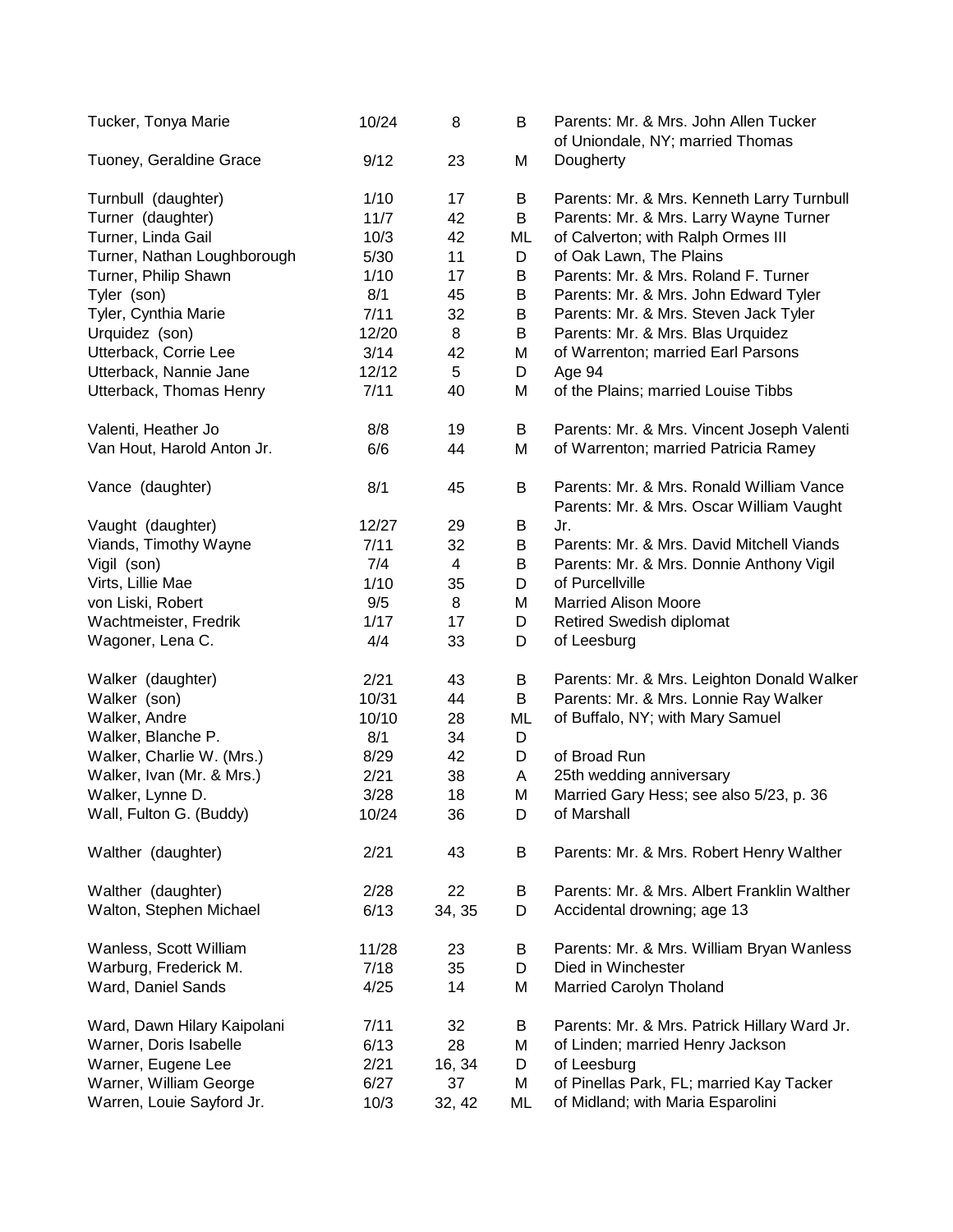|                           |       |                |    | Parents: Mr. & Mrs. Stephen Edward           |
|---------------------------|-------|----------------|----|----------------------------------------------|
| Watson (daughter)         | 9/19  | 20             | B  | Watson                                       |
|                           |       |                |    | Parents: Mr. & Mrs. Raymond Edward           |
| Watson (daughter)         | 11/7  | 42             | B  | Watson                                       |
|                           |       |                |    |                                              |
| Watson, Wade Harwood      | 10/17 | 21             | B  | Parents: Mr. & Mrs. Thomas Brown Watson      |
| Wease, Rhonda Michelle    | 6/6   | 44             | M  | of Midland; married John Copperthite         |
|                           |       |                |    | Parents: Mr. & Mrs. John Lawrence            |
| Weatherby (son)           | 2/21  | 43             | В  | Weatherby                                    |
|                           |       |                |    |                                              |
| Weatherholtz (son)        | 12/20 | 8              | В  | Parents: Mr. & Mrs. Larry Ray Weatherholtz   |
|                           |       |                |    |                                              |
| Webb (daughter)           | 6/6   | 47             | B  | Parents: Mr. & Mrs. Carroll Kenneth Webb     |
| Webb, Rachel Conard       | 1/10  | 35             | D  | of Hillsboro                                 |
|                           |       |                |    |                                              |
| Webb, Robert Edward       | 10/3  | 42             | ML | of Alexandria; with Vernell Rudolph          |
| Webster (son)             | 12/20 | 8              | B  | Parents: Mr. & Mrs. George Burton Webster    |
| Webster, Frank            | 4/18  | 52             | M  | of Midland; married Shirley Smith            |
|                           |       |                |    | Parents: Mr. & Mrs. Anderson Weeks           |
| Weeks (daughter)          | 2/21  | 43             | B  |                                              |
| Weeks (son)               | 5/23  | 27             | B  | Parents: Mr. & Mrs. Will Jackson Weeks       |
| Weeks, Joyce Ellen        | 8/29  | 44             | M  | of Warrenton; married Jackie Shields         |
| Weidman, Richard Carroll  | 8/22  | 18             | M  | <b>Married Katherine Keys</b>                |
| Weiner (daughter)         | 8/15  | 44             | B  | Parents: Mr. & Mrs. Dennis R. Weiner         |
| Weiss, Isabel Patricia    | 8/29  | 44             | M  | of Warrenton; married Enrique Ledgard        |
| Welch (daughter)          | 5/9   | 50             | B  | Parents: Mr. & Mrs. Sammy K. Welch           |
| Welch, Mary Ella          | 3/14  | 42             | M  | of Bealeton; married Johnny Stidham          |
| Wells, Field C.           | 3/28  | 38             | D  | of Markham                                   |
| Welsh, Bryan Samuel       | 1/10  | 17             | B  | Parents: Mr. & Mrs. Samuel B. Welsh          |
| Welsh, Helen Elizabeth    | 1/24  | 35             | D  | of Purcellville                              |
| Wendell, Billy Lee        | 5/30  | 36             | M  | of Gainesville; married Rosie Howell         |
|                           |       |                |    | Parents: Mr. & Mrs. Lawrence Edward          |
| Wenner, Karen Ann         | 6/27  | 44             | B  | Wenner                                       |
| Whirley, W.W. (Mr.)       | 4/4   | 32             | D  | <b>Buried at Berryville</b>                  |
|                           |       |                |    |                                              |
| Whitaker (son)            | 9/5   | 8              | B  | Parents: Mr. & Mrs. Albert John Whitaker Jr. |
|                           |       |                |    |                                              |
| White, Anthony Harold     | 9/19  | 20             | B  | Parents: Mr. & Mrs. Harold Ellington White   |
| White, Douglas Linwood    | 10/24 | 19             | ML | of Culpeper; with Rachel Loyd                |
|                           |       |                |    | Honorary Life President of American Youth    |
|                           | 11/7  | 16             |    | Hostels, Inc.                                |
| White, Paul Dudley (Dr.)  |       |                | D  |                                              |
| White, Woodrow W.         | 9/26  | 27             | D  |                                              |
|                           |       |                |    | Parents: Mr. & Mrs. Richard Edward           |
| Whiteley, Hunter McKimmey | 5/23  | 27             | B  | Whiteley                                     |
| Whitlock, Rebecca Lee     | 2/7   | 31             | Μ  | Married James Aplington                      |
| Whitmer, June Victoria    | 1/3   | 23             | M  | of Hume; married Henry Campbell              |
| Whorton (son)             | 2/28  | 22             | B  | Parents: Mr. & Mrs. Russell Whorton          |
| Wicklow, George H. Jr.    | 1/17  | $\overline{2}$ | D  | Car accident                                 |
| Wilkins, William          | 6/27  | 19             | D  | of Middleburg; hit by car                    |
| William, Meyer Jr.        | 10/24 | 8              | B  | Parents: Mr. & Mrs. Meyer William Sr.        |
|                           |       |                |    |                                              |
| Williams, James Edward    | 8/22  | 23             | M  | Married Barbara Wright; see also 2/28, p. 18 |
| Williams, Janice Mae      | 11/7  | 36             | ML | of Gainesville; with Harvey Green            |
|                           |       |                |    |                                              |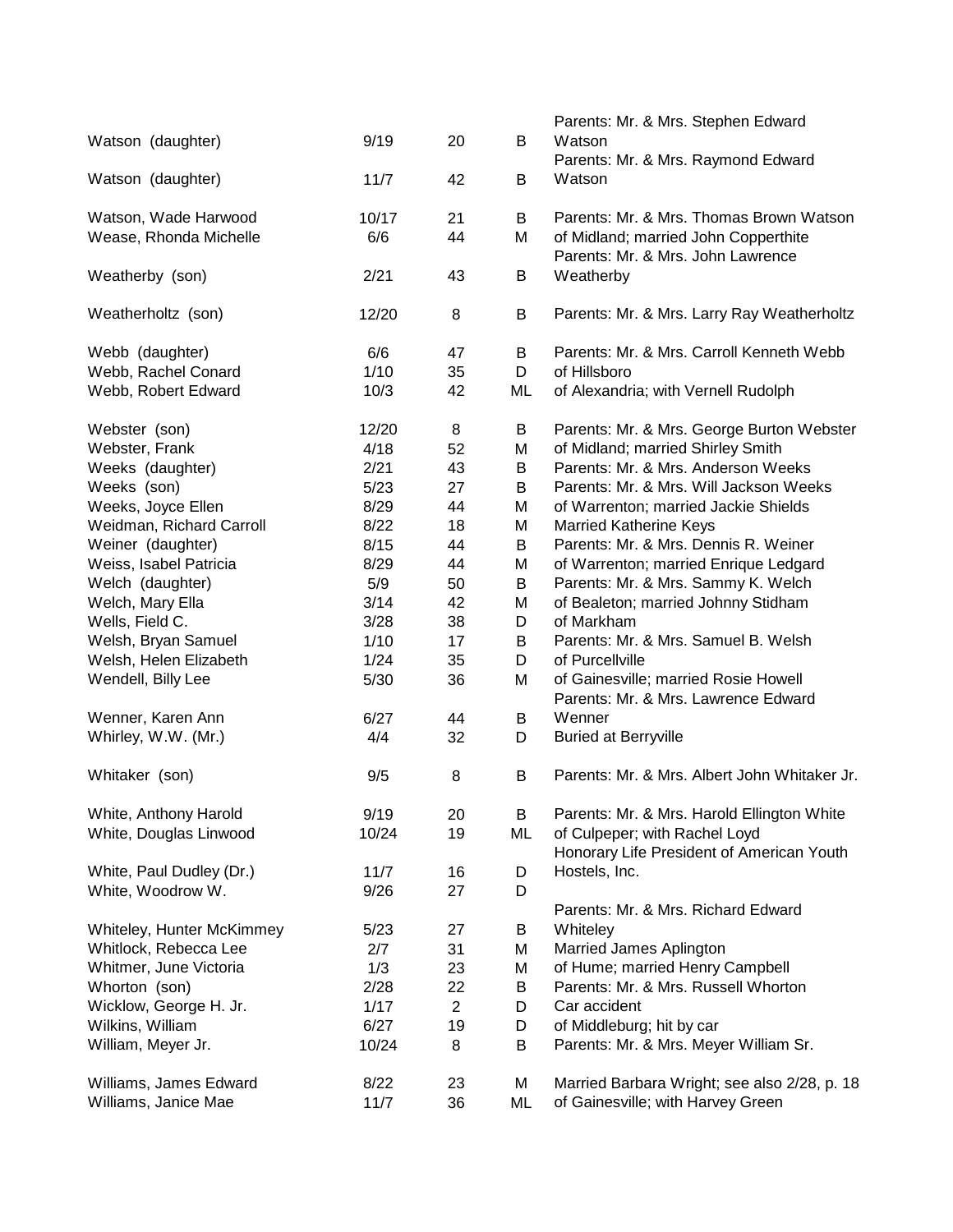| Williams, Linda Ann                         | 8/29<br>3/21 | 44<br>31 | M      | of The Plains; married Joseph Cassell<br>of Leesburg                               |
|---------------------------------------------|--------------|----------|--------|------------------------------------------------------------------------------------|
| Williams, Ollie<br>Williamson, Barbara Jean | 8/8          | 39       | D<br>M |                                                                                    |
|                                             |              |          |        | of Elmira, NY; married John Symonds<br>Parents: Mr. & Mrs. Wilber Lee Willingham   |
| Willingham (son)                            | 8/29         | 11       | B      | Sr.                                                                                |
| Willingham, Richard R.                      | 10/3         | 22       | D      | of Remington                                                                       |
| Willis, Herman Randolph                     | 6/20         | 17       | D      |                                                                                    |
| Willis, Ronald Grove                        | 3/14         | 42       | M      | of Rectortown; married Barbara Pearson                                             |
| Wilson (son)                                | 9/5          | 8        | B      | Parents: Mr. & Mrs. Clois Randall Wilson                                           |
| Wilson (son)                                | 12/20        | 8        | B      | Parents: Mr. & Mrs. George Franklin Wilson                                         |
| Wilson, Diana Marie                         | 12/27        | 29       | B      | Parents: Mr. & Mrs. Donald Roy Wilson                                              |
| Wilson, Elaine Elizabeth                    | 10/24        | 22       | B      | Parents: Mr. & Mrs. Conroy Wilson                                                  |
| Wilson, John Douglas                        | 1/3          | 14, 23   | M      | <b>Married Claire Carson</b>                                                       |
| Wilson, Woodrow W.                          | 9/19         | 8        | D      | of Middleburg                                                                      |
| Wines, Charles Edward                       | 10/31        | 19       | ML     | of Marshall; with Joan Grimsley<br>Parents: Mr. & Mrs. Henry Alexander             |
| Wingate, Heidi Lynn                         | 11/28        | 23       | B      | Wingate                                                                            |
| Wood (daughter)                             | 12/27        | 29       | B      | Parents: Mr. & Mrs. William Gary Wood                                              |
| Wood, Beverly Ann                           | 10/24        | 8        | B      | Parents: Mr. & Mrs. Eugene Francis Wood                                            |
| Wood, James Gordon                          | 1/31         | 38       | M      | of Warrenton; married Virginia Copeland                                            |
| Wood, Margaret Elizabeth                    | 6/27         | 37       | M      | of Midland; married Frank Meres<br>Parents: Mr. & Mrs. Robert Cary Woodson         |
| Woodson (son)                               | 8/29         | 11       | B      | Sr.                                                                                |
| Woodward, Mabel Lee Nicholson               | 5/16         | 43       | D      |                                                                                    |
|                                             |              |          |        | Married Thomas Jenkins; see also 2/14, p.                                          |
| Worrall, Virginia Foster                    | 9/12         | 23       | M      | 44                                                                                 |
| Wright (son)                                | 5/9          | 50       | B      | Parents: Mr. & Mrs. William K. Wright                                              |
| Wright (son)                                | 12/27        | 29       | B      | Parents: Mr. & Mrs. Peter Michael Wright                                           |
|                                             |              |          |        | Parents: Mr. & Mrs. George William Wright                                          |
| Wright, Alvin Wayne                         | 8/29         | 11       | B      | Jr.<br>Married James Williams; see also 2/28, p.                                   |
| Wright, Barbara Lee                         | 8/22         | 23       | М      | 18                                                                                 |
| Wright, Carolyn Ann                         | 10/24        | 19       | ML     | of Warrenton; with Robert Lilliard                                                 |
| Wright, Eliza Luverna                       | 3/14         | 42       | M      | of Amissville; married Winston Robinson                                            |
| Wright, Ginger A.                           | 2/28         | 9        | Μ      | Married Rufus Goode Jr.                                                            |
| Wright, Kevin David                         | 8/29         | 36       | B      | Parents: Mr. & Mrs. David Howard Wright                                            |
| Wright, Matilda Susan                       | 7/11         | 40       | Μ      | of Martinsburg, WV                                                                 |
| Wright, Robert Jackson                      | 7/18         | 17       | Μ      | of Upperville; married Shelby Johnson                                              |
| Wright, Troy Christian                      | 11/28        | 23       | B      | Parents: Mr. & Mrs. Dewey C. Wright Jr.                                            |
| Wycoff (son)                                | 11/7         | 42       | B      | Parents: Mr. & Mrs. Jack Dunn Wycoff Jr.                                           |
|                                             |              |          |        |                                                                                    |
| Wylie (daughter)                            | 12/27        | 29       | B      | Parents: Mr. & Mrs. Grover Cleveland Wylie<br>Parents: Mr. & Mrs. Lawrence Clayton |
| Wyman (son)                                 | 12/27        | 29       | B      | Wyman<br>Parents: Mr. & Mrs. Richard Barrymore                                     |
| Yates (son)                                 | 10/24        | 18       | B      | Yates                                                                              |
| Yates, Bryan (Mr. & Mrs.)                   | 12/5         | 27       | A      | 50th wedding anniversary                                                           |
| Yates, Chester Francis                      | 2/7          | 23       | Μ      | of Midland; married Geneva Quinn                                                   |
| Yavorsky, William Christian                 | 12/27        | 29       | B      | Parents: Mr. & Mrs. William Clarence<br>Yavorsky Jr.                               |